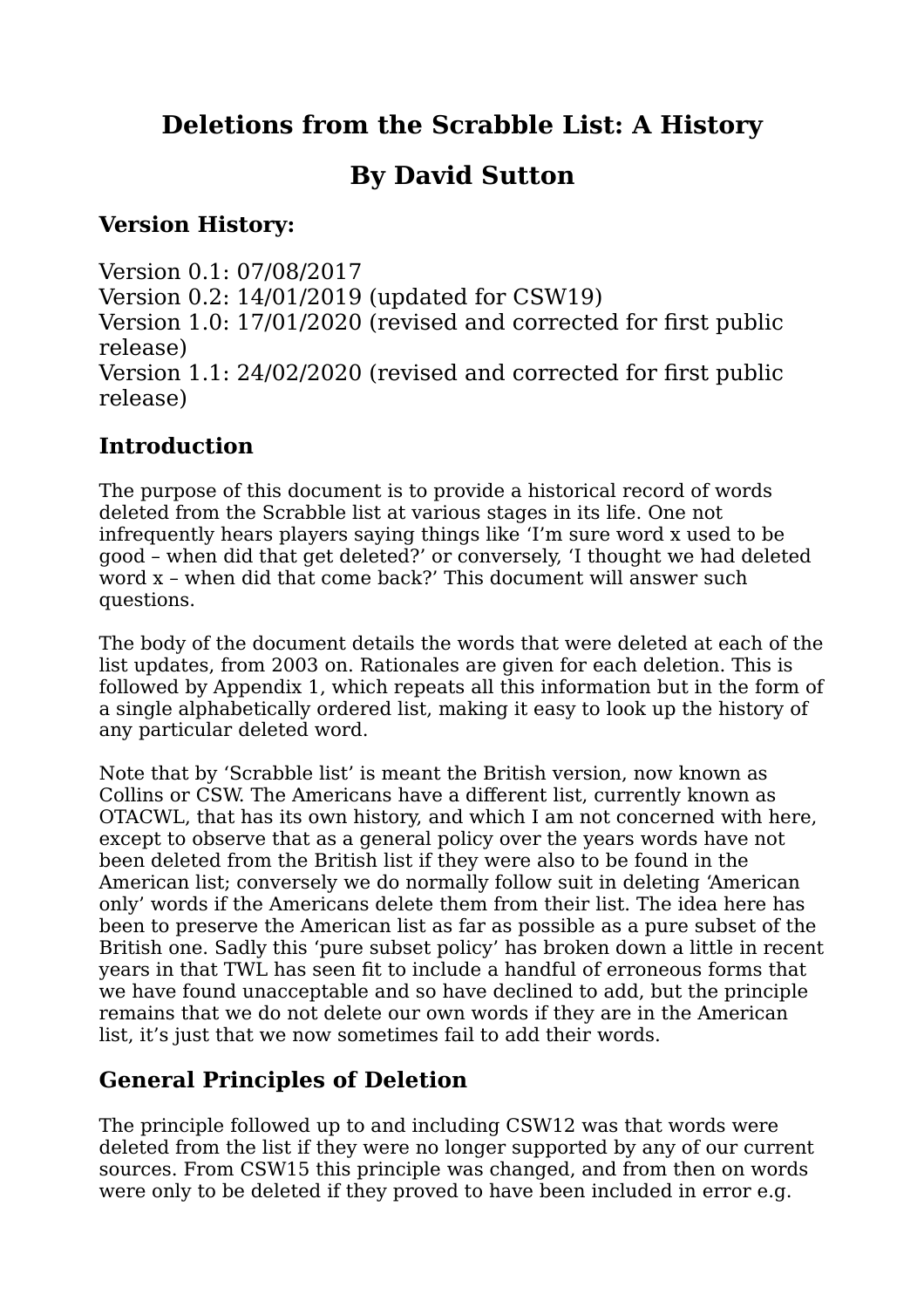were now admitted by the lexicographers to have been dictionary misprints (it does happen), or had been a mistaken inflectionary inference on the part of the DC which new evidence overturned.

The reason for this change was primarily that in CSW15 a considerable number of words which had been deleted in CSW12 because they were no longer supported by the latest edition of Chambers now reappeared in the latest edition of Collins, so had to be added again. This was getting a bit silly, and very confusing for Scrabble players who hate deletions anyway. There is also the consideration that finding words no longer in the dictionary (as distinct from finding new words added to the dictionary, which is relatively easy given a thorough knowledge of the existing list) involved a quite disproportionate amount of effort, since the only way to do it is to go through ticking off all the words that are still to be found in the sources and then seeing what you are left with not ticked.

# **Deletions prior to OSWI (1988-2003)**

The first official Scrabble list, known as OSW (Official Scrabble Words) was published in 1988, and was based solely on the then current edition of Chambers dictionary, which had replaced the Shorter Oxford as the approved source in 1980. I assume that some deletions may well have taken place when new editions of this list were published in the years between 1988 and 2003, but I have no record of these and none appears to be available, except in the case of two-letter words, where Allan Simmons has compiled a document setting out the history of these dating back to 1980. I include this as an Appendix 2.

# **Deletions in OSWI (2003)**

In 2003 the American sources were for the first time united with the British source (Chambers) to produce what was then called OSWI (Official Scrabble Words International) or SOWPODS (a term created as an easily pronounced anagram of OSW and OSPD). I have been unable to find any records relating to the word list before OSWI so I do not know whether any words that had been in OSW were deleted at this time. There is no mention of any deletions in the OSWI Initiation Kit produced at that time by Allan Simmons, so my assumption is that there were none.

# **Deletions in CSW07 (2007)**

This was the first list in which the Collins dictionary was added as a source on the British side, to sit alongside Chambers. There was no new input from Chambers for this update. There was a small number of genuine deletions according to the rules then in force, but in addition a number of deletions were made for political rather than lexicographical reasons, in that various perfectly valid words that were (and still are) to be found in the Chambers dictionary were omitted at the request of Collins in order to provide a 'differentiator'. My view is that this was in principle an unfortunate concession to commercial pressures, though in practice the words removed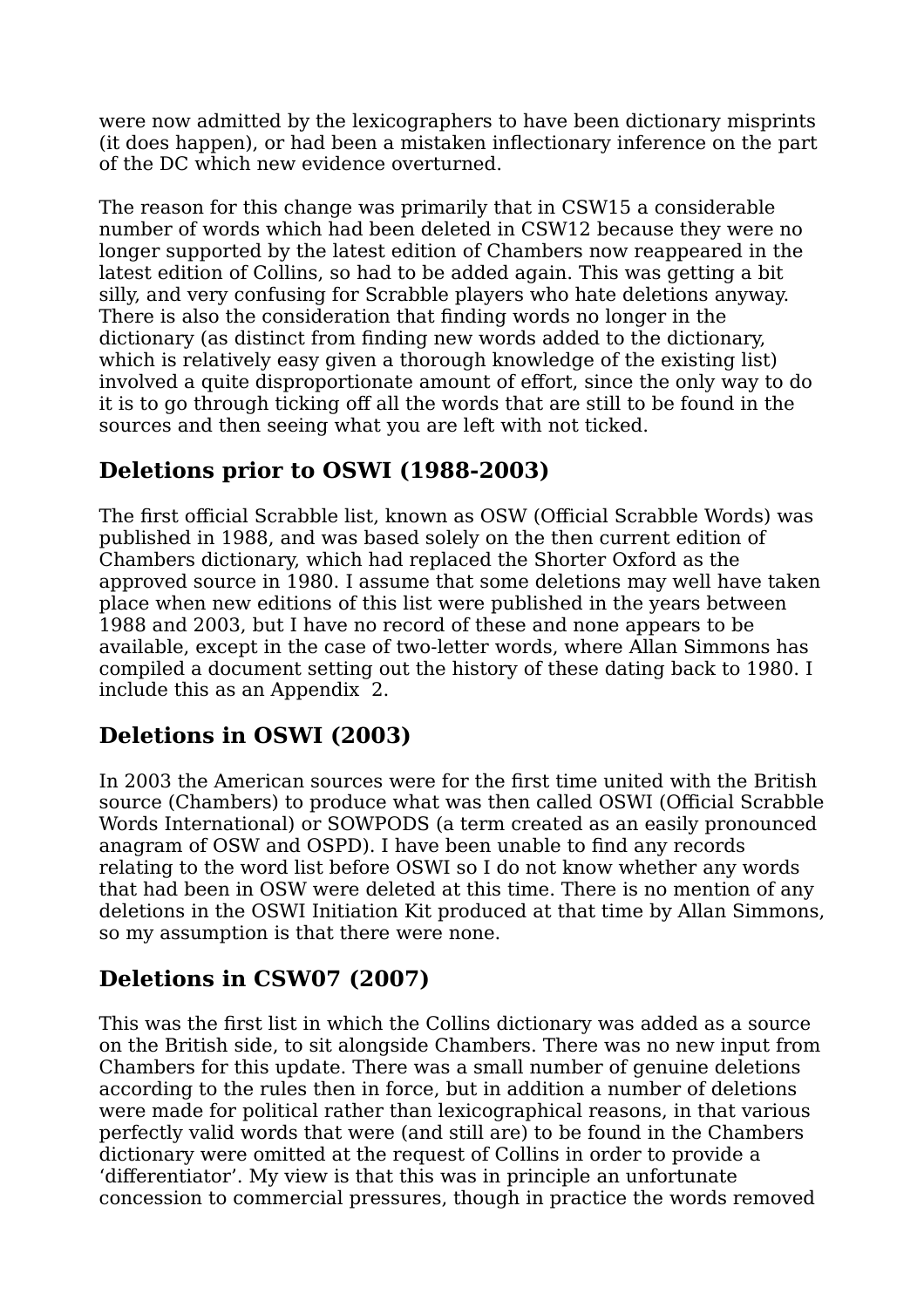for this reason were for the most part obscure 9-letter words most unlikely to be played. I have assumed that any inflections they had were removed too, though this is not actually spelled out in the CSW07 Initiation Kit. In a few cases these differentiator words were subsequently reinstated, either because they were now included in Collins anyway or because I came across them while mining Chambers, thought they were new and didn't realise they weren't supposed to be there. So, the following words were removed:

| <b>Word</b>       | <b>Notes</b>                                                                                                        | <b>Adde</b><br>d |
|-------------------|---------------------------------------------------------------------------------------------------------------------|------------------|
|                   |                                                                                                                     | back?            |
| <b>ALNICOES</b>   | This plural now no longer supported.                                                                                |                  |
| <b>BARGHAIST</b>  | Chambers word removed to satisfy Collins differentiation<br>request.                                                |                  |
| <b>BARGHAISTS</b> | Chambers word removed to satisfy Collins differentiation<br>request.                                                |                  |
| <b>BUONAMANI</b>  | Chambers word removed to satisfy Collins differentiation<br>request.                                                |                  |
| <b>BUONAMANO</b>  | Chambers word removed to satisfy Collins differentiation<br>request.                                                |                  |
| <b>CAMSHEUGH</b>  | Chambers word removed to satisfy Collins differentiation<br>request.                                                |                  |
| <b>CASSARIPE</b>  | Chambers word removed to satisfy Collins differentiation<br>request.                                                |                  |
| <b>CASSARIPES</b> | Chambers word removed to satisfy Collins differentiation<br>request.                                                |                  |
| <b>CHAPRASSY</b>  | Chambers word removed to satisfy Collins differentiation<br>request. CHAPRASSIES remained as a plural of CHAPRASSI. |                  |
| <b>CHECHAQUA</b>  | Chambers word removed to satisfy Collins differentiation<br>request.                                                |                  |
| <b>CHECHAQUAS</b> | Chambers word removed to satisfy Collins differentiation<br>request.                                                |                  |
| <b>CIRRHOPOD</b>  | Chambers word removed to satisfy Collins differentiation<br>request.                                                |                  |
| <b>CIRRHOPODS</b> | Chambers word removed to satisfy Collins differentiation<br>request.                                                |                  |
| <b>CLERECOLE</b>  | Chambers word removed to satisfy Collins differentiation<br>request.                                                |                  |
| <b>CLERECOLES</b> | Chambers word removed to satisfy Collins differentiation<br>request.                                                |                  |
| <b>CLOACALIN</b>  | Chambers word removed to satisfy Collins differentiation<br>request.                                                |                  |
| <b>CLOACALINS</b> | Chambers word removed to satisfy Collins differentiation<br>request.                                                |                  |
| <b>CLOTEBUR</b>   | Chambers word removed to satisfy Collins differentiation<br>request.                                                |                  |
| <b>CLOTEBURS</b>  | Chambers word removed to satisfy Collins differentiation<br>request.                                                |                  |
| <b>COCKLAIRD</b>  | Chambers word removed to satisfy Collins differentiation<br>request.                                                |                  |
| <b>COCKLAIRDS</b> | Chambers word removed to satisfy Collins differentiation<br>request.                                                |                  |
| <b>CORNBRAKE</b>  | Chambers word removed to satisfy Collins differentiation<br>request.                                                |                  |
| <b>CORNBRAKES</b> | Chambers word removed to satisfy Collins differentiation<br>request.                                                |                  |
| <b>COULISES</b>   | Chambers word removed to satisfy Collins differentiation<br>request.                                                |                  |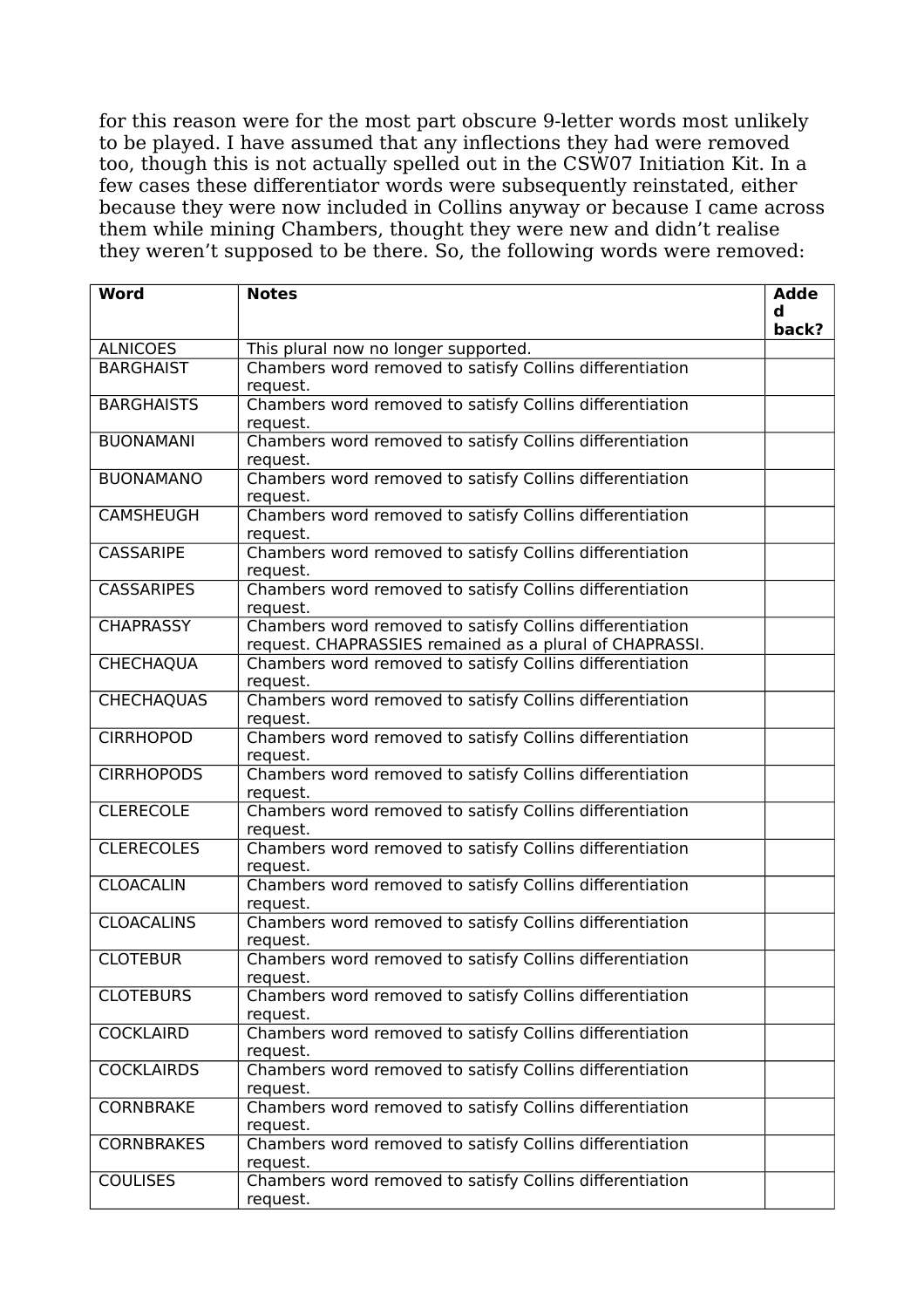| <b>COWARDREE</b>  | Chambers word removed to satisfy Collins differentiation<br>request.                                                                       |      |
|-------------------|--------------------------------------------------------------------------------------------------------------------------------------------|------|
| <b>COWARDREES</b> | Chambers word removed to satisfy Collins differentiation<br>request.                                                                       |      |
| <b>CUDDEEHIH</b>  | Chambers word removed to satisfy Collins differentiation<br>request.                                                                       |      |
| <b>CUDDEEHIHS</b> | Chambers word removed to satisfy Collins differentiation<br>request.                                                                       |      |
| <b>DOTTIPOLL</b>  | Chambers word removed to satisfy Collins differentiation<br>request.                                                                       |      |
| <b>DOTTIPOLLS</b> | Chambers word removed to satisfy Collins differentiation<br>request.                                                                       |      |
| <b>EMBREWE</b>    | Chambers word removed to satisfy Collins differentiation<br>request.                                                                       |      |
| <b>EMBREWED</b>   | Chambers word removed to satisfy Collins differentiation<br>request.                                                                       |      |
| <b>EMBREWES</b>   | Chambers word removed to satisfy Collins differentiation<br>request,                                                                       |      |
| <b>EMBREWING</b>  | Chambers word removed to satisfy Collins differentiation<br>request.                                                                       |      |
| <b>EMF</b>        | Reclassified as abbreviation.                                                                                                              |      |
| <b>EMFS</b>       | Reclassified as abbreviation.                                                                                                              |      |
| <b>EPAINETIC</b>  | Chambers word removed to satisfy Collins differentiation<br>request.                                                                       |      |
| <b>FAULCHIN</b>   | Chambers word removed to satisfy Collins differentiation<br>request,                                                                       |      |
| <b>FAULCHINS</b>  | Chambers word removed to satisfy Collins differentiation<br>request.                                                                       |      |
| <b>FLORUITED</b>  | Chambers word removed to satisfy Collins differentiation<br>request.                                                                       |      |
| <b>FRITHGILD</b>  | Chambers word removed to satisfy Collins differentiation<br>request.                                                                       |      |
| <b>FRITHGILDS</b> | Chambers word removed to satisfy Collins differentiation<br>request.                                                                       |      |
| <b>GHASTFULL</b>  | Chambers word removed to satisfy Collins differentiation<br>request.                                                                       |      |
| <b>GRYESLY</b>    | Chambers word removed to satisfy Collins differentiation<br>request.                                                                       |      |
| <b>HAFIS</b>      | Chambers word removed to satisfy Collins differentiation<br>request.                                                                       |      |
| <b>HELISCOOP</b>  | Chambers word removed to satisfy Collins differentiation<br>request.                                                                       |      |
| <b>HELISCOOPS</b> | Chambers word removed to satisfy Collins differentiation<br>request.                                                                       |      |
| <b>JELLIFORM</b>  | Chambers word removed to satisfy Collins differentiation<br>request.                                                                       |      |
| <b>KINTLEDGE</b>  | Chambers word removed to satisfy Collins differentiation<br>request. But then added back when strictly speaking it shouldn't<br>have been. | 2012 |
| <b>KINTLEDGES</b> | Chambers word removed to satisfy Collins differentiation<br>request. But then added back when strictly speaking it shouldn't<br>have been. | 2012 |
| <b>KNAIDLOCH</b>  | Chambers word removed to satisfy Collins differentiation<br>request.                                                                       |      |
| <b>KNAPSCAL</b>   | Chambers word removed to satisfy Collins differentiation<br>request.                                                                       |      |
| <b>KNAPSCALS</b>  | Chambers word removed to satisfy Collins differentiation<br>request.                                                                       |      |
| <b>KNAPSCULL</b>  | Chambers word removed to satisfy Collins differentiation                                                                                   |      |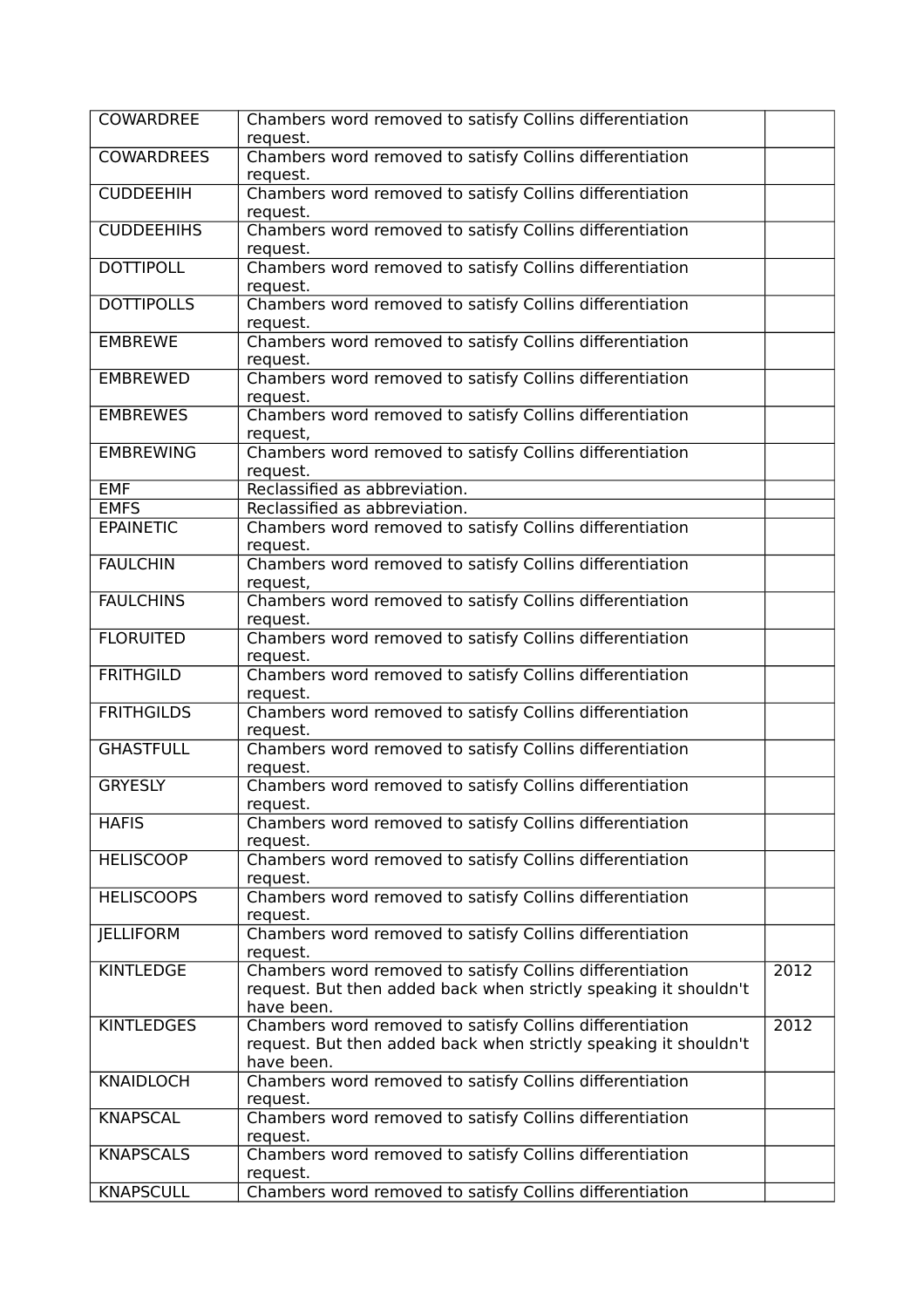|                   | request.                                                                                                                                   |      |
|-------------------|--------------------------------------------------------------------------------------------------------------------------------------------|------|
| <b>KNAPSCULLS</b> | Chambers word removed to satisfy Collins differentiation<br>request.                                                                       |      |
| <b>KNAPSKULL</b>  | Chambers word removed to satisfy Collins differentiation<br>request.                                                                       |      |
| <b>KNAPSKULLS</b> | Chambers word removed to satisfy Collins differentiation<br>request.                                                                       |      |
| <b>LEACHTUB</b>   | Chambers word removed to satisfy Collins differentiation<br>request.                                                                       |      |
| <b>LEACHTUBS</b>  | Chambers word removed to satisfy Collins differentiation<br>request.                                                                       |      |
| <b>LITTLEANE</b>  | Chambers word removed to satisfy Collins differentiation<br>request.                                                                       |      |
| <b>LITTLEANES</b> | Chambers word removed to satisfy Collins differentiation<br>request.                                                                       |      |
| <b>LIVERWING</b>  | Chambers word removed to satisfy Collins differentiation<br>request.                                                                       |      |
| <b>LIVERWINGS</b> | Chambers word removed to satisfy Collins differentiation<br>request.                                                                       |      |
| <b>MEDAEWART</b>  | Chambers word removed to satisfy Collins differentiation<br>request.                                                                       |      |
| <b>MEDAEWARTS</b> | Chambers word removed to satisfy Collins differentiation<br>request.                                                                       |      |
| <b>MOWDIWART</b>  | Chambers word removed to satisfy Collins differentiation<br>request.                                                                       |      |
| <b>MOWDIWARTS</b> | Chambers word removed to satisfy Collins differentiation<br>request.                                                                       |      |
| <b>MOWDIWORT</b>  | Chambers word removed to satisfy Collins differentiation<br>request.                                                                       |      |
| <b>MOWDIWORTS</b> | Chambers word removed to satisfy Collins differentiation<br>request.                                                                       |      |
| <b>MUFFETTEE</b>  | Chambers word removed to satisfy Collins differentiation<br>request. But then added back when strictly speaking it shouldn't<br>have been. | 2012 |
| <b>MUFFETTEES</b> | Chambers word removed to satisfy Collins differentiation<br>request. But then added back strictly speaking it shouldn't have<br>been.      | 2012 |
| NANNYGHAI         | Chambers word removed to satisfy Collins differentiation<br>request.                                                                       |      |
| <b>NANNYGHAIS</b> | Chambers word removed to satisfy Collins differentiation<br>request.                                                                       |      |
| <b>NARGILLIES</b> | Chambers word removed to satisfy Collins differentiation<br>request.                                                                       |      |
| <b>NARGILLY</b>   | Chambers word removed to satisfy Collins differentiation<br>request.                                                                       |      |
| <b>ORECROWE</b>   | Chambers word removed to satisfy Collins differentiation<br>request.                                                                       |      |
| <b>ORECROWED</b>  | Chambers word removed to satisfy Collins differentiation<br>request.                                                                       |      |
| <b>ORECROWES</b>  | Chambers word removed to satisfy Collins differentiation<br>request.                                                                       |      |
| <b>ORECROWING</b> | Chambers word removed to satisfy Collins differentiation<br>request.                                                                       |      |
| OROROTUND         | Chambers word removed to satisfy Collins differentiation<br>request.                                                                       |      |
| <b>OUTRAIGING</b> | Chambers word removed to satisfy Collins differentiation<br>request.                                                                       |      |
| <b>OUTRAIGNE</b>  | Chambers word removed to satisfy Collins differentiation<br>request.                                                                       |      |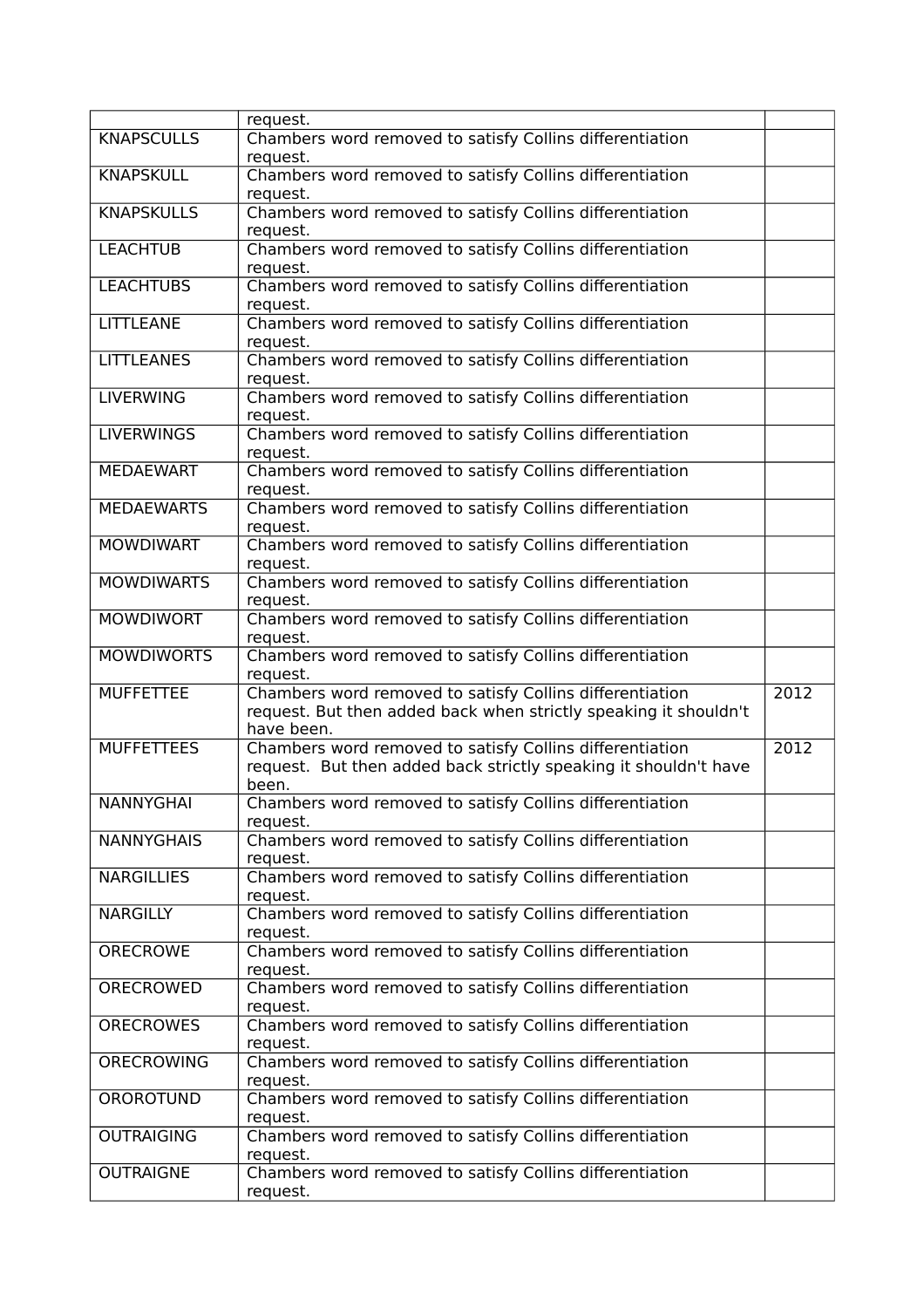| <b>OUTRAIGNED</b>  | Chambers word removed to satisfy Collins differentiation<br>request. |
|--------------------|----------------------------------------------------------------------|
| <b>OUTRAIGNES</b>  | Chambers word removed to satisfy Collins differentiation<br>request. |
| <b>PEASEWEEP</b>   | Chambers word removed to satisfy Collins differentiation<br>request. |
| <b>PEASEWEEPS</b>  | Chambers word removed to satisfy Collins differentiation<br>request. |
| <b>PERICRANIES</b> | Chambers word removed to satisfy Collins differentiation<br>request. |
| <b>PERICRANY</b>   | Chambers word removed to satisfy Collins differentiation<br>request. |
| PH                 | Reclassified as abbreviation.                                        |
| <b>PHS</b>         | Reclassified as abbreviation.                                        |
| <b>PICCADELL</b>   | Chambers word removed to satisfy Collins differentiation<br>request. |
| <b>PICCADELLS</b>  | Chambers word removed to satisfy Collins differentiation<br>request. |
| <b>PICKADELL</b>   | Chambers word removed to satisfy Collins differentiation<br>request. |
| <b>PICKADELLS</b>  | Chambers word removed to satisfy Collins differentiation<br>request. |
| <b>PILHORSE</b>    | Chambers word removed to satisfy Collins differentiation<br>request. |
| <b>PILHORSES</b>   | Chambers word removed to satisfy Collins differentiation<br>request. |
| <b>POOGYEE</b>     | Chambers word removed to satisfy Collins differentiation<br>request. |
| <b>POOGYEES</b>    | Chambers word removed to satisfy Collins differentiation<br>request. |
| <b>PORCPISCE</b>   | Chambers word removed to satisfy Collins differentiation<br>request. |
| <b>PORCPISCES</b>  | Chambers word removed to satisfy Collins differentiation<br>request. |
| <b>POULTFEET</b>   | Chambers word removed to satisfy Collins differentiation<br>request. |
| <b>POULTFOOT</b>   | Chambers word removed to satisfy Collins differentiation<br>request. |
| <b>POURSUITT</b>   | Chambers word removed to satisfy Collins differentiation<br>request. |
| <b>POURSUITTS</b>  | Chambers word removed to satisfy Collins differentiation<br>request. |
| <b>PRAECAVA</b>    | Chambers word removed to satisfy Collins differentiation<br>request. |
| <b>PRAECAVAE</b>   | Chambers word removed to satisfy Collins differentiation<br>request. |
| <b>PREROSION</b>   | Chambers word removed to satisfy Collins differentiation<br>request. |
| <b>PREROSIONS</b>  | Chambers word removed to satisfy Collins differentiation<br>request. |
| <b>PROTHYLE</b>    | Chambers word removed to satisfy Collins differentiation<br>request. |
| <b>PROTHYLES</b>   | Chambers word removed to satisfy Collins differentiation<br>request. |
| RAMFEEZLE          | Chambers word removed to satisfy Collins differentiation<br>request. |
| <b>RAMFEEZLED</b>  | Chambers word removed to satisfy Collins differentiation<br>request. |
| <b>RAMFEEZLES</b>  | Chambers word removed to satisfy Collins differentiation             |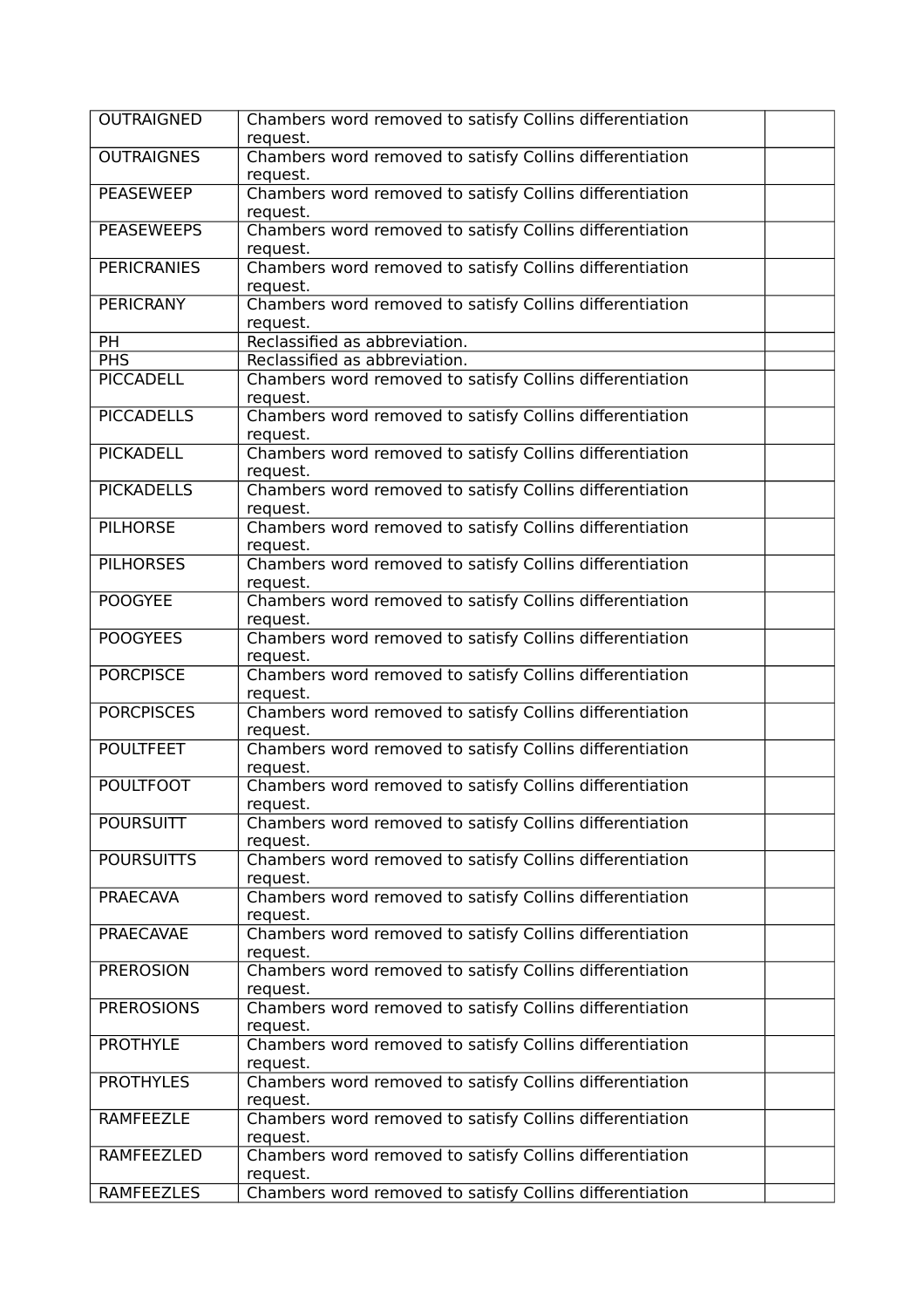|                    | request.                                                                                             |               |
|--------------------|------------------------------------------------------------------------------------------------------|---------------|
| RAMFEEZLING        | Chambers word removed to satisfy Collins differentiation<br>request.                                 |               |
| <b>REREDORSE</b>   | Chambers word removed to satisfy Collins differentiation<br>request.                                 |               |
| <b>REREDORSES</b>  | Chambers word removed to satisfy Collins differentiation<br>request.                                 |               |
| <b>RYBAULD</b>     | Chambers word removed to satisfy Collins differentiation<br>request.                                 |               |
| <b>RYBAULDS</b>    | Chambers word removed to satisfy Collins differentiation<br>request.                                 |               |
| <b>SCUCHION</b>    | Chambers word removed to satisfy Collins differentiation<br>request.                                 |               |
| <b>SCUCHIONS</b>   | Chambers word removed to satisfy Collins differentiation<br>request.                                 |               |
| <b>SEANNACHIES</b> | For consistency with root form. But SEANNACHY then reappeared<br>in Collins.                         | 2012          |
| <b>SEANNACHY</b>   | Chambers word removed to satisfy Collins differentiation<br>request. But then reappeared in Collins. | 2012          |
| <b>SHIELDUCK</b>   | Chambers word removed to satisfy Collins differentiation<br>request.                                 |               |
| <b>SHIELDUCKS</b>  | Chambers word removed to satisfy Collins differentiation<br>request.                                 |               |
| <b>SISSERARIES</b> | Chambers word removed to satisfy Collins differentiation<br>request.                                 |               |
| <b>SISSERARY</b>   | Chambers word removed to satisfy Collins differentiation<br>request.                                 |               |
| <b>SPOONHOOK</b>   | Chambers word removed to satisfy Collins differentiation<br>request. But then reappeared in Collins. | 2012          |
| <b>SPOONHOOKS</b>  | For consistency with root form. But SPOONHOOK then<br>reappeared in Collins.                         | $\sqrt{2012}$ |
| <b>SPRAICKLE</b>   | Chambers word removed to satisfy Collins differentiation<br>request.                                 |               |
| <b>SPRAICKLED</b>  | Chambers word removed to satisfy Collins differentiation<br>request.                                 |               |
| <b>SPRAICKLES</b>  | Chambers word removed to satisfy Collins differentiation<br>request.                                 |               |
| <b>SPRAICKLING</b> | Chambers word removed to satisfy Collins differentiation<br>request.                                 |               |
| <b>SPULEBANE</b>   | Chambers word removed to satisfy Collins differentiation<br>request.                                 |               |
| <b>SPULEBANES</b>  | Chambers word removed to satisfy Collins differentiation<br>request.                                 |               |
| <b>SPULEBONE</b>   | Chambers word removed to satisfy Collins differentiation<br>request.                                 |               |
| <b>SPULEBONES</b>  | Chambers word removed to satisfy Collins differentiation<br>request.                                 |               |
| <b>STIDDYING</b>   | Chambers word removed to satisfy Collins differentiation<br>request.                                 |               |
| <b>STOUTHRIE</b>   | Chambers word removed to satisfy Collins differentiation<br>request.                                 |               |
| <b>STOUTHRIES</b>  | Chambers word removed to satisfy Collins differentiation<br>request.                                 |               |
| <b>SURVEW</b>      | Chambers word removed to satisfy Collins differentiation<br>request.                                 |               |
| <b>SURVEWE</b>     | Chambers word removed to satisfy Collins differentiation<br>request.                                 |               |
| <b>SURVEWED</b>    | Chambers word removed to satisfy Collins differentiation<br>request.                                 |               |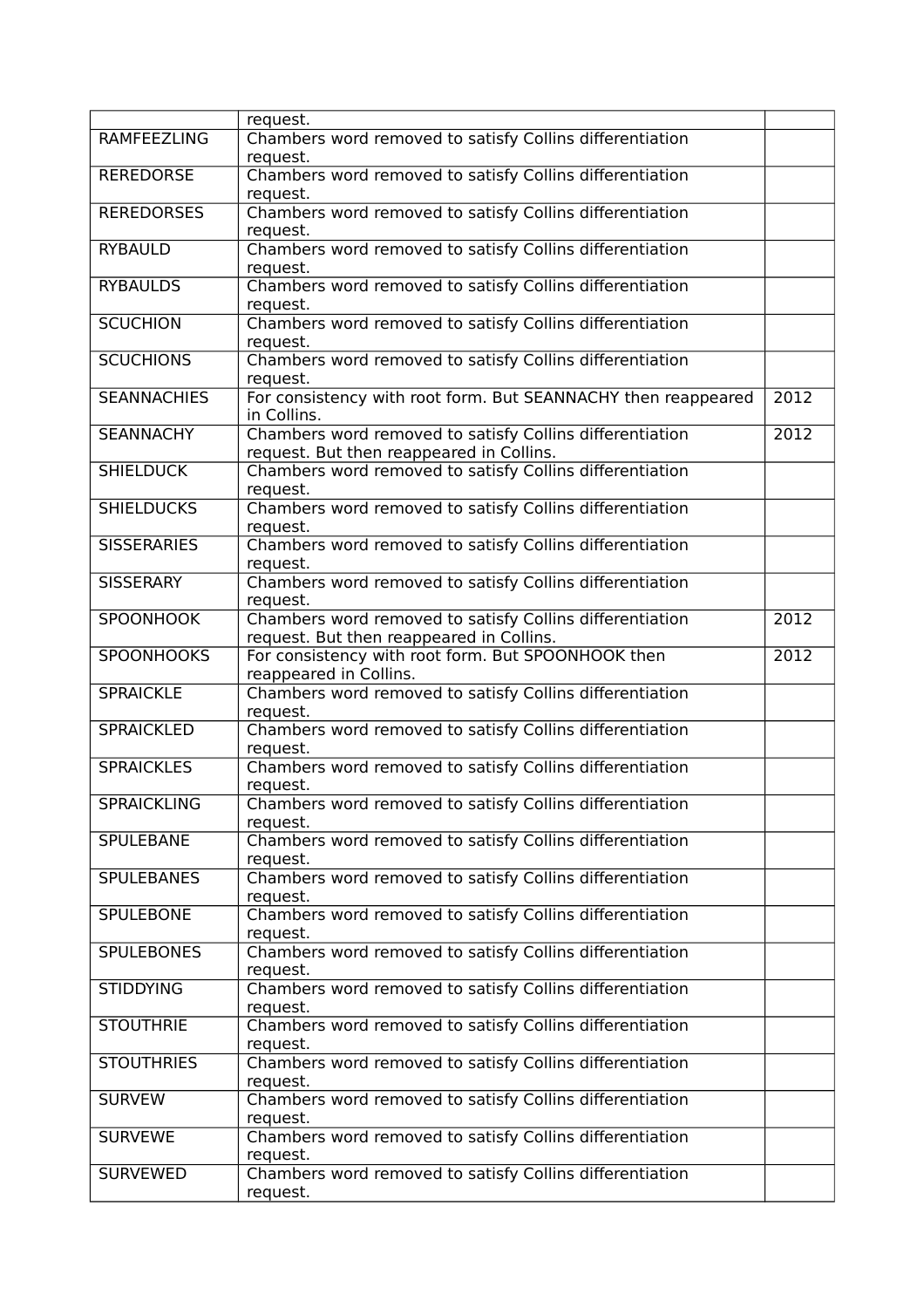| <b>SURVEWES</b>   | Chambers word removed to satisfy Collins differentiation<br>request. |  |
|-------------------|----------------------------------------------------------------------|--|
| <b>SURVEWING</b>  | Chambers word removed to satisfy Collins differentiation<br>request. |  |
| <b>SURVEWS</b>    | Chambers word removed to satisfy Collins differentiation<br>request  |  |
| <b>SUSSARARA</b>  | Chambers word removed to satisfy Collins differentiation<br>request. |  |
| <b>SUSSARARAS</b> | Chambers word removed to satisfy Collins differentiation<br>request. |  |
| <b>SUVERSED</b>   | Chambers word removed to satisfy Collins differentiation<br>request. |  |
| <b>SYRLYE</b>     | Chambers word removed to satisfy Collins differentiation<br>request. |  |
| <b>THEFTBOOT</b>  | Chambers word removed to satisfy Collins differentiation<br>request. |  |
| <b>THEFTBOOTS</b> | Chambers word removed to satisfy Collins differentiation<br>request. |  |
| <b>TORUFFLED</b>  | Chambers word removed to satisfy Collins differentiation<br>request. |  |
| <b>TWALHOURS</b>  | Chambers word removed to satisfy Collins differentiation<br>request. |  |
| <b>TWYFORKED</b>  | Chambers word removed to satisfy Collins differentiation<br>request. |  |
| <b>TWYFORMED</b>  | Chambers word removed to satisfy Collins differentiation<br>request. |  |
| <b>ULICHON</b>    | Chambers word removed to satisfy Collins differentiation<br>request. |  |
| <b>ULICHONS</b>   | Chambers word removed to satisfy Collins differentiation<br>request. |  |
| <b>UNDERSAYE</b>  | Chambers word removed to satisfy Collins differentiation<br>request. |  |
| <b>UNDERSAYES</b> | Chambers word removed to satisfy Collins differentiation<br>request. |  |
| <b>UPCHEARD</b>   | Chambers word removed to satisfy Collins differentiation<br>request. |  |
| <b>VOLAGEOUS</b>  | Chambers word removed to satisfy Collins differentiation<br>request. |  |
| <b>WAISTBOAT</b>  | Chambers word removed to satisfy Collins differentiation<br>request. |  |
| <b>WAISTBOATS</b> | Chambers word removed to satisfy Collins differentiation<br>request. |  |
| <b>WASEGOOSE</b>  | Chambers word removed to satisfy Collins differentiation<br>request. |  |
| <b>WASEGOOSES</b> | Chambers word removed to satisfy Collins differentiation<br>request. |  |
| <b>WITCHMEAL</b>  | Chambers word removed to satisfy Collins differentiation<br>request. |  |
| <b>WITCHMEALS</b> | Chambers word removed to satisfy Collins differentiation<br>request. |  |
| <b>YONGTHLY</b>   | Chambers word removed to satisfy Collins differentiation<br>request. |  |
| <b>ZYGAENINE</b>  | Chambers word removed to satisfy Collins differentiation<br>request. |  |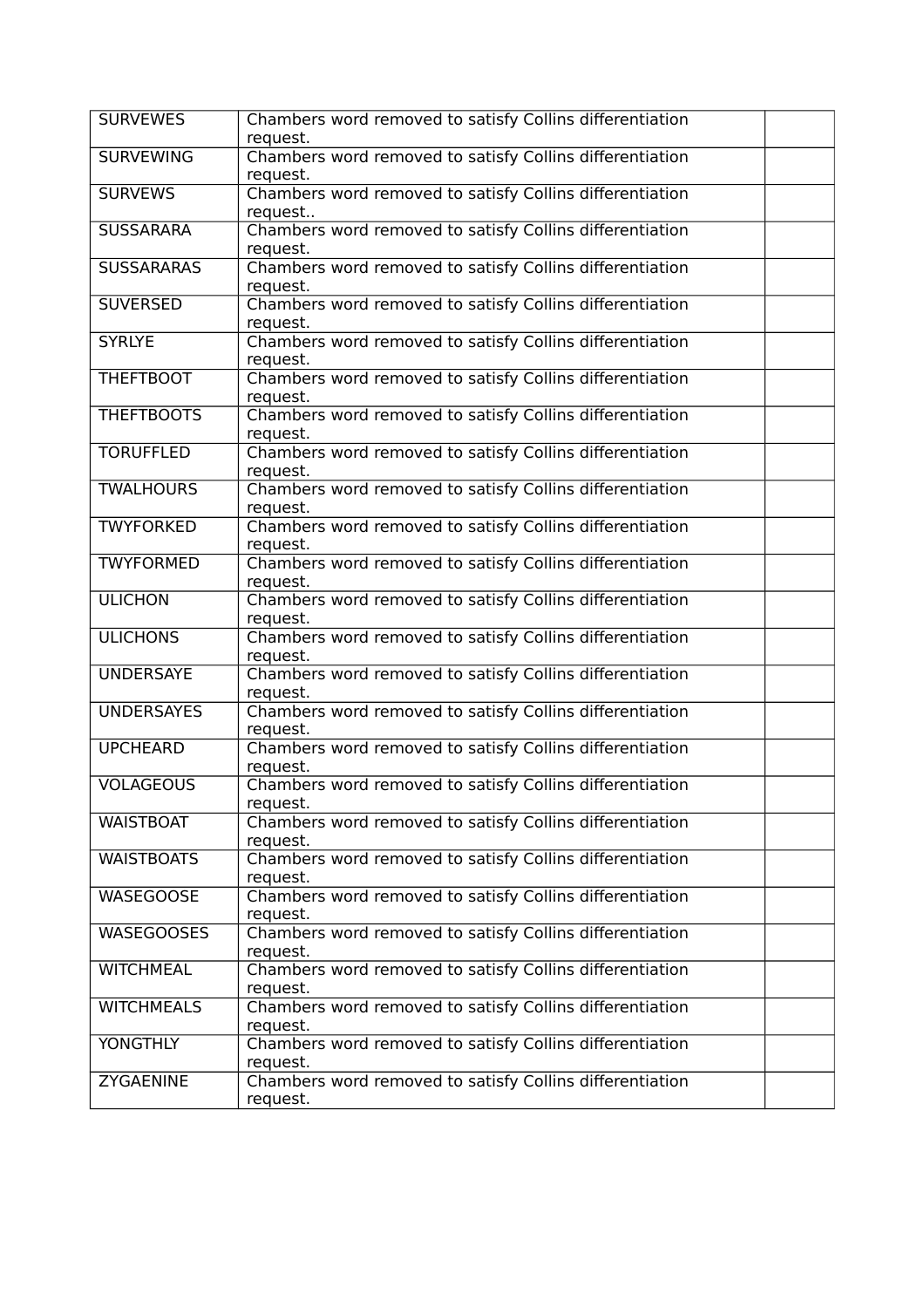#### **Deletions in CSW12 (2012)**

The CSW12 update reflected new words added to Collins English Dictionary since the 2007 update and also, for the last time, new words added to the Chambers English Dictionary since the 1998 edition: after this Chambers was no longer used as a source, though existing 'Chambers only' words were retained. There was no input from the American list for this update. The table below gives a complete list of the 396 words deleted in CSW12 and attempts to explain the rationale in each case.

General points worth noting are:

- the great majority of deletions were due to words that had been present in CH98 (the 1998 edition of Chambers) no longer being present in CH11 (the 2011 version of Chambers), or now being capitalised, or now being hyphenated, or now being labelled as abbreviations. Remember that Chambers Dictionary was not used to provide input to CSW07, so more than a decade's worth of changes on the Chambers front had to be taken into account. Although the quantity of words being deleted was, as a result, larger than usual and some of these words may have become well-established in the Scrabble lexicon, it was felt by the DC at the time that to retain words no longer supported by the source dictionaries simply out of sentiment or because of their utility would be inconsistent with past updates and was not an option. (This view was later abandoned, see the CSW15 section)
- It will be noted that various interjections lost their plurals. It had always been the case that plurals of interjections were allowed only if they were specified in the dictionary, and there had been no change to the DC policy in this respect; what had changed is the Chambers policy, such that plurals were no longer shown for interjections ending in  $-\Omega$
- a small number of words were removed by the DC as part of a review of phrasal words. This is a tricky area in which it is difficult to achieve a level of consistency that satisfies everybody, but the decision was made by the national associations to leave this matter to the discretion of the DC, and that discretion was duly exercised
- no words were removed, even if not supported, capitalised or hyphenated, if they were also still to be found on the US list
- quite a few of these deleted words were then restored in CSW15, for reasons explained in that section

| ed<br>back | <b>Notes</b><br>Add                              |
|------------|--------------------------------------------------|
|            | Chambers 11th now gave the plural of ABOMASUS as |
|            |                                                  |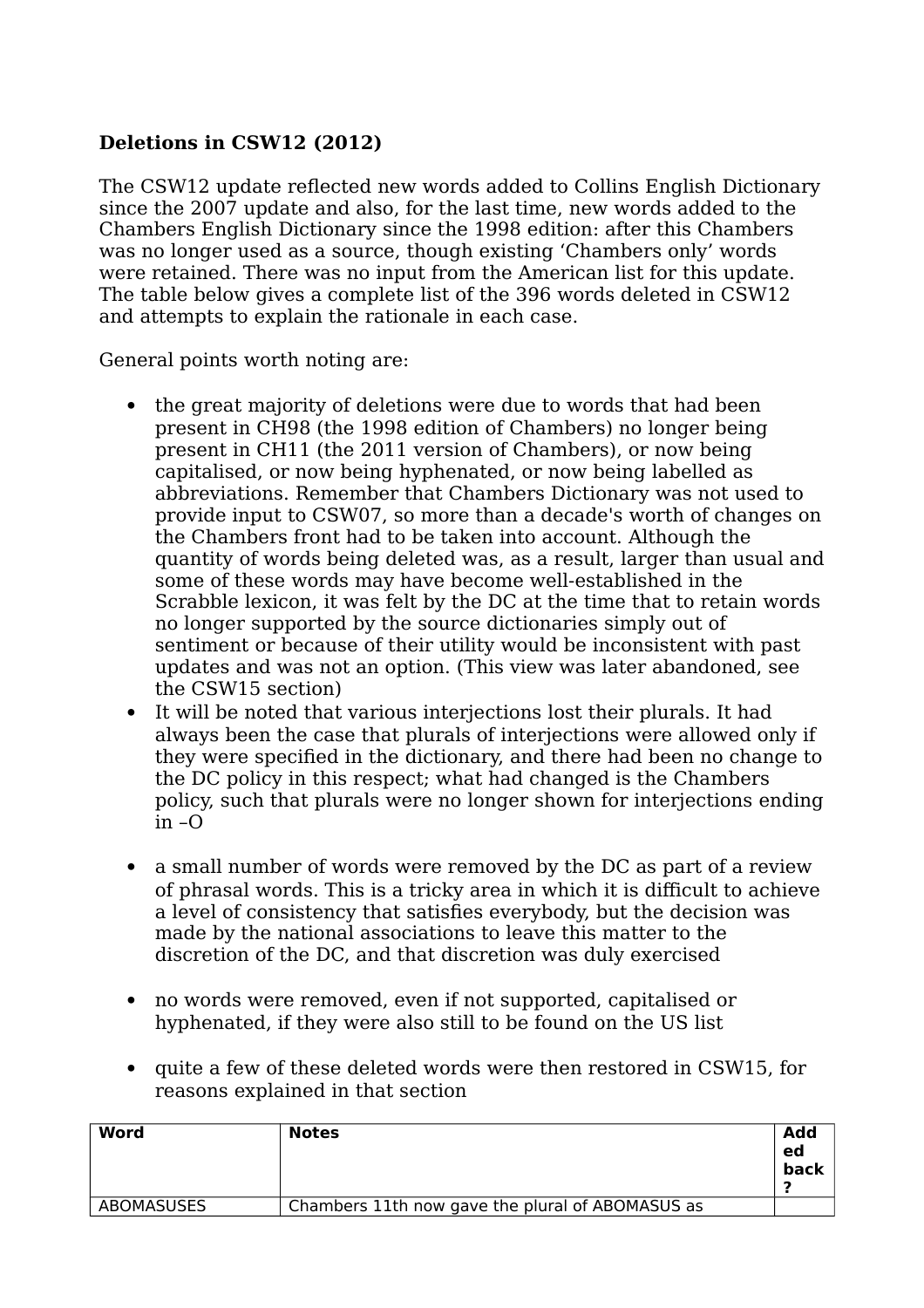|                        | ABOMASI. ABOMASUS is not in other sources.                     |                   |
|------------------------|----------------------------------------------------------------|-------------------|
| <b>ACIDFREAK</b>       | Separate words in Chambers 11th. Not in other sources.         |                   |
| <b>ACIDFREAKS</b>      | For consistency with deletion of root form.                    |                   |
| <b>ADDIOS</b>          | From review of interjections: plurals no longer permitted. But | 2015              |
|                        | then reappeared in Collins as a noun.                          |                   |
| <b>ADRIAMYCIN</b>      | Capitalised in Chambers 11th. Not in other sources. But then   | 2015              |
|                        | appeared in Collins.                                           |                   |
| <b>ADRIAMYCINS</b>     | For consistency with deletion of root form. But ADRIAMYCIN     | 2015              |
|                        | then reappeared in Collins.                                    |                   |
| <b>AEROBUS</b>         | Capitalised in Chambers 11th. Not in other sources. But then   | 2015              |
|                        | reappeared in Collins.                                         |                   |
| <b>AEROBUSES</b>       | For consistency with deletion of root form. But then           | 2015              |
|                        | reappeared in Collins.                                         |                   |
| <b>AEROBUSSES</b>      | For consistency with deletion of root form. But AEROBUS        | $\overline{2015}$ |
|                        | then appeared in Collins.                                      |                   |
| <b>AFFETTUOSOS</b>     | In Chambers 11th AFFETUOSO is only adjective or adverb.        |                   |
|                        | Ditto Collins 10th.                                            |                   |
| <b>ALBRICIAS</b>       | Not supported by Chambers 11th. Not in other sources. But      | $\overline{2015}$ |
|                        | then reappeared in Collins.                                    |                   |
| <b>ALECTRYON</b>       | Not supported by Chambers 11th. Not in other sources. But      | 2015              |
|                        | then reappeared in Collins.                                    |                   |
| <b>ALECTRYONS</b>      | For consistency with deletion of root form. But ALECTRYON      | $\overline{2015}$ |
|                        | then appeared in Collins.                                      |                   |
| <b>AMBISONICS</b>      | Capitalised tradename in Chambers 11th. Not in other           | 2015              |
|                        | sources. But then appeared in Collins.                         |                   |
| <b>AMYGDALAS</b>       | Chambers 11th specified plural as AMYGDALAE. Ditto Collins     |                   |
|                        | 10th.                                                          |                   |
| <b>AMYTAL</b>          | Capitalised in Chambers 11th. Not in Collins 10th. But then    | 2015              |
|                        | reappeared in Collins.                                         |                   |
| <b>AMYTALS</b>         | For consistency with deletion of root form. But AMYTAL then    | 2015              |
|                        | reappeared in Collins.                                         |                   |
| <b>ANTIALCOHOLISMS</b> | Not supported by Chambers 11th and TWL supports only           | 2015              |
|                        | ANTIALCOHOLISM as adjective, But then appeared in Collins.     |                   |
| APFELSTRUDEL           | Not supported by Chambers 11th. Not in other sources. But      | 2015              |
|                        | then reappeared in Collins.                                    |                   |
| <b>APFELSTRUDELS</b>   | For consistency with deletion of root form. But                | 2015              |
|                        | APFELSTRUDEL then reappeared in Collins.                       |                   |
| <b>ARCCOS</b>          | Now labelled abbreviation in Chambers 11th. Ditto Collins      |                   |
|                        | 10th. Not in TWL                                               |                   |
| <b>ARCCOSES</b>        | For consistency with deletion of root form.                    |                   |
| <b>ARCSIN</b>          | Now labelled abbreviation in Chambers 11th. Ditto Collins      |                   |
|                        | 10th. Not in TWL.                                              |                   |
| <b>ARCSINS</b>         | For consistency with deletion of root form.                    |                   |
| <b>ARCTAN</b>          | Now labelled abbreviation in Chambers 11th. Ditto Collins      |                   |
|                        | 10th. Not in TWL.                                              |                   |
| <b>ARCTANS</b>         | For consistency with deletion of root form.                    |                   |
| <b>ASTRAGALUSES</b>    | Chambers 11th now gives plural explicitly as ASTRAGALI.        |                   |
|                        | Ditto Collins 10th                                             |                   |
| <b>AWESTRIKE</b>       | Hyphenated in Chambers 11th. Not in other sources (Collins     | 2015              |
|                        | 10th has AWESTRUCK only). But then reappeared in Collins.      |                   |
| <b>AWESTRIKES</b>      | For consistency with deletion of root form. But AWESTRIKE      | 2015              |
|                        | then appeared in Collins.                                      |                   |
| <b>AWESTRIKING</b>     | For consistency with deletion of root form. But AWESTRIKE      | 2015              |
|                        | then reappeared in Collins.                                    |                   |
| <b>BACKPAY</b>         | Separate words in Chambers 11th. Ditto Collins 10th.           |                   |
| <b>BACKPAYS</b>        | For consistency with deletion of root form.                    |                   |
| <b>BANGINGS</b>        | No evidence for this plural in Chambers 11th or other          |                   |
|                        | sources: BANGING seems to be participle only.                  |                   |
| <b>BARRACOOTA</b>      | Not supported by Chambers 11th: only BARRACOUTA                |                   |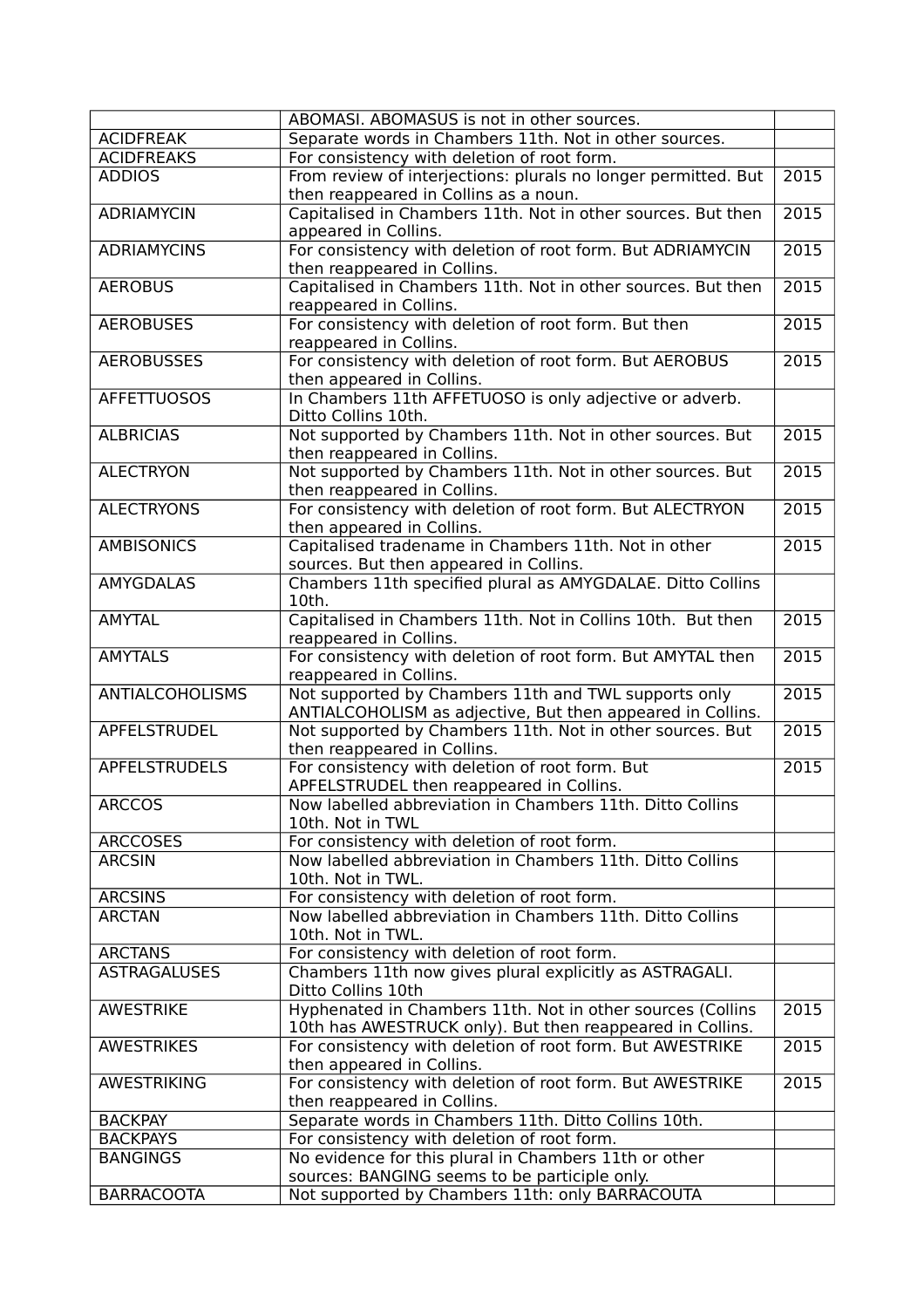|                        | specified. Not in other sources.                                |                   |
|------------------------|-----------------------------------------------------------------|-------------------|
| <b>BARRACOOTAS</b>     | For consistency with deletion of root form.                     |                   |
| <b>BELLPUSH</b>        | Separate words in Chambers 11th. Ditto Collins 10th.            |                   |
| <b>BELLPUSHES</b>      | For consistency with deletion of root form.                     |                   |
| <b>BLANKETIES</b>      | BLANKETY found only in phrase BLANKETY BLANK BLANK -            | 2015              |
|                        | plural BLANKETIES deemed unjustified. But BLANKETY then         |                   |
|                        | appeared ias a noun in TWL.                                     |                   |
| <b>BLANKIES</b>        | BLANKY now only in hyphenated phrase BLANKETY-BLANKY:           | 2015              |
|                        | in CH98 had been free-standing. But then reappeared as a        |                   |
|                        | noun in Collins.                                                |                   |
| <b>BLANKY</b>          | In Chambers 11th only in hyphenated phrase BLANKETY-            | 2015              |
|                        | BLANKY: in CH98 had been free-standing. But then                |                   |
|                        | reappeared in Collins as a noun                                 |                   |
| <b>BLOODHEAT</b>       | Separate words in Chambers 11th. Ditto Collins 10th.            |                   |
| <b>BLOODHEATS</b>      | For consistency with deletion of root form.                     |                   |
| <b>BLOWKART</b>        | Now BLOKART in Chambers 11th. Ditto Collins 10th. But then      | 2015              |
|                        | reappeared in Collins.                                          |                   |
| <b>BLOWKARTING</b>     | Now BLOKARTING in Chambers 11th. Ditto Collins 10th.            |                   |
| <b>BLOWKARTINGS</b>    | Now BLOWKARTINGS in Chambers 11th. Ditto Collins 10th.          |                   |
| <b>BLOWKARTS</b>       | Now BLOKART in Chambers 11th. Ditto Collins 10th. But then      | 2015              |
|                        | reappeared in Collins.                                          |                   |
| <b>BOLSHEVISE</b>      | Capitalised in Chambers 11th. Not in other sources. But then    | 2015              |
|                        | appeared in Collins.                                            |                   |
| <b>BOLSHEVISED</b>     | For consistency with deletion of root form. But BOLSHEVISE      | 2015              |
|                        | then reappeared in Collins.                                     |                   |
| <b>BOLSHEVISES</b>     | For consistency with deletion of root form. But BOLSHEVISE      | 2015              |
|                        | then reappeared in Collins.                                     |                   |
| <b>BOLSHEVISING</b>    | For consistency with deletion of root form. But BOLSHEVISE      | 2015              |
|                        | then reappeared in Collins.                                     |                   |
| <b>BOLSHEVIST</b>      | Capitalised in Chambers 11th. Ditto Collins 10th.               |                   |
| <b>BOLSHEVISTS</b>     | For consistency with deletion of root form.                     |                   |
| <b>BONSAIS</b>         | Chambers 11th specified plural as BONSAI. Ditto Collins 10th    |                   |
|                        | and TWL.                                                        |                   |
| <b>BORBORYGMUSES</b>   | Chambers 11th specifies plural as BORBORYGMI. Ditto             |                   |
|                        | Collins 10th.                                                   |                   |
| <b>BRICKSHAPED</b>     | Hyphenated in Chambers 11th. Not in other sources. But          | $\overline{2015}$ |
|                        | then appeared in Collins.                                       |                   |
| <b>BROADMINDED</b>     | Hyphenated in Chambers 11th. Ditto Collins 10th. Not on         |                   |
|                        | TWL.<br>Hyphenated in Chambers 11th. Ditto Collins 10th. Not in |                   |
| <b>BROADMINDEDLY</b>   | <b>TWL</b>                                                      |                   |
| <b>BROADMINDEDNESS</b> | Hyphenated in Chambers 11th. Ditto Collins 10th. Not in         |                   |
|                        | TWL.                                                            |                   |
| <b>BULLBAR</b>         | Chambers 11th specifies only BULLBARS. Collins 10th has         |                   |
|                        | only BULL BARS. Not in TWL.                                     |                   |
| <b>CAGEBIRD</b>        | Hyphenated in Chambers 11th. Not in other sources.              |                   |
| <b>CAGEBIRDS</b>       | For consistency with deletion of root form.                     |                   |
| CANTHARIDINE           | Chambers 11th has only CANTHARIDIN. Not in other sources        |                   |
| <b>CANTHARIDINES</b>   | For consistency with deletion of root form.                     |                   |
| CARDCASTLE             | Hyphenated in Chambers 11th. Not in other sources. But          | 2015              |
|                        | then appeared in Collins.                                       |                   |
| <b>CARDCASTLES</b>     | For consistency with deletion of root form. But CARDCASTLE      | 2015              |
|                        | then reappeared in Collins.                                     |                   |
| <b>CARPARK</b>         | Separate words in Chambers 11th. Ditto Collins 10th.            |                   |
| <b>CARPARKS</b>        | For consistency with deletion of root form.                     |                   |
| CATILINARIAN           | Capitalised in Chambers 11th. Not in other sources              |                   |
| CHALANED               | CHALAN noun only in Chambers 11th. Not in other sources.        | 2015              |
|                        | But then reappeared as a verb in Collins.                       |                   |
| <b>CHALANING</b>       | For consistency with deletion of root form. But then            | 2015              |
|                        |                                                                 |                   |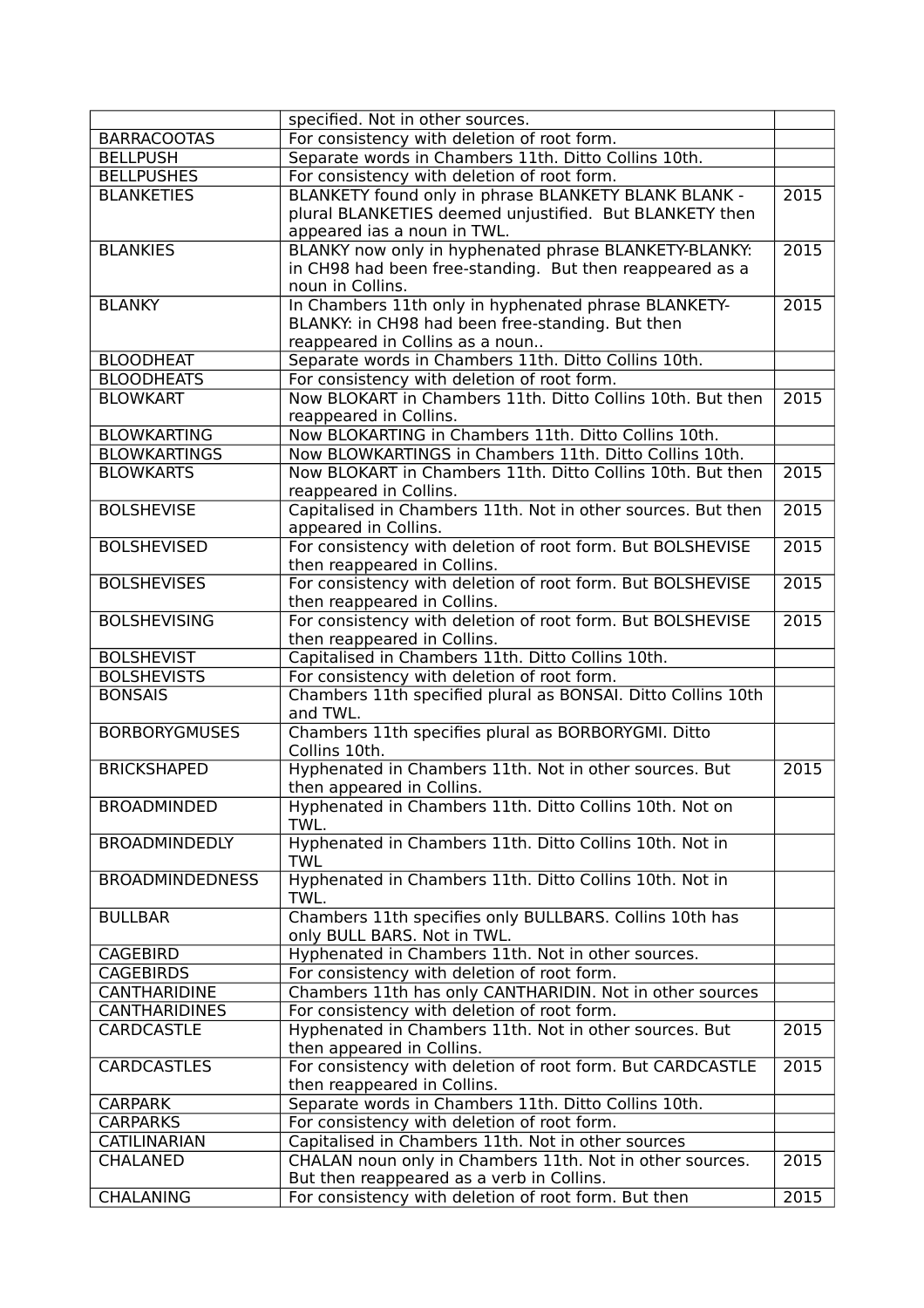|                        | reappeared in Collins.                                                 |                   |
|------------------------|------------------------------------------------------------------------|-------------------|
| CHALLANED              | CHALLAN noun only in Chambers 11th. Not in other sources.              |                   |
| CHALLANING             | For consistency with deletion of root form.                            |                   |
| CHARGENURSE            | Separate words in Chambers 11th and Collins 10th.                      |                   |
| <b>CHARGENURSES</b>    | For consistency with deletion of root form.                            |                   |
| <b>CHILIOI</b>         | Not supported by Chambers 11th. Not in other sources.                  |                   |
| <b>CHILIOIS</b>        | For consistency with deletion of root form.                            |                   |
| <b>CHONS</b>           | Chambers 11th now specified plural of CHON as CHOU                     | 2015              |
|                        | though this may have been a misprint for CHON. Collins 10th            |                   |
|                        | specified CHON as did TWL. But then CHONS appeared in                  |                   |
|                        | TWL.                                                                   |                   |
| <b>CHRISTIANISE</b>    | Capitalised in Chambers 11th. Not in other sources.                    |                   |
| CHRISTIANISED          | For consistency with deletion of root form.                            |                   |
| <b>CHRISTIANISER</b>   | For consistency with deletion of root form.                            |                   |
| <b>CHRISTIANISERS</b>  | For consistency with deletion of root form.                            |                   |
| <b>CHRISTIANISES</b>   | For consistency with deletion of root form.                            |                   |
| <b>CHRISTIANISING</b>  | For consistency with deletion of root form.                            |                   |
| <b>CHRISTIANIZE</b>    | For consistency with deletion of root form.                            |                   |
| CHRISTIANIZED          | For consistency with deletion of root form.                            |                   |
| <b>CHRISTIANIZER</b>   | For consistency with deletion of root form.                            |                   |
| <b>CHRISTIANIZERS</b>  | For consistency with deletion of root form.                            |                   |
| <b>CHRISTIANIZES</b>   | For consistency with deletion of root form.                            |                   |
| <b>CHRISTIANIZING</b>  | For consistency with deletion of root form.                            |                   |
| <b>CHRISTINGLE</b>     | Capitalised in Chambers 11th. Ditto Collins 10th                       |                   |
| <b>CHRISTINGLES</b>    | For consistency with deletion of root form.                            |                   |
| <b>CHROMOPHONIC</b>    | Not supported by Chambers 11th. Not in other sources.                  |                   |
| <b>CIAOS</b>           |                                                                        |                   |
| <b>CLOVEPINK</b>       | From review of interjections: plural no longer permitted.              |                   |
|                        | Separate words in Chambers 11th. Ditto Collins 10th.                   |                   |
| <b>CLOVEPINKS</b>      | For consistency with deletion of root form.                            |                   |
| <b>COALTAR</b>         | Separate words in Chambers 11th and Collins 10th. Not on<br><b>TWL</b> |                   |
| <b>COALTARS</b>        | For consistency with deletion of root form.                            |                   |
|                        |                                                                        | 2015              |
| <b>COHABITOR</b>       | Not supported by Chambers 11th: only COHABITER given.                  |                   |
|                        | Ditto Collins 10th. But then reappeared in Collins.                    | $\overline{2015}$ |
| <b>COHABITORS</b>      | For consistency with deletion of root form. But COHABITOR              |                   |
|                        | then reappeared in Collins.                                            |                   |
| <b>COLLICULUSES</b>    | Chambers 11th now specified plural of COLLICULUS as                    |                   |
|                        | COLLICULI. Not in other sources.                                       |                   |
| <b>COMPINGS</b>        | No evidence for COMPING as noun in Chambers 11th. Not in               | 2015              |
|                        | other sources. But then appeared in TWL.                               |                   |
| <b>COPESETTIC</b>      | Not supported by Chambers 11th. Not in other sources. But              | 2015              |
|                        | then reappeared in Collins.                                            |                   |
| <b>CORAGGIOS</b>       | From review of interjections: plural no longer allowed.                |                   |
| <b>CORAMINE</b>        | Not supported by Chambers 11th. Not in other sources. But              | 2015              |
|                        | then reappeared in Collins.                                            |                   |
| <b>CORAMINES</b>       | For consistency with deletion of root form. But CORAMINE               | 2015              |
|                        | then reappeared in Collins.                                            |                   |
| <b>CORNETTINOS</b>     | Chambers 11th now specifies plural of CORNETTINO as                    | 2015              |
|                        | CORNETTINI. Not in other sources. But then reappeared in               |                   |
|                        | Collins.                                                               |                   |
| <b>CORNRENT</b>        | Separate words in Chambers 11th. Not in other sources. But             | 2015              |
|                        | then reappeared in Collins.                                            |                   |
| <b>CORNRENTS</b>       | For consistency with deletion of root form. But CORNRENT               | 2015              |
|                        | then reappeared in Collins.                                            |                   |
| <b>COURTMARTIALLED</b> | Hyphenated in Chambers 11th. Also hyphenated in other                  |                   |
|                        | sources.                                                               |                   |
| CRASHLAND              | Hyphenated in Chambers 11th. Also hyphenated in other                  |                   |
|                        | sources.                                                               |                   |
| CRASHLANDED            | For consistency with deletion of root form.                            |                   |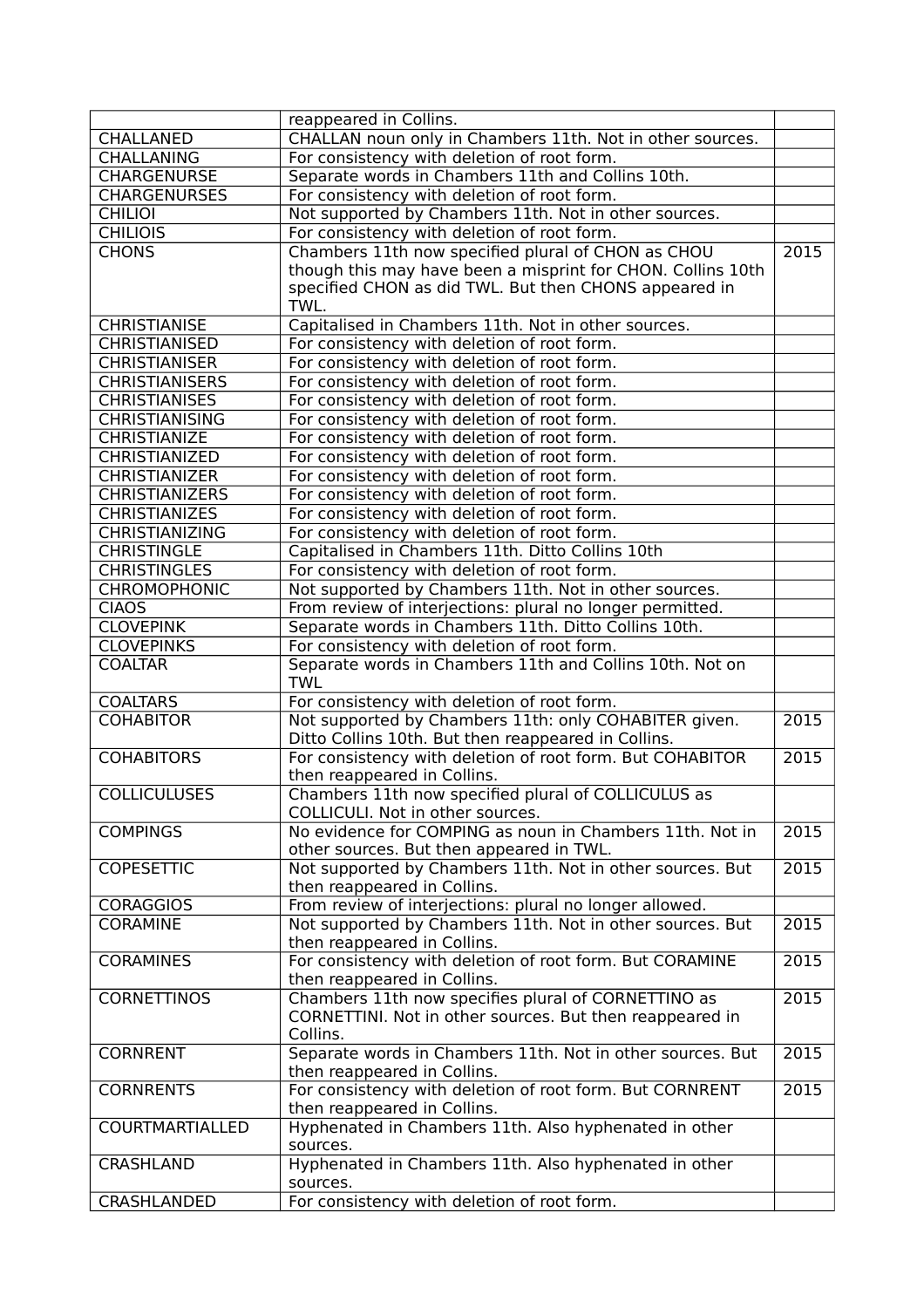| CRASHLANDING           | For consistency with deletion of root form.                            |                   |
|------------------------|------------------------------------------------------------------------|-------------------|
| <b>CRASHLANDS</b>      | For consistency with deletion of root form.                            |                   |
| <b>CREATIANISM</b>     | Not supported by Chambers 11th. Not in other sources. But              | 2015              |
|                        | then reappeared in Collins.                                            |                   |
| <b>CREATIANISMS</b>    | For consistency with deletion of root form. But CREATIANISM            | 2015              |
|                        | then reappeared in Collins.                                            |                   |
| <b>CULMENS</b>         | Chambers 11th now specified plural of CULMEN as CULMINA.               |                   |
|                        | Not in other sources.                                                  |                   |
| <b>DEERHORN</b>        | Separate words or hyphenated in Chambers 11th. Not in                  | 2015              |
|                        | other sources. But then reappeared in Collins.                         |                   |
| <b>DEERHORNS</b>       | For consistency with deletion of root form. But DEERHORN               | 2015              |
|                        | then reappeared in Collins.                                            |                   |
| <b>DEPENDACIE</b>      | Not supported in Chambers 11th. Not in other sources.                  |                   |
| <b>DEPENDACIES</b>     | For consistency with deletion of root form.                            |                   |
| <b>DEXTROPHOSPHATE</b> | Not supported by Chambers 11th. Not in other sources.                  |                   |
| <b>DISCOURAGINGS</b>   | Chambers 11th now labels DISCOURAGING only as adjective.               |                   |
|                        | Ditto in other sources.                                                |                   |
| <b>DOGDAYS</b>         | Separate words in Chambers 11th. Ditto in other sources.               |                   |
| <b>EBBTIDE</b>         | Hyphenated in Chambers 11th. Not in other sources.                     |                   |
| <b>EBBTIDES</b>        | For consistency with deletion of root form.                            |                   |
| <b>EDUSKUNTA</b>       | Capitalised in Chambers 11th. Not in other sources.                    |                   |
| <b>EDUSKUNTAS</b>      | For consistency with deletion of root form.                            |                   |
| <b>EIGHTFOOT</b>       | Hyphenated in Chambers 11th. Not in other sources. But                 | $\overline{2015}$ |
|                        | then reappeared in Collins.                                            |                   |
| <b>ENCIRCLINGS</b>     | Chambers 11th now labelled ENCIRCLING as adjective only.               |                   |
|                        | Ditto Collins 10th.                                                    |                   |
| <b>ENGISCOPE</b>       | Not supported by Chambers 11th: only ENGYSCOPE given.                  |                   |
|                        | Not in other sources.                                                  |                   |
| <b>ENGISCOPES</b>      | For consistency with deletion of root form.                            |                   |
| <b>EPROM</b>           | Capitalised in Chambers 11th. All caps in Collins 10th.                |                   |
| <b>EPROMS</b>          | For consistency with deletion of root form.                            |                   |
| <b>EUCHARISTICAL</b>   | Capitalised in Chambers 11th. Ditto Collins 10th.                      |                   |
| <b>EUROPEANISE</b>     | Capitalised in Chambers 11th. Not in other sources.                    |                   |
| <b>EUROPEANISED</b>    | For consistency with deletion of root form.                            |                   |
| <b>EUROPEANISES</b>    | For consistency with deletion of root form.                            |                   |
| <b>EUROPEANISING</b>   | For consistency with deletion of root form.                            |                   |
| <b>EUROPEANIZE</b>     | Capitalised in Chambers 11th. Not in other sources.                    |                   |
| <b>EUROPEANIZED</b>    | For consistency with deletion of root form.                            |                   |
| <b>EUROPEANIZES</b>    | For consistency with deletion of root form.                            |                   |
| <b>EUROPEANIZING</b>   | For consistency with deletion of root form.                            |                   |
| <b>FAIRYTALES</b>      | Not supported by Chambers 11th: FAIRYTALE is adjectival                |                   |
|                        | only. Separate words in Collins 10th.                                  |                   |
| <b>FAITHCURE</b>       | Separate words in Chambers 11th. Not in other sources. But             | 2015              |
|                        | then reappeared in Collins.                                            |                   |
| <b>FAITHCURES</b>      | For consistency with deletion of root form. But FAITHCURE              | 2015              |
|                        | then reappeared in Collins.                                            |                   |
| <b>FAMULUSES</b>       | Chambers 11th gives plural of FAMULUS specifically as                  |                   |
|                        | FAMULI. Ditto Collins 10th.                                            |                   |
| <b>FATWAED</b>         | Chambers 11th now gave past and past participle as                     | 2019              |
|                        | FATWA'D. Not in other sources, But then reappeared in                  |                   |
| <b>FEELBADS</b>        | Collins.<br>Chambers 11th now labels FEELBAD as adjective only. Not in |                   |
|                        | other sources,                                                         |                   |
| <b>FEELGOODS</b>       | Chambers 11th now labelled FEELGOOD as adjective only.                 |                   |
|                        | Not in other sources.                                                  |                   |
| <b>FELLWALKER</b>      | Hyphenated in Chambers 11th. Not in other sources. But                 | 2015              |
|                        | then reappeared in Collins.                                            |                   |
| <b>FELLWALKERS</b>     | For consistency with deletion of root form. But FELLWALKER             | 2015              |
|                        | then reappeared in Collins.                                            |                   |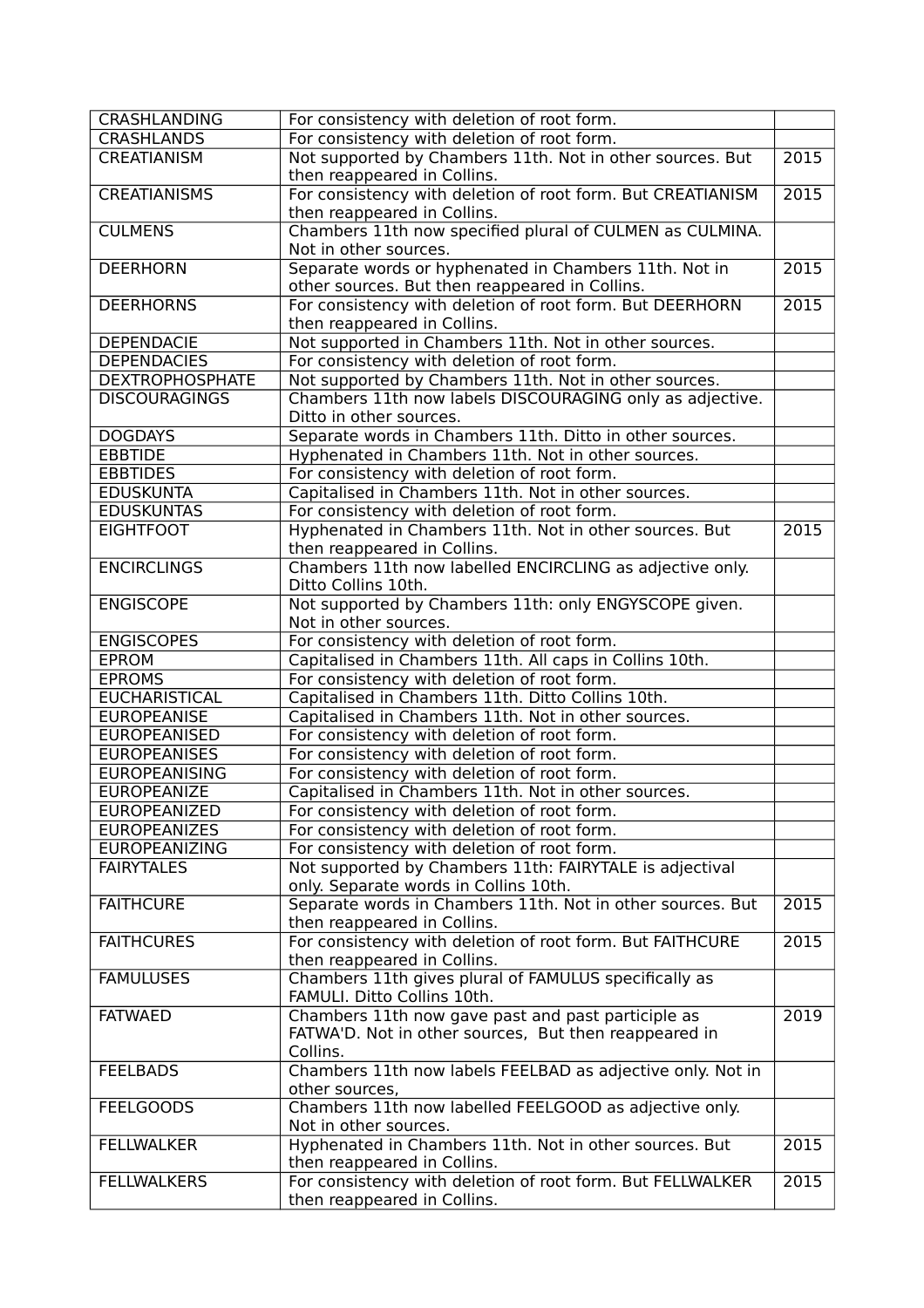| <b>FIFI</b>            | Deleted by DC as part of phrasal review. But then<br>reappeared in Collins as noun in its own right.   | 2019              |
|------------------------|--------------------------------------------------------------------------------------------------------|-------------------|
| <b>FILARIAS</b>        | Chambers 11th gives plural of FILARIA only as FILARIAE.<br>Ditto Collins 10th. Not in TWL.             |                   |
| <b>FLASHFORWARD</b>    | Chambers 11th now has only FLASH FORWARD or FLASH-                                                     | 2015              |
|                        | FORWARD. Not in other sources. But then appeared in                                                    |                   |
|                        | Collins, though only as a noun.                                                                        |                   |
| <b>FLASHFORWARDED</b>  | For consistency with deletion of root form.                                                            |                   |
| <b>FLASHFORWARDING</b> | For consistency with deletion of root form.                                                            |                   |
| <b>FLASHFORWARDS</b>   | For consistency with deletion of root form. But                                                        | 2015              |
|                        | FLASHFORWARD then reappeared in Collins.                                                               |                   |
| <b>FLEAMARKET</b>      | Hyphenated in Chambers 11th. Separate words in Collins<br>10th.                                        |                   |
| <b>FLEAMARKETS</b>     | For consistency with deletion of root form.                                                            |                   |
| <b>FOHS</b>            | From review of interjections: plural no longer permitted.                                              |                   |
| <b>FONTICULUSES</b>    | Chambers 11th gave plural of FONTICULUS only as                                                        |                   |
|                        | FONTICULI. Not in other sources.                                                                       |                   |
| <b>FOOTROT</b>         | Separate words in Chambers 11th. Ditto Collins 10th.                                                   |                   |
| <b>FOOTROTS</b>        | For consistency with deletion of root form.                                                            |                   |
| <b>FORLESE</b>         | Not supported by Chambers 11th. Not in other sources. But                                              | 2015              |
|                        | then reappeared in Collins.                                                                            |                   |
| <b>FORLESES</b>        | For consistency with deletion of root form FORLESE. But<br>FORLESE then reappeared in Collins.         | 2015              |
| <b>FORLESING</b>       | For consistency with deletion of root form. But FORLESE then                                           | 2015              |
|                        | reappeared in Collins.                                                                                 |                   |
| <b>FORLORE</b>         | For consistency with deletion of root form FORLESE. But                                                | 2015              |
|                        | FORLESE then reappeared in Collins.                                                                    |                   |
| <b>FORTUNISE</b>       | Chambers 11th had only FORTUNIZE. This is a Spenserian                                                 | 2015              |
|                        | word so the supply of an -ISE equivalent was unwarranted in                                            |                   |
|                        | this case. But then appeared in Collins anyway.                                                        |                   |
| <b>FORTUNISED</b>      | For consistency with deletion of root form. But then<br>reappeared in Collins.                         | 2015              |
| <b>FORTUNISES</b>      | For consistency with deletion of root form. But then<br>reappeared in Collins.                         | 2015              |
| <b>FORTUNISING</b>     | For consistency with deletion of root form. But FORTUNISE                                              | 2015              |
|                        | then reappeared in Collins.                                                                            |                   |
| <b>FOSTERINGLY</b>     | Present in CED8 but has now disappeared from Collins 10th                                              |                   |
| <b>FREON</b>           | Capitalised trade name in Chambers 11th. Ditto Collins 10th.                                           | $\overline{2015}$ |
|                        | But then appeared in TWL.                                                                              |                   |
| <b>FREONS</b>          | For consistency with deletion of root form. But FREON then                                             | 2015              |
|                        | appeared in TWL.                                                                                       |                   |
| <b>FUSTIANISE</b>      | Chambers 11th gave only FUSTIANIZE: as this is author-                                                 | 2015              |
|                        | specific the supply of an -ISE equivalent was unwarranted in                                           |                   |
| <b>FUSTIANISED</b>     | this case. But then appeared in Collins.<br>For consistency with deletion of root form. But FUSTIANISE | 2015              |
|                        | then reappeared in Collins.                                                                            |                   |
| <b>FUSTIANISES</b>     | For consistency with deletion of root form. But FUSTIANISE                                             | 2015              |
|                        | then reappeared in Collins.                                                                            |                   |
| <b>FUSTIANISING</b>    | For consistency with deletion of root form. But FUSTIANISE                                             | 2015              |
|                        | then reappeared in Collins.                                                                            |                   |
| <b>GADSOS</b>          | From review of interjections: plurals no longer permitted.                                             |                   |
| <b>GAMBOS</b>          | Chambers 11th says plural is GAMBOES. Not in other                                                     | 2015              |
|                        | sources. But then reappeared in Collins.                                                               |                   |
| <b>GLOBOSES</b>        | In Chambers 11th GLOBOSE was now clearly an adjective                                                  |                   |
|                        | only. Not in other sources.                                                                            |                   |
| <b>GNOCCHIS</b>        | In Chambers 11th GNOCCHI was now specified as noun                                                     |                   |
|                        | plural. Ditto in other sources.                                                                        |                   |
| <b>GODSOS</b>          | From review of interjections: plural no longer permitted.                                              |                   |
| <b>GRACIOUSES</b>      | GRACIOUS in sense of God now labelled as interjection so                                               |                   |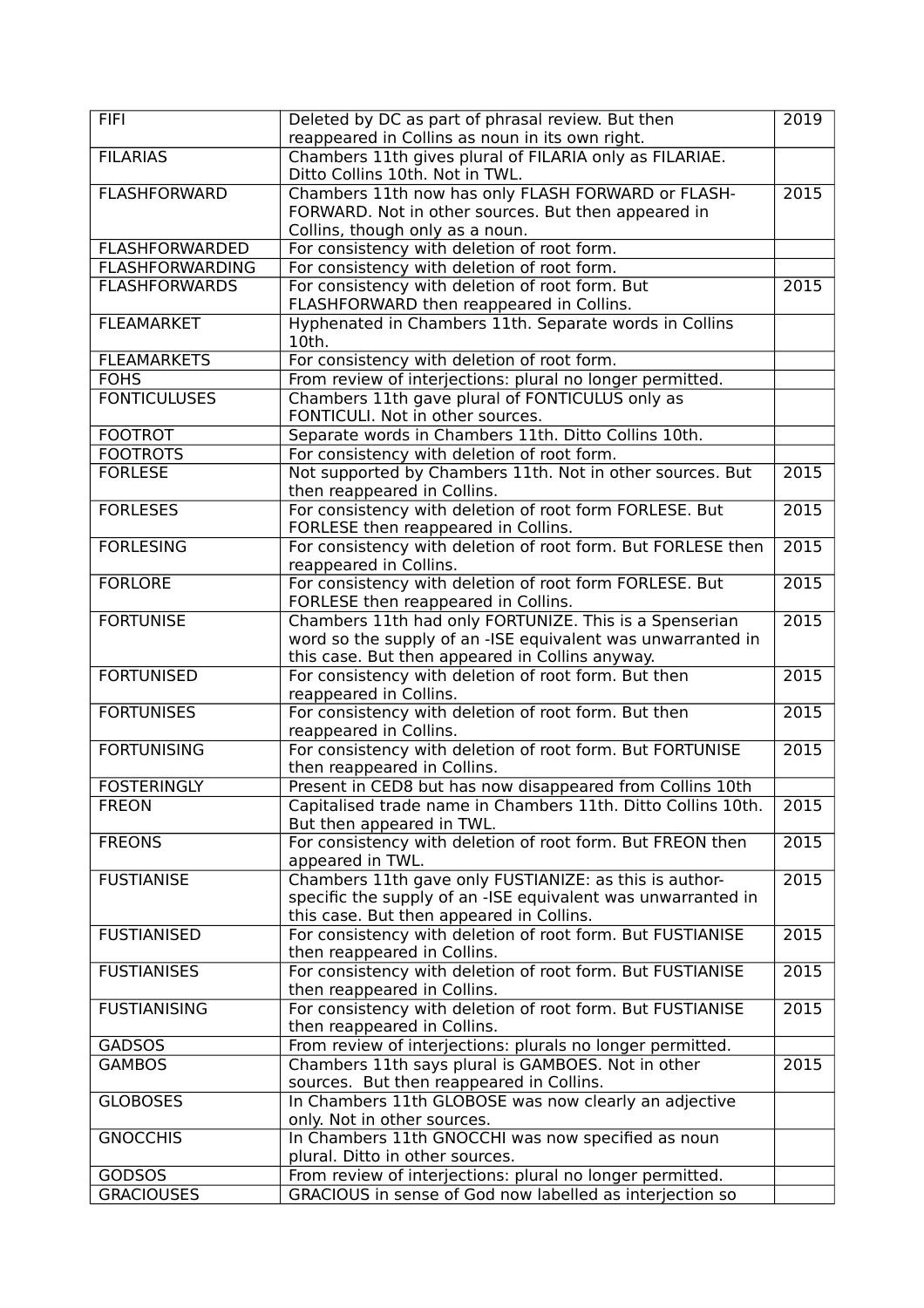|                       | plural not justified.                                         |                   |
|-----------------------|---------------------------------------------------------------|-------------------|
| <b>GREENSTICKS</b>    | In Chambers 11th greenstick is phrasal only in greenstick     |                   |
|                       | fracture. Ditto Collins 10th.                                 |                   |
| <b>GRENZ</b>          | Deleted by DC as part of phrasal review.                      |                   |
| <b>HAMBURGHER</b>     | Not supported by Chambers 11th. Not in other sources.         |                   |
| <b>HAMBURGHERS</b>    | For consistency with deletion of root form.                   |                   |
| <b>HARDBAG</b>        | Not supported by Chambers 11th. Not in other sources. But     | 2015              |
|                       | then reappeared in Collins.                                   |                   |
| <b>HARDBAGS</b>       | For consistency with deletion of root form. But HARDBAG       | $\overline{2015}$ |
|                       | then reappeared in Collins.                                   |                   |
| <b>HEPTAGLOT</b>      | Not supported by Chambers 11th. Not in other sources. But     | 2015              |
|                       | then reappeared in Collins.                                   |                   |
| <b>HEPTAGLOTS</b>     | For consistency with deletion of root form. But HEPTAGLOT     | $\overline{2015}$ |
|                       | then reappeared in Collins.                                   |                   |
| <b>HEROE</b>          | Not supported by Chambers 11th. Not in other sources.         |                   |
| <b>HEXAGLOT</b>       | Not supported by Chambers 11th. Not in other sources. But     | 2015              |
|                       | then reappeared in Collins.                                   |                   |
| <b>HOWSOMDEVER</b>    | Not supported by Chambers 11th. Not in other sources. But     | 2015              |
|                       | then reappeared in Collins.                                   |                   |
| <b>HOWSOMEVER</b>     | Not supported by Chambers 11th. Not in other sources. But     | 2015              |
|                       | then appeared in Collins.                                     |                   |
| <b>INSECTARIA</b>     | Chambers 11th now explicitly gave plural of INSECTARIUM as    | 2015              |
|                       | INSECTARIUMS. Not in other sources. But then appeared in      |                   |
|                       | Collins.                                                      |                   |
| <b>INSULAS</b>        | Chambers 11th now explicitly gave plural of INSULA as         |                   |
|                       | INSULAE. Not in other sources.                                |                   |
| <b>INTERMEDIUMS</b>   | Chambers 11th now explicitly gave plural of INTERMEDIUM       | 2015              |
|                       | as INTERMEDIA. Not in other sources. But then appeared in     |                   |
|                       | Collins.                                                      |                   |
| <b>ISODOMONS</b>      | Chambers 11th now gives plural of ISODOMON explicitly as      |                   |
|                       | ISODOMA. Not in other sources.                                |                   |
| <b>JAMBOS</b>         | From review of interjections: plural no longer permitted.     |                   |
| <b>JANDAL</b>         | Capitalised in Chambers 11th. Ditto Collins 10th. Not in TWL. |                   |
| <b>JANDALS</b>        | For consistency with deletion of root form.                   |                   |
| <b>JAWBREAKING</b>    | Hyphenated in Chambers 11th. Not in other sources. But        | 2015              |
|                       | then reappeared in Collins.                                   |                   |
| <b>JAWBREAKINGLY</b>  | Hyphenated in Chambers 11th. Not in other sources. But        | $\overline{2015}$ |
|                       | then appeared in Collins.                                     |                   |
| <b>JAWBREAKINGS</b>   | Hyphenated in Chambers 11th. Not in other sources.            |                   |
| <b>JAWDROPPINGLY</b>  | Hyphenated in Chambers 11th. Not in other sources.            |                   |
| <b>IETPLANE</b>       | Separate words in Chambers 11th. Ditto in other sources.      |                   |
| <b>JETPLANES</b>      | For consistency with deletion of root form.                   |                   |
| <b>JOCKNEY</b>        | Not supported by Chambers 11th. Not in other sources. But     | 2015              |
|                       | then reappeared in Collins.                                   |                   |
| <b>JOCKNEYS</b>       | For consistency with deletion of root form. But JOCKNEY then  | 2015              |
|                       | reappeared in Collins.                                        |                   |
| <b>LERNAEAN</b>       | Capitalised in Chambers 11th. Not in other sources. But then  | 2015              |
|                       | reappeared in Collins.                                        |                   |
| <b>LERNEAN</b>        | Capitalised in Chambers 11th. Not in other sources.           |                   |
| <b>LIGGEN</b>         | Not supported by Chambers 11th. Not in other sources          |                   |
| <b>LONGSUFFERING</b>  | Hyphenated in Chambers 11th. Not in other sources.            |                   |
| <b>LONGSUFFERINGS</b> | For consistency with deletion of root form.                   |                   |
| <b>MARCHESES</b>      | Chambers 11th now gave plural of MARCHESE only as             |                   |
|                       | MARCHESI. Ditto Collins 10th and TWL.                         |                   |
| <b>MATRYOSHKAS</b>    | Chambers 11th now gives plural of MATRYOSHKA explicitly       | 2019              |
|                       | as MATRYOSHKI. But then reappeared in Collins.                |                   |
| <b>MEGALOSAURUSES</b> | Chambers 11th gives plural specifically as MEGALOSAURI.       |                   |
|                       | Ditto other sources.                                          |                   |
| <b>MICROFILARIAS</b>  | Chambers 11th gives plural specifically as MICROFILARIAE.     |                   |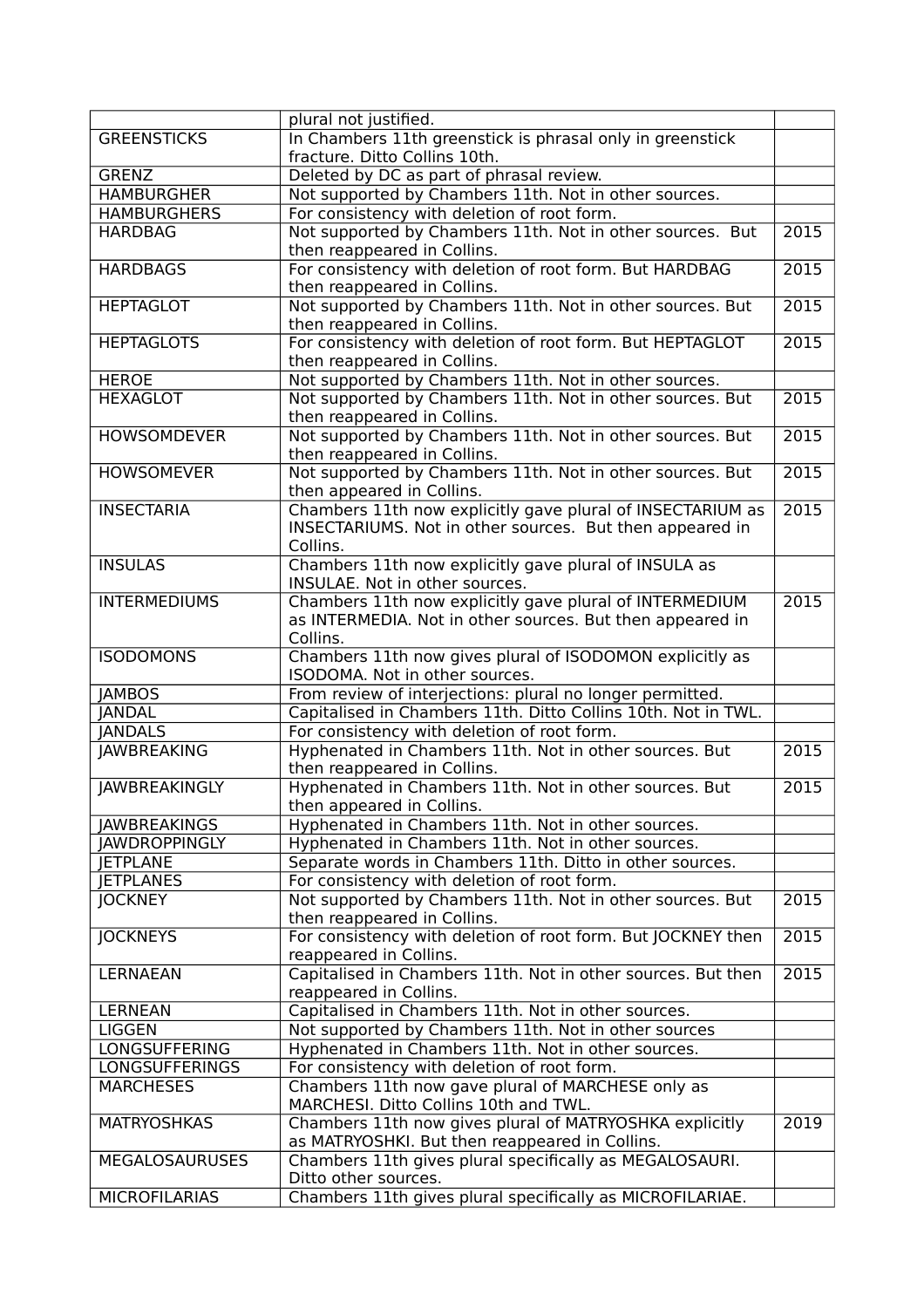|                      | Not in other sources.                                                                                                              |                   |
|----------------------|------------------------------------------------------------------------------------------------------------------------------------|-------------------|
| <b>MINCINGS</b>      | Chambers 11th had MINCING only as participle/adjective - no<br>evidence for noun. Not in other sources.                            |                   |
| <b>MINGIN</b>        | Chambers 11th spells this MINGIN' i.e. with terminal<br>apostrophe. Not in other sources.                                          |                   |
| <b>MODIOLUSES</b>    | Chambers 11th now specifies plural of MODIOLUS as<br>MODIOLI. Ditto Collins 10th.                                                  |                   |
| <b>MOLEHUNT</b>      | Separate words in Chambers 11th. Not in other sources. But<br>then reappeared in Collins.                                          | 2015              |
| <b>MOLEHUNTER</b>    | Separate words in Chambers 11th. Not in other sources.                                                                             |                   |
| <b>MOLEHUNTERS</b>   | For consistency with deletion of root form.                                                                                        |                   |
| <b>MOLEHUNTS</b>     | For consistency with deletion of root form. But MOLEHUNT<br>then reappeared in Collins.                                            | 2015              |
| <b>MOLERAT</b>       | Separate words in Chambers 11th. Ditto Collins 10th. Not in<br>TWL.                                                                |                   |
| <b>MOLERATS</b>      | For consistency with deletion of root form.                                                                                        |                   |
| <b>MOYGASHEL</b>     | Capitalised in Chambers 11th. Not in other sources. But then<br>reappeared in Collins.                                             | $\overline{2015}$ |
| <b>MOYGASHELS</b>    | For consistency with deletion of root form. But then added<br>back.                                                                | $\overline{2015}$ |
| <b>MUDDLEHEAD</b>    | Hyphenated in Chambers 11th. Not in other sources. But<br>then appeared in Collins.                                                | $\overline{2015}$ |
| <b>MUDDLEHEADS</b>   | For consistency with deletion of root form. But MUDDLEHEAD<br>then reappeared in Collins.                                          | 2015              |
| <b>MUJAHEDDIN</b>    | Not supported by Chambers 11th. Not in other sources. But<br>then appeared in Collins.                                             | 2015              |
| <b>MYOCARDIUMS</b>   | Chambers 11th now specified plural as MYOCARDIA. Ditto<br>Collins 10th.                                                            |                   |
| <b>NICKY</b>         | Deleted by DC as part of phrasal review.                                                                                           |                   |
| <b>NONEFFECTIVES</b> | Hyphenated in Chambers 11th, and in TWL only adjectival.<br>But then appeared in Collins as a noun.                                | 2015              |
| <b>OAKLEAF</b>       | Hyphenated in Chambers 11th. Not in other sources. But<br>then reappeared in Collins.                                              | 2015              |
| <b>OAKLEAVES</b>     | For consistency with deletion of root form. But OAKLEAF then<br>reappeared in Collins.                                             | 2015              |
| <b>ODSOS</b>         | From review of interjections: plural no longer permitted.                                                                          |                   |
| <b>OHOS</b>          | From review of interjections: plural no longer permitted.                                                                          |                   |
| <b>ONCOMICE</b>      | For consistency with deletion of root form. But then<br>ONCOMOUSE reappeared in Collins.                                           | 2015              |
| <b>ONCOMOUSE</b>     | Now On'coMouse in Chambers 11th. Not in other sources.<br>But then reappeared in Collins.                                          | 2015              |
| <b>ORTHOCOUSINS</b>  | Now only ORTHO-COUSIN in Chambers 11th. Not in other<br>sources. But then appeared in Collins.                                     | 2015              |
| <b>PANISLAM</b>      | Capitalised and hyphenated in Chambers 11th. Not in other<br>sources. But then reappeared in Collins.                              | $\frac{2015}{ }$  |
| <b>PANISLAMIC</b>    | Capitalised and hyphenated in Chambers 11th. Not in other<br>sources.                                                              |                   |
| PANISLAMISM          | Capitalised and hyphenated in Chambers 11th. Not in other<br>sources                                                               |                   |
| <b>PANISLAMISMS</b>  | For consistency with deletion of root form.                                                                                        |                   |
| <b>PANISLAMIST</b>   | Capitalised and hyphenated in Chambers 11th. Not in other<br>sources. But then reappeared in Collins, but only as an<br>adjective. | 2015              |
| <b>PANISLAMISTS</b>  | For consistency with deletion of root form.                                                                                        |                   |
| <b>PANISLAMS</b>     | For consistency with deletion of root form. But PANISLAM<br>then reappeared in Collins.                                            | 2015              |
| PARAMAECIA           | For consistency with deletion of root form. But then<br>appeared in Collins.                                                       | 2015              |
| PARAMAECIUM          | Not supported by Chambers 11th. Not in other sources. But                                                                          | 2015              |
|                      |                                                                                                                                    |                   |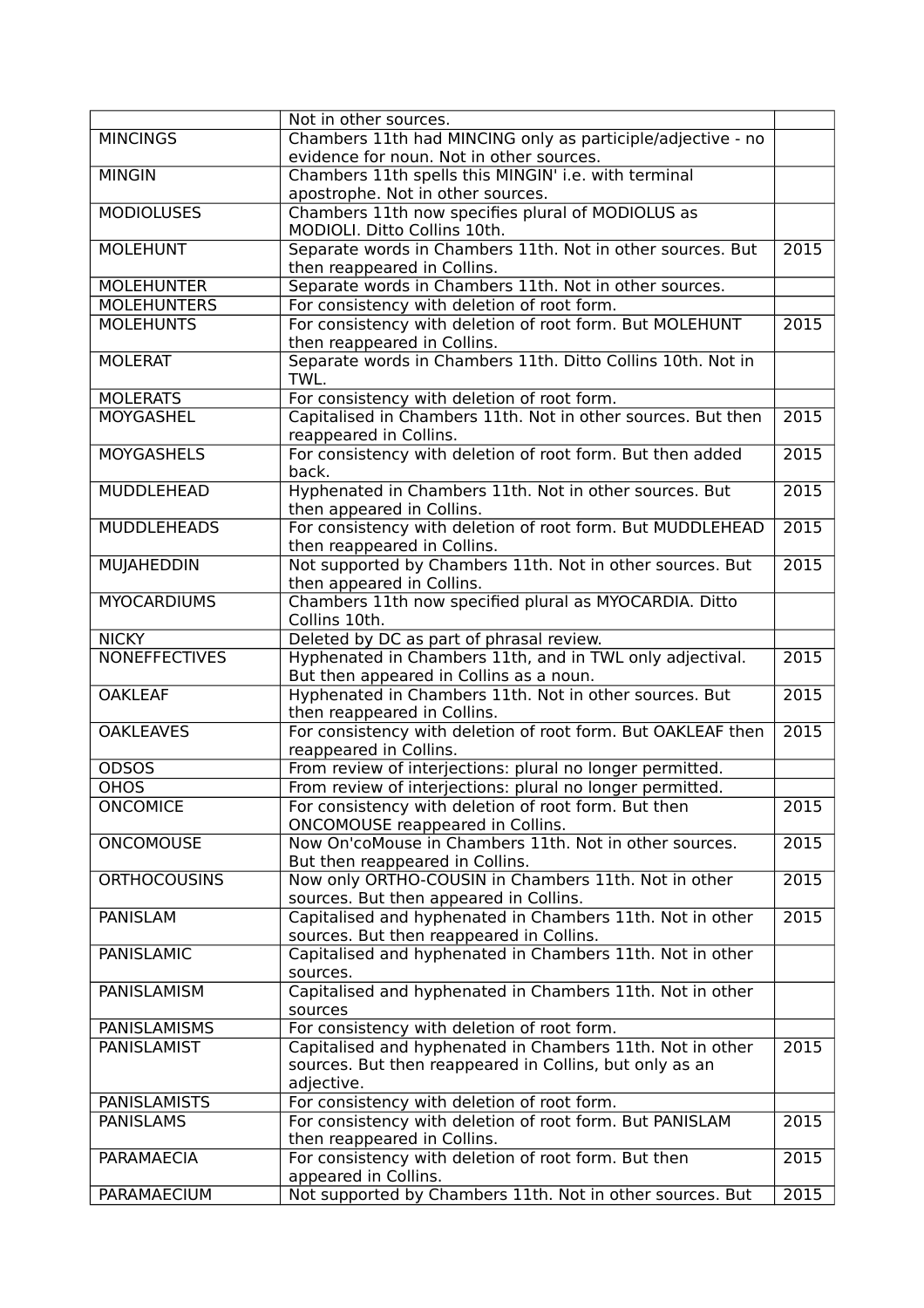|                     | then reappeared in Collins.                                                                 |                   |
|---------------------|---------------------------------------------------------------------------------------------|-------------------|
| <b>PARAMOECIA</b>   | For consistency with deletion of root form. But then                                        | 2015              |
|                     | appeared in Collins.                                                                        |                   |
| <b>PARAMOECIUM</b>  | Not supported by Chambers 11th. Not in other sources. But                                   | 2015              |
|                     | then reappeared in Collins.                                                                 |                   |
| <b>PARASCENDER</b>  | Not supported by Chambers 11th: now showed only                                             | 2015              |
|                     | PARASCENDING. Not in other sources. But then reappeared                                     |                   |
|                     | in Collins.                                                                                 |                   |
| <b>PARASCENDERS</b> | For consistency with deletion of root form. But                                             | 2015              |
|                     | PARASCENDER then reappeared in Collins.                                                     |                   |
| <b>PAROTISES</b>    | Chambers 11th now gives plural of PAROTIS specifically as                                   | 2015              |
|                     | PAROTIDES. Not in other sources. But then reappeared in                                     |                   |
|                     | Collins.                                                                                    |                   |
| <b>PASTMASTER</b>   | Separate words in Chambers 11th. Not in other sources.                                      |                   |
| <b>PASTMASTERS</b>  | For consistency with deletion of root form.                                                 |                   |
| <b>PENTEL</b>       | Not supported by Chambers 11th. Not in other sources. But                                   | 2019              |
|                     | then reappeared in Collins.                                                                 |                   |
| <b>PENTELS</b>      | For consistency with deletion of root form. But PENTEL then                                 | 2019              |
|                     | reappeared in Collins.                                                                      |                   |
| <b>PHOHS</b>        | From review of interjections. But PHOS remained valid                                       |                   |
|                     | because PHO was now also a kind of soup.                                                    |                   |
| <b>PICHICIAGO</b>   | Chambers 11th now spells this PICHICIEGO. Not in other                                      | 2015              |
|                     | sources. But then reappeared in Collins.                                                    |                   |
| <b>PICHICIAGOS</b>  | For consistency with deletion of root form. But PICHIAGO                                    | $\overline{2015}$ |
|                     |                                                                                             |                   |
| <b>PLAYBUS</b>      | then reappeared in Collins.<br>Capitalised in Chambers 11th. Not in other sources. But then | 2015              |
|                     |                                                                                             |                   |
|                     | reappeared in Collins.                                                                      | $\overline{2015}$ |
| <b>PLAYBUSES</b>    | For consistency with deletion of root form. But PLAYBUS then                                |                   |
| <b>PLAYBUSSES</b>   | reappeared in Collins.                                                                      | 2015              |
|                     | For consistency with deletion of root form. But PLAYBUS then                                |                   |
|                     | reappeared in Collins.                                                                      |                   |
| <b>POCKETPHONE</b>  | Not supported by Chambers 11th. Not in other sources. But                                   | 2015              |
| <b>POCKETPHONES</b> | then reappeared in Collins.                                                                 | 2015              |
|                     | For consistency with deletion of root form. But                                             |                   |
|                     | POCKETPHONE then reappeared in Collins.                                                     |                   |
| <b>POPRINS</b>      | Now only in phrase 'poprin pear' so POPRINS becane invalid                                  |                   |
| <b>PORLOCKINGS</b>  | Chambers 11th now has PORLOCK as a verb but no evidence                                     |                   |
|                     | for PORLOCKING as noun. Not in other sources                                                |                   |
| <b>PORNOMAG</b>     | Not supported by Chambers 11th. Not in other sources. But                                   | 2015              |
|                     | then reappeared in Collins.                                                                 |                   |
| <b>PORNOMAGS</b>    | For consistency with deletion of root form. But PORNOMAG                                    | 2015              |
|                     | then reappeared in Collins.                                                                 |                   |
| <b>PROFORMAS</b>    | PROFORMA hyphenated in Chambers 11th. Remained in TWL                                       | 2019              |
|                     | but only as adjective so no plural. But then appeared as a                                  |                   |
|                     | noun in Collins.                                                                            |                   |
| <b>PUCKEROOD</b>    | Incorrect spelling in Collins 10th overruled by DC in                                       | 2015              |
|                     | consultation with Jeff Grant. But then Collins affirmed it.                                 |                   |
| <b>PURIM</b>        | Capitalised in Chambers 11th. Ditto Collins 10th.                                           |                   |
| <b>PURIMS</b>       | For consistency with deletion of root form.                                                 |                   |
| QUEERCORE           | Not supported by Chambers 11th. Not in other sources. But                                   | 2015              |
|                     | then reappeared in Collins.                                                                 |                   |
| <b>QUEERCORES</b>   | For consistency with deletion of root form. But QUEERCORE                                   | 2015              |
|                     | then reappeared in Collins.                                                                 |                   |
| <b>QUOTATIVES</b>   | Chambers 11th has QUOTATIVE as adjectival only. Not in                                      | 2015              |
|                     | other sources. But then as noun appeared in Collins.                                        |                   |
| <b>REEDMACE</b>     | Hyphenated in Chambers 11th. Separate words in Collins                                      |                   |
|                     | 10th                                                                                        |                   |
| <b>REEDMACES</b>    | For consistency with deletion of root form.                                                 |                   |
| <b>REEDSTOP</b>     | Separate words in Chambers 11th. Ditto Collins 10th. But                                    | 2015              |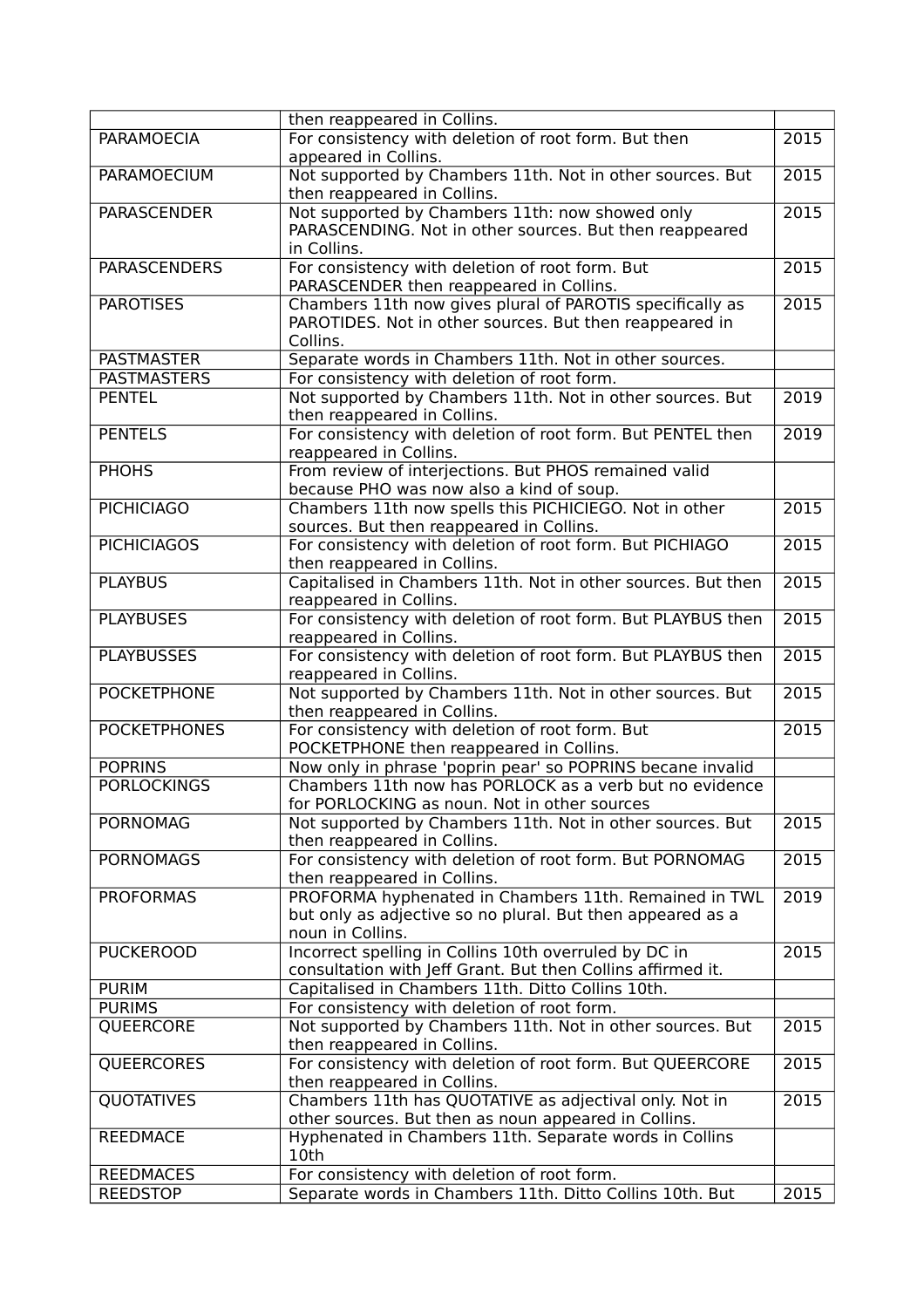|                       | then reappeared in Collins.                                                              |                   |
|-----------------------|------------------------------------------------------------------------------------------|-------------------|
| <b>REEDSTOPS</b>      | For consistency with deletion of root form. But REEDSTOP                                 | 2015              |
|                       | then reappeared in Collins.                                                              |                   |
| <b>REPROVINGS</b>     | Chambers 11th labels REPROVING as adjective only not                                     |                   |
|                       | noun. Ditto other sources.                                                               |                   |
| <b>RETES</b>          | Chambers 11th gave plural of RETE specifically as RETIA.                                 |                   |
|                       | Ditto Collins 10th and TWL.                                                              |                   |
| <b>RETIARIUSES</b>    | Chambers 11th gives plural of RETIARIUS explicitly as                                    |                   |
|                       | RETIARII. Ditto Collins 10th                                                             |                   |
| <b>RICKBURNER</b>     | Hyphenated in Chambers 11th. Not in other sources. But                                   | 2015              |
|                       | then appeared in Collins.                                                                |                   |
| <b>RICKBURNERS</b>    | For consistency with deletion of root But RICKBURNER then                                | $\overline{2015}$ |
|                       | reappeared in Collins.                                                                   |                   |
| <b>RIGHTOS</b>        | From review of interjections: plural not permitted.                                      |                   |
| <b>RIVOS</b>          | From review of interjections: plural no longer permitted.                                |                   |
| <b>ROCKCRESS</b>      | Separate words in Chambers 11th. Not in other sources. But                               | 2015              |
|                       | then reappeared in Collins.                                                              |                   |
| <b>ROCKCRESSES</b>    | For consistency with deletion of root form. But ROCKCRESS                                | $\overline{2015}$ |
|                       | then reappeared in Collins.                                                              |                   |
| <b>ROMAS</b>          | Not supported by Chambers 11th: ROMA as singular is                                      |                   |
|                       | capitalised. Ditto Collins 10th. Not in TWL. But ROMA itself                             |                   |
|                       | survived as the plural of ROM.                                                           |                   |
| <b>SAGITTARIAN</b>    | Capitalised in Chambers 11th. Not in other sources.                                      |                   |
| <b>SAGITTARIANS</b>   | For consistency with deletion of root form.                                              |                   |
| <b>SAUTEES</b>        | Chambers 11th now supported only SAUTES as the noun                                      |                   |
|                       | plural; no explicit 3rd person of the verb given so SAUTES                               |                   |
|                       | assumed for that too, as per TWL.                                                        |                   |
| <b>SCHUTZSTAFFEL</b>  | Capitalised in Chambers 11th. Not in other sources.                                      |                   |
| <b>SCHUTZSTAFFELS</b> | For consistency with deletion of root form.                                              |                   |
| <b>SCLATED</b>        | Chambers 11th now labelled SCLATE as noun only. Not in                                   | 2015              |
| <b>SCLATING</b>       | other sources. But then reappeared as verb in Collins.                                   | 2015              |
|                       | For consistency with deletion of root form. But SCATE then                               |                   |
| <b>SCOPAS</b>         | reappeared as a verb in Collins.<br>Chambers 11th now gave plural of SCOPA explicitly as | 2015              |
|                       | SCOPAE. But SCOPAS should have been left as plural of                                    |                   |
|                       | SCOP, so the deletion was erroneous (mea culpa). Thus                                    |                   |
|                       | reinstated in next update.                                                               |                   |
| <b>SERPULA</b>        | Not supported by Chambers 11th. Not in other sources. But                                | 2015              |
|                       | then reappeared in Collins.                                                              |                   |
| <b>SERPULAE</b>       | For consistency with deletion of root form. But SERPULA then                             | 2015              |
|                       | reappeared in Collins.                                                                   |                   |
| <b>SHOTPUT</b>        | Separate words in Chambers 11th. Ditto Collins 10th.                                     |                   |
| <b>SHOTPUTS</b>       | For consistency with deletion of root form.                                              |                   |
| <b>SIDESTREET</b>     | Separate words in Chambers 11th. Ditto Collins 10th.                                     |                   |
| <b>SIDESTREETS</b>    | For consistency with deletion of root form.                                              |                   |
| <b>SMOKEBUSH</b>      | Hyphenated in Chambers 11th. Not in other sources. But                                   | 2015              |
|                       | then reappeared in Collins.                                                              |                   |
| <b>SMOKEBUSHES</b>    | For consistency with deletion of root form. But SMOKEBUSH                                | 2015              |
|                       | then reappeared in Collins.                                                              |                   |
| <b>SMOKETREE</b>      | Hyphenated in Chambers 11th. Not in other sources.                                       |                   |
| <b>SMOKETREES</b>     | For consistency with deletion of root form.                                              |                   |
| <b>SOFTPASTE</b>      | Hyphenated in Chambers 11th. Not in other sources. But                                   | 2019              |
|                       | then reappeared in Collins.                                                              |                   |
| <b>SPAGERICS</b>      | Chambers 11th now labels SPAGERIC as adjective only. Not                                 |                   |
|                       | in other sources.                                                                        |                   |
| <b>SPAGERIST</b>      | Not supported by Chambers 11th. Not in other sources.                                    |                   |
| <b>SPAGERISTS</b>     | For consistency with deletion of root form.                                              |                   |
| <b>SPAGIRICS</b>      | Chambers 11th now labelled SPAGIRIC as adjective only. Not                               |                   |
|                       | in other sources.                                                                        |                   |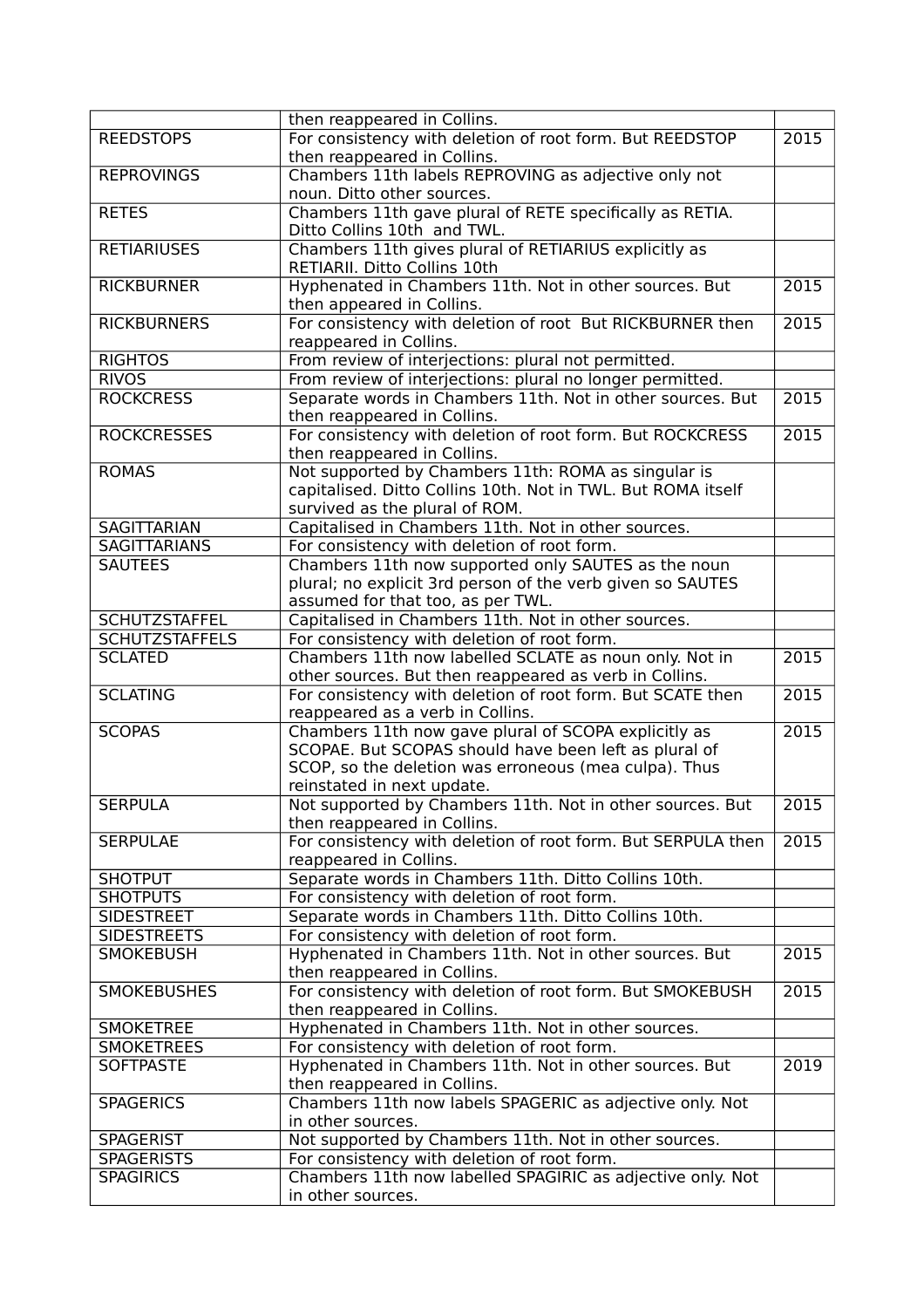| <b>SPAGIRIST</b>      | Not supported by Chambers 11th. Not in other sources. But    | $\overline{2015}$ |
|-----------------------|--------------------------------------------------------------|-------------------|
|                       | then reappeared in Collins.                                  |                   |
| <b>SPAGIRISTS</b>     | For consistency with deletion of root form. But SPAGIRIST    | $\overline{2015}$ |
|                       | then reappeared in Collins.                                  |                   |
| <b>STATESPEOPLE</b>   | Not supported in Chambers 11th. Not in other sources.        |                   |
| <b>STEADICAM</b>      | Capitalised in Chambers 11th. Ditto Collins 10th.            |                   |
| <b>STEADICAMS</b>     | For consistency with deletion of root form.                  |                   |
| <b>STINKINGS</b>      | Chambers 11th now had STINKING as adjective/participle       |                   |
|                       | only. Not in other sources.                                  |                   |
| <b>STOCKHORN</b>      | Not supported by Chambers 11th (was under 'stock and         | 2015              |
|                       | horn' in CH98). Not in other sources. But then reappeared in |                   |
|                       | Collins.                                                     |                   |
| <b>STOCKHORNS</b>     | For consistency with deletion of root form. But STOCKHORN    | 2015              |
|                       | then appeared in Collins.                                    |                   |
| <b>STRIPAGRAM</b>     | Chambers 11th now gives STRIPOGRAM not STRIPAGRAM.           | 2015              |
|                       | Not in other sources. But then reappeared in Collins.        |                   |
| <b>STRIPAGRAMS</b>    | For consistency with deletion of root form. But STRIPAGRAM   | 2015              |
|                       | then reappeared in Collins.                                  |                   |
| <b>SUBORDINANCIES</b> | For consistency with deletion of root form. But              | 2015              |
|                       | SUBORDINANCY then reappeared in Collins.                     |                   |
| <b>SUBORDINANCY</b>   | Not supported by Chambers 11th (probably decided was         | 2015              |
|                       | error for SUBORDINACY). Not in other sources. But then       |                   |
|                       | reappeared in Collins.                                       |                   |
| <b>SWEETPEA</b>       | Separate words in Chambers 11th. Ditto Collins 10th          |                   |
| <b>SWEETPEAS</b>      | For consistency with deletion of root form.                  |                   |
| <b>SWONE</b>          | Not supported by Chambers 11th. Not in other sources.        |                   |
| <b>SWONES</b>         | For consistency with deletion of root form.                  |                   |
|                       |                                                              |                   |
| <b>TABIS</b>          | Chambers 11th now gave plural explicitly as TABI. Not in     | 2015              |
|                       | other sources. But then reappeared in Collins.               | 2015              |
| <b>TABLETOPPED</b>    | Hyphenated in Chambers 11th. Not in other sources. But       |                   |
|                       | then reappeared in Collins.                                  |                   |
| <b>TACETS</b>         | Plural form incorrectly included in 2007 wordlist            |                   |
| <b>TADVANCE</b>       | Not supported by Chambers 11th. Not in other sources.        |                   |
| <b>TAFFETIES</b>      | Chambers 11th now had TAFFETY as adjectival only. Not in     |                   |
|                       | other sources.                                               |                   |
| <b>TAHOU</b>          | From Jeff Grant's review of Maori words: deemed a misprint.  |                   |
| <b>TAHOUS</b>         | From Jeff Grant's review of Maori words: TAHOU deemed a      |                   |
|                       | misprint.                                                    |                   |
| <b>TANAISTE</b>       | Capitalised in Chambers 11th. Not in other sources. But then | 2015              |
|                       | reappeared in Collins.                                       |                   |
| <b>TANAISTES</b>      | For consistency with deletion of root form. But TANAISTE     | 2015              |
|                       | then reappeared in Collins.                                  |                   |
| <b>TAOISEACH</b>      | Capitalised in Chambers 11th. Not in other sources.          |                   |
| <b>TAOISEACHS</b>     | For consistency with deletion of root form.                  |                   |
| <b>TASSWAGE</b>       | Not supported by Chambers 11th. Not in other sources. But    | 2015              |
|                       | then reappeared in Collins.                                  |                   |
| <b>TEDESCA</b>        | Not supported by Chambers 11th. Not in other sources.        |                   |
| <b>TEDESCHE</b>       | Not supported by Chambers 11th. Not in other sources.        |                   |
| <b>TEDESCHI</b>       | Not supported by Chambers 11th. Not in other sources.        |                   |
| <b>TEDESCO</b>        | Not supported by Chambers 11th. Not in other sources.        |                   |
| <b>TELEPROMPTER</b>   | Capitalised in Chambers 11th. Ditto Collins 10th.            |                   |
| <b>TELEPROMPTERS</b>  | For consistency with deletion of root form.                  |                   |
| <b>TELOSES</b>        | Chambers 11th now gave plural of TELOS specifically as       |                   |
|                       | TELOI. Ditto TWL. Not in Collins 10th.                       |                   |
| <b>THERMOBALANCE</b>  | Hyphenated in Chambers 11th. Not in other sources. But       | 2015              |
|                       | then reappeared in Collins.                                  |                   |
| <b>THERMOBALANCES</b> | For consistency with deletion of root form. But              | 2015              |
|                       | THERMOBALABCE then reappeared in Collins.                    |                   |
| <b>TIDDLEYWINK</b>    | Not supported by Chambers 11th. Not in other sources. But    | 2015              |
|                       |                                                              |                   |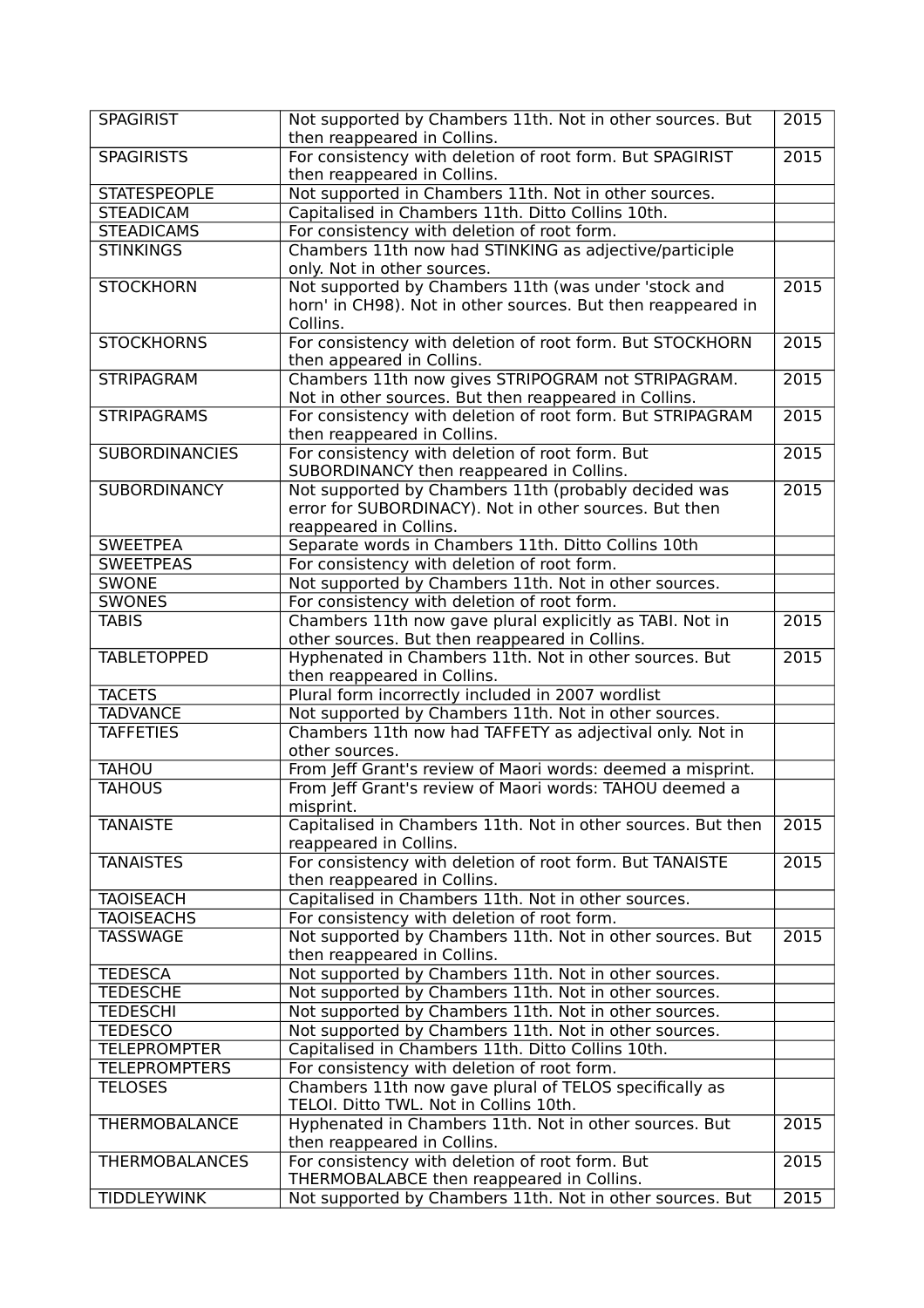| reappeared in Collins.<br>Separate words in Chambers 11th. Ditto Collins 10th. Not in<br><b>TIEROD</b><br>TWL.<br><b>TIERODS</b><br>For consistency with deletion of root form.<br>From review of interjections: plural no longer permitted. But<br>$\overline{2019}$<br><b>TOHOS</b><br>then TOHO reappeared in Collins as a noun.<br>Chambers 11th now gives plural of TRIQUETRA explicitly as<br>2019<br><b>TRIQUETRAS</b><br>TRIQUETRAE. Not in other sources. But then reappeared in<br>Collins.<br>Not supported by Chambers 11th: now spelt<br><b>UNHANDSELED</b><br>UNHANDSELLED. Not in other sources.<br>Not supported by Chambers 11th. Not in other sources. But<br>2015<br><b>UNSAILORLIKE</b><br>then appeared in Collins.<br>Hyphenated in Chambers 11th. Not in other sources. But<br>2015<br><b>UPSWARM</b><br>then reappeared in Collins.<br>For consistency with deletion of root form. But then<br>2015<br><b>UPSWARMED</b><br>reappeared in Collins.<br>For consistency with deletion of root form. But UPSWARM<br>$\overline{2015}$<br><b>UPSWARMING</b><br>then reappeared in Collins.<br>For consistency with deletion of root form. But then<br>2015<br><b>UPSWARMS</b><br>reappeared in Collins.<br>Not supported by Chambers 11th: now spelt VAKAS. Not in<br><b>VAKASS</b><br>2015<br>other sources. But then reappeared in Collins.<br>$\overline{2015}$<br><b>VAKASSES</b><br>For consistency with deletion of root form. But then<br>reappeared in Collins.<br><b>VICTROLLA</b><br>Capitalised in Chambers 11th. Not in other sources.<br><b>VICTROLLAS</b><br>For consistency with deletion of root form.<br>2015<br>Only spelling now supported in Chambers 11th is<br><b>VINEGARRETTE</b><br>VINEGARETTE. Not in other sources. But then appeared in<br>Collins.<br>2015<br><b>VINEGARRETTES</b><br>For consistency with deletion of root form. But VINEGARETTE<br>then reappeared in Collins.<br>Not supported by Chambers 11th: now spelt WAKAME. Not in<br>2015<br><b>WAKANE</b><br>other sources. But then reappeared in Collins.<br>2015<br><b>WAKANES</b><br>For consistency with deletion of root form. But then<br>reappeared in Collins.<br><b>WANTINGS</b><br>Not supported by Chambers 11th: WANTING present only as<br>participle adjective or preposition. Not in other sources.<br>Not supported by Chambers 11th. Not in other sources. But<br>2015<br><b>WASM</b><br>then reappeared in Collins.<br>For consistency with deletion of root form. But WASM then<br>2015<br><b>WASMS</b><br>reappeared in Collins.<br>Capitalised in Chambers 11th. Not in other sources.<br>2015<br><b>WELDMESH</b><br>2015<br><b>WELDMESHES</b><br>For consistency with deletion of root form. But WELDMESH<br>then reappeared in Collins.<br>Separate words in Chambers 11th. Not in other sources.<br><b>WHEATSHEAF</b><br><b>WHEATSHEAVES</b><br>For consistency with deletion of root form.<br>Chambers 11th now spelt this WHERESO'ER. Not in other<br><b>WHERESOEER</b><br>sources.<br><b>WINDROSE</b><br>Hyphenated in Chambers 11th. Separate words in Collins<br>10th.<br>For consistency with deletion of root form.<br><b>WINDROSES</b><br>Separate words in Chambers 11th and also Collins 10th. Not<br><b>WOODPIGEON</b><br>in TWL.<br><b>WOODPIGEONS</b><br>For consistency with deletion of root form.<br>Not supported by Chambers 11th: WRINGING present only as<br><b>WRINGINGS</b><br>participle or adjective. Not in other sources. |                     | then reappeared in Collins.                          |      |
|------------------------------------------------------------------------------------------------------------------------------------------------------------------------------------------------------------------------------------------------------------------------------------------------------------------------------------------------------------------------------------------------------------------------------------------------------------------------------------------------------------------------------------------------------------------------------------------------------------------------------------------------------------------------------------------------------------------------------------------------------------------------------------------------------------------------------------------------------------------------------------------------------------------------------------------------------------------------------------------------------------------------------------------------------------------------------------------------------------------------------------------------------------------------------------------------------------------------------------------------------------------------------------------------------------------------------------------------------------------------------------------------------------------------------------------------------------------------------------------------------------------------------------------------------------------------------------------------------------------------------------------------------------------------------------------------------------------------------------------------------------------------------------------------------------------------------------------------------------------------------------------------------------------------------------------------------------------------------------------------------------------------------------------------------------------------------------------------------------------------------------------------------------------------------------------------------------------------------------------------------------------------------------------------------------------------------------------------------------------------------------------------------------------------------------------------------------------------------------------------------------------------------------------------------------------------------------------------------------------------------------------------------------------------------------------------------------------------------------------------------------------------------------------------------------------------------------------------------------------------------------------------------------------------------------------------------------------------------------------------------------------------------------------------------------------------------------------------------------------------------------------------------------------------------------------------------------------------------------------------------------------------------------------------------------------------------------------------------------------------------------------------------------------------------------------------------------------------------------------|---------------------|------------------------------------------------------|------|
|                                                                                                                                                                                                                                                                                                                                                                                                                                                                                                                                                                                                                                                                                                                                                                                                                                                                                                                                                                                                                                                                                                                                                                                                                                                                                                                                                                                                                                                                                                                                                                                                                                                                                                                                                                                                                                                                                                                                                                                                                                                                                                                                                                                                                                                                                                                                                                                                                                                                                                                                                                                                                                                                                                                                                                                                                                                                                                                                                                                                                                                                                                                                                                                                                                                                                                                                                                                                                                                                                          | <b>TIDDLEYWINKS</b> | For consistency with deletion of root form. But then | 2015 |
|                                                                                                                                                                                                                                                                                                                                                                                                                                                                                                                                                                                                                                                                                                                                                                                                                                                                                                                                                                                                                                                                                                                                                                                                                                                                                                                                                                                                                                                                                                                                                                                                                                                                                                                                                                                                                                                                                                                                                                                                                                                                                                                                                                                                                                                                                                                                                                                                                                                                                                                                                                                                                                                                                                                                                                                                                                                                                                                                                                                                                                                                                                                                                                                                                                                                                                                                                                                                                                                                                          |                     |                                                      |      |
|                                                                                                                                                                                                                                                                                                                                                                                                                                                                                                                                                                                                                                                                                                                                                                                                                                                                                                                                                                                                                                                                                                                                                                                                                                                                                                                                                                                                                                                                                                                                                                                                                                                                                                                                                                                                                                                                                                                                                                                                                                                                                                                                                                                                                                                                                                                                                                                                                                                                                                                                                                                                                                                                                                                                                                                                                                                                                                                                                                                                                                                                                                                                                                                                                                                                                                                                                                                                                                                                                          |                     |                                                      |      |
|                                                                                                                                                                                                                                                                                                                                                                                                                                                                                                                                                                                                                                                                                                                                                                                                                                                                                                                                                                                                                                                                                                                                                                                                                                                                                                                                                                                                                                                                                                                                                                                                                                                                                                                                                                                                                                                                                                                                                                                                                                                                                                                                                                                                                                                                                                                                                                                                                                                                                                                                                                                                                                                                                                                                                                                                                                                                                                                                                                                                                                                                                                                                                                                                                                                                                                                                                                                                                                                                                          |                     |                                                      |      |
|                                                                                                                                                                                                                                                                                                                                                                                                                                                                                                                                                                                                                                                                                                                                                                                                                                                                                                                                                                                                                                                                                                                                                                                                                                                                                                                                                                                                                                                                                                                                                                                                                                                                                                                                                                                                                                                                                                                                                                                                                                                                                                                                                                                                                                                                                                                                                                                                                                                                                                                                                                                                                                                                                                                                                                                                                                                                                                                                                                                                                                                                                                                                                                                                                                                                                                                                                                                                                                                                                          |                     |                                                      |      |
|                                                                                                                                                                                                                                                                                                                                                                                                                                                                                                                                                                                                                                                                                                                                                                                                                                                                                                                                                                                                                                                                                                                                                                                                                                                                                                                                                                                                                                                                                                                                                                                                                                                                                                                                                                                                                                                                                                                                                                                                                                                                                                                                                                                                                                                                                                                                                                                                                                                                                                                                                                                                                                                                                                                                                                                                                                                                                                                                                                                                                                                                                                                                                                                                                                                                                                                                                                                                                                                                                          |                     |                                                      |      |
|                                                                                                                                                                                                                                                                                                                                                                                                                                                                                                                                                                                                                                                                                                                                                                                                                                                                                                                                                                                                                                                                                                                                                                                                                                                                                                                                                                                                                                                                                                                                                                                                                                                                                                                                                                                                                                                                                                                                                                                                                                                                                                                                                                                                                                                                                                                                                                                                                                                                                                                                                                                                                                                                                                                                                                                                                                                                                                                                                                                                                                                                                                                                                                                                                                                                                                                                                                                                                                                                                          |                     |                                                      |      |
|                                                                                                                                                                                                                                                                                                                                                                                                                                                                                                                                                                                                                                                                                                                                                                                                                                                                                                                                                                                                                                                                                                                                                                                                                                                                                                                                                                                                                                                                                                                                                                                                                                                                                                                                                                                                                                                                                                                                                                                                                                                                                                                                                                                                                                                                                                                                                                                                                                                                                                                                                                                                                                                                                                                                                                                                                                                                                                                                                                                                                                                                                                                                                                                                                                                                                                                                                                                                                                                                                          |                     |                                                      |      |
|                                                                                                                                                                                                                                                                                                                                                                                                                                                                                                                                                                                                                                                                                                                                                                                                                                                                                                                                                                                                                                                                                                                                                                                                                                                                                                                                                                                                                                                                                                                                                                                                                                                                                                                                                                                                                                                                                                                                                                                                                                                                                                                                                                                                                                                                                                                                                                                                                                                                                                                                                                                                                                                                                                                                                                                                                                                                                                                                                                                                                                                                                                                                                                                                                                                                                                                                                                                                                                                                                          |                     |                                                      |      |
|                                                                                                                                                                                                                                                                                                                                                                                                                                                                                                                                                                                                                                                                                                                                                                                                                                                                                                                                                                                                                                                                                                                                                                                                                                                                                                                                                                                                                                                                                                                                                                                                                                                                                                                                                                                                                                                                                                                                                                                                                                                                                                                                                                                                                                                                                                                                                                                                                                                                                                                                                                                                                                                                                                                                                                                                                                                                                                                                                                                                                                                                                                                                                                                                                                                                                                                                                                                                                                                                                          |                     |                                                      |      |
|                                                                                                                                                                                                                                                                                                                                                                                                                                                                                                                                                                                                                                                                                                                                                                                                                                                                                                                                                                                                                                                                                                                                                                                                                                                                                                                                                                                                                                                                                                                                                                                                                                                                                                                                                                                                                                                                                                                                                                                                                                                                                                                                                                                                                                                                                                                                                                                                                                                                                                                                                                                                                                                                                                                                                                                                                                                                                                                                                                                                                                                                                                                                                                                                                                                                                                                                                                                                                                                                                          |                     |                                                      |      |
|                                                                                                                                                                                                                                                                                                                                                                                                                                                                                                                                                                                                                                                                                                                                                                                                                                                                                                                                                                                                                                                                                                                                                                                                                                                                                                                                                                                                                                                                                                                                                                                                                                                                                                                                                                                                                                                                                                                                                                                                                                                                                                                                                                                                                                                                                                                                                                                                                                                                                                                                                                                                                                                                                                                                                                                                                                                                                                                                                                                                                                                                                                                                                                                                                                                                                                                                                                                                                                                                                          |                     |                                                      |      |
|                                                                                                                                                                                                                                                                                                                                                                                                                                                                                                                                                                                                                                                                                                                                                                                                                                                                                                                                                                                                                                                                                                                                                                                                                                                                                                                                                                                                                                                                                                                                                                                                                                                                                                                                                                                                                                                                                                                                                                                                                                                                                                                                                                                                                                                                                                                                                                                                                                                                                                                                                                                                                                                                                                                                                                                                                                                                                                                                                                                                                                                                                                                                                                                                                                                                                                                                                                                                                                                                                          |                     |                                                      |      |
|                                                                                                                                                                                                                                                                                                                                                                                                                                                                                                                                                                                                                                                                                                                                                                                                                                                                                                                                                                                                                                                                                                                                                                                                                                                                                                                                                                                                                                                                                                                                                                                                                                                                                                                                                                                                                                                                                                                                                                                                                                                                                                                                                                                                                                                                                                                                                                                                                                                                                                                                                                                                                                                                                                                                                                                                                                                                                                                                                                                                                                                                                                                                                                                                                                                                                                                                                                                                                                                                                          |                     |                                                      |      |
|                                                                                                                                                                                                                                                                                                                                                                                                                                                                                                                                                                                                                                                                                                                                                                                                                                                                                                                                                                                                                                                                                                                                                                                                                                                                                                                                                                                                                                                                                                                                                                                                                                                                                                                                                                                                                                                                                                                                                                                                                                                                                                                                                                                                                                                                                                                                                                                                                                                                                                                                                                                                                                                                                                                                                                                                                                                                                                                                                                                                                                                                                                                                                                                                                                                                                                                                                                                                                                                                                          |                     |                                                      |      |
|                                                                                                                                                                                                                                                                                                                                                                                                                                                                                                                                                                                                                                                                                                                                                                                                                                                                                                                                                                                                                                                                                                                                                                                                                                                                                                                                                                                                                                                                                                                                                                                                                                                                                                                                                                                                                                                                                                                                                                                                                                                                                                                                                                                                                                                                                                                                                                                                                                                                                                                                                                                                                                                                                                                                                                                                                                                                                                                                                                                                                                                                                                                                                                                                                                                                                                                                                                                                                                                                                          |                     |                                                      |      |
|                                                                                                                                                                                                                                                                                                                                                                                                                                                                                                                                                                                                                                                                                                                                                                                                                                                                                                                                                                                                                                                                                                                                                                                                                                                                                                                                                                                                                                                                                                                                                                                                                                                                                                                                                                                                                                                                                                                                                                                                                                                                                                                                                                                                                                                                                                                                                                                                                                                                                                                                                                                                                                                                                                                                                                                                                                                                                                                                                                                                                                                                                                                                                                                                                                                                                                                                                                                                                                                                                          |                     |                                                      |      |
|                                                                                                                                                                                                                                                                                                                                                                                                                                                                                                                                                                                                                                                                                                                                                                                                                                                                                                                                                                                                                                                                                                                                                                                                                                                                                                                                                                                                                                                                                                                                                                                                                                                                                                                                                                                                                                                                                                                                                                                                                                                                                                                                                                                                                                                                                                                                                                                                                                                                                                                                                                                                                                                                                                                                                                                                                                                                                                                                                                                                                                                                                                                                                                                                                                                                                                                                                                                                                                                                                          |                     |                                                      |      |
|                                                                                                                                                                                                                                                                                                                                                                                                                                                                                                                                                                                                                                                                                                                                                                                                                                                                                                                                                                                                                                                                                                                                                                                                                                                                                                                                                                                                                                                                                                                                                                                                                                                                                                                                                                                                                                                                                                                                                                                                                                                                                                                                                                                                                                                                                                                                                                                                                                                                                                                                                                                                                                                                                                                                                                                                                                                                                                                                                                                                                                                                                                                                                                                                                                                                                                                                                                                                                                                                                          |                     |                                                      |      |
|                                                                                                                                                                                                                                                                                                                                                                                                                                                                                                                                                                                                                                                                                                                                                                                                                                                                                                                                                                                                                                                                                                                                                                                                                                                                                                                                                                                                                                                                                                                                                                                                                                                                                                                                                                                                                                                                                                                                                                                                                                                                                                                                                                                                                                                                                                                                                                                                                                                                                                                                                                                                                                                                                                                                                                                                                                                                                                                                                                                                                                                                                                                                                                                                                                                                                                                                                                                                                                                                                          |                     |                                                      |      |
|                                                                                                                                                                                                                                                                                                                                                                                                                                                                                                                                                                                                                                                                                                                                                                                                                                                                                                                                                                                                                                                                                                                                                                                                                                                                                                                                                                                                                                                                                                                                                                                                                                                                                                                                                                                                                                                                                                                                                                                                                                                                                                                                                                                                                                                                                                                                                                                                                                                                                                                                                                                                                                                                                                                                                                                                                                                                                                                                                                                                                                                                                                                                                                                                                                                                                                                                                                                                                                                                                          |                     |                                                      |      |
|                                                                                                                                                                                                                                                                                                                                                                                                                                                                                                                                                                                                                                                                                                                                                                                                                                                                                                                                                                                                                                                                                                                                                                                                                                                                                                                                                                                                                                                                                                                                                                                                                                                                                                                                                                                                                                                                                                                                                                                                                                                                                                                                                                                                                                                                                                                                                                                                                                                                                                                                                                                                                                                                                                                                                                                                                                                                                                                                                                                                                                                                                                                                                                                                                                                                                                                                                                                                                                                                                          |                     |                                                      |      |
|                                                                                                                                                                                                                                                                                                                                                                                                                                                                                                                                                                                                                                                                                                                                                                                                                                                                                                                                                                                                                                                                                                                                                                                                                                                                                                                                                                                                                                                                                                                                                                                                                                                                                                                                                                                                                                                                                                                                                                                                                                                                                                                                                                                                                                                                                                                                                                                                                                                                                                                                                                                                                                                                                                                                                                                                                                                                                                                                                                                                                                                                                                                                                                                                                                                                                                                                                                                                                                                                                          |                     |                                                      |      |
|                                                                                                                                                                                                                                                                                                                                                                                                                                                                                                                                                                                                                                                                                                                                                                                                                                                                                                                                                                                                                                                                                                                                                                                                                                                                                                                                                                                                                                                                                                                                                                                                                                                                                                                                                                                                                                                                                                                                                                                                                                                                                                                                                                                                                                                                                                                                                                                                                                                                                                                                                                                                                                                                                                                                                                                                                                                                                                                                                                                                                                                                                                                                                                                                                                                                                                                                                                                                                                                                                          |                     |                                                      |      |
|                                                                                                                                                                                                                                                                                                                                                                                                                                                                                                                                                                                                                                                                                                                                                                                                                                                                                                                                                                                                                                                                                                                                                                                                                                                                                                                                                                                                                                                                                                                                                                                                                                                                                                                                                                                                                                                                                                                                                                                                                                                                                                                                                                                                                                                                                                                                                                                                                                                                                                                                                                                                                                                                                                                                                                                                                                                                                                                                                                                                                                                                                                                                                                                                                                                                                                                                                                                                                                                                                          |                     |                                                      |      |
|                                                                                                                                                                                                                                                                                                                                                                                                                                                                                                                                                                                                                                                                                                                                                                                                                                                                                                                                                                                                                                                                                                                                                                                                                                                                                                                                                                                                                                                                                                                                                                                                                                                                                                                                                                                                                                                                                                                                                                                                                                                                                                                                                                                                                                                                                                                                                                                                                                                                                                                                                                                                                                                                                                                                                                                                                                                                                                                                                                                                                                                                                                                                                                                                                                                                                                                                                                                                                                                                                          |                     |                                                      |      |
|                                                                                                                                                                                                                                                                                                                                                                                                                                                                                                                                                                                                                                                                                                                                                                                                                                                                                                                                                                                                                                                                                                                                                                                                                                                                                                                                                                                                                                                                                                                                                                                                                                                                                                                                                                                                                                                                                                                                                                                                                                                                                                                                                                                                                                                                                                                                                                                                                                                                                                                                                                                                                                                                                                                                                                                                                                                                                                                                                                                                                                                                                                                                                                                                                                                                                                                                                                                                                                                                                          |                     |                                                      |      |
|                                                                                                                                                                                                                                                                                                                                                                                                                                                                                                                                                                                                                                                                                                                                                                                                                                                                                                                                                                                                                                                                                                                                                                                                                                                                                                                                                                                                                                                                                                                                                                                                                                                                                                                                                                                                                                                                                                                                                                                                                                                                                                                                                                                                                                                                                                                                                                                                                                                                                                                                                                                                                                                                                                                                                                                                                                                                                                                                                                                                                                                                                                                                                                                                                                                                                                                                                                                                                                                                                          |                     |                                                      |      |
|                                                                                                                                                                                                                                                                                                                                                                                                                                                                                                                                                                                                                                                                                                                                                                                                                                                                                                                                                                                                                                                                                                                                                                                                                                                                                                                                                                                                                                                                                                                                                                                                                                                                                                                                                                                                                                                                                                                                                                                                                                                                                                                                                                                                                                                                                                                                                                                                                                                                                                                                                                                                                                                                                                                                                                                                                                                                                                                                                                                                                                                                                                                                                                                                                                                                                                                                                                                                                                                                                          |                     |                                                      |      |
|                                                                                                                                                                                                                                                                                                                                                                                                                                                                                                                                                                                                                                                                                                                                                                                                                                                                                                                                                                                                                                                                                                                                                                                                                                                                                                                                                                                                                                                                                                                                                                                                                                                                                                                                                                                                                                                                                                                                                                                                                                                                                                                                                                                                                                                                                                                                                                                                                                                                                                                                                                                                                                                                                                                                                                                                                                                                                                                                                                                                                                                                                                                                                                                                                                                                                                                                                                                                                                                                                          |                     |                                                      |      |
|                                                                                                                                                                                                                                                                                                                                                                                                                                                                                                                                                                                                                                                                                                                                                                                                                                                                                                                                                                                                                                                                                                                                                                                                                                                                                                                                                                                                                                                                                                                                                                                                                                                                                                                                                                                                                                                                                                                                                                                                                                                                                                                                                                                                                                                                                                                                                                                                                                                                                                                                                                                                                                                                                                                                                                                                                                                                                                                                                                                                                                                                                                                                                                                                                                                                                                                                                                                                                                                                                          |                     |                                                      |      |
|                                                                                                                                                                                                                                                                                                                                                                                                                                                                                                                                                                                                                                                                                                                                                                                                                                                                                                                                                                                                                                                                                                                                                                                                                                                                                                                                                                                                                                                                                                                                                                                                                                                                                                                                                                                                                                                                                                                                                                                                                                                                                                                                                                                                                                                                                                                                                                                                                                                                                                                                                                                                                                                                                                                                                                                                                                                                                                                                                                                                                                                                                                                                                                                                                                                                                                                                                                                                                                                                                          |                     |                                                      |      |
|                                                                                                                                                                                                                                                                                                                                                                                                                                                                                                                                                                                                                                                                                                                                                                                                                                                                                                                                                                                                                                                                                                                                                                                                                                                                                                                                                                                                                                                                                                                                                                                                                                                                                                                                                                                                                                                                                                                                                                                                                                                                                                                                                                                                                                                                                                                                                                                                                                                                                                                                                                                                                                                                                                                                                                                                                                                                                                                                                                                                                                                                                                                                                                                                                                                                                                                                                                                                                                                                                          |                     |                                                      |      |
|                                                                                                                                                                                                                                                                                                                                                                                                                                                                                                                                                                                                                                                                                                                                                                                                                                                                                                                                                                                                                                                                                                                                                                                                                                                                                                                                                                                                                                                                                                                                                                                                                                                                                                                                                                                                                                                                                                                                                                                                                                                                                                                                                                                                                                                                                                                                                                                                                                                                                                                                                                                                                                                                                                                                                                                                                                                                                                                                                                                                                                                                                                                                                                                                                                                                                                                                                                                                                                                                                          |                     |                                                      |      |
|                                                                                                                                                                                                                                                                                                                                                                                                                                                                                                                                                                                                                                                                                                                                                                                                                                                                                                                                                                                                                                                                                                                                                                                                                                                                                                                                                                                                                                                                                                                                                                                                                                                                                                                                                                                                                                                                                                                                                                                                                                                                                                                                                                                                                                                                                                                                                                                                                                                                                                                                                                                                                                                                                                                                                                                                                                                                                                                                                                                                                                                                                                                                                                                                                                                                                                                                                                                                                                                                                          |                     |                                                      |      |
|                                                                                                                                                                                                                                                                                                                                                                                                                                                                                                                                                                                                                                                                                                                                                                                                                                                                                                                                                                                                                                                                                                                                                                                                                                                                                                                                                                                                                                                                                                                                                                                                                                                                                                                                                                                                                                                                                                                                                                                                                                                                                                                                                                                                                                                                                                                                                                                                                                                                                                                                                                                                                                                                                                                                                                                                                                                                                                                                                                                                                                                                                                                                                                                                                                                                                                                                                                                                                                                                                          |                     |                                                      |      |
|                                                                                                                                                                                                                                                                                                                                                                                                                                                                                                                                                                                                                                                                                                                                                                                                                                                                                                                                                                                                                                                                                                                                                                                                                                                                                                                                                                                                                                                                                                                                                                                                                                                                                                                                                                                                                                                                                                                                                                                                                                                                                                                                                                                                                                                                                                                                                                                                                                                                                                                                                                                                                                                                                                                                                                                                                                                                                                                                                                                                                                                                                                                                                                                                                                                                                                                                                                                                                                                                                          |                     |                                                      |      |
|                                                                                                                                                                                                                                                                                                                                                                                                                                                                                                                                                                                                                                                                                                                                                                                                                                                                                                                                                                                                                                                                                                                                                                                                                                                                                                                                                                                                                                                                                                                                                                                                                                                                                                                                                                                                                                                                                                                                                                                                                                                                                                                                                                                                                                                                                                                                                                                                                                                                                                                                                                                                                                                                                                                                                                                                                                                                                                                                                                                                                                                                                                                                                                                                                                                                                                                                                                                                                                                                                          |                     |                                                      |      |
|                                                                                                                                                                                                                                                                                                                                                                                                                                                                                                                                                                                                                                                                                                                                                                                                                                                                                                                                                                                                                                                                                                                                                                                                                                                                                                                                                                                                                                                                                                                                                                                                                                                                                                                                                                                                                                                                                                                                                                                                                                                                                                                                                                                                                                                                                                                                                                                                                                                                                                                                                                                                                                                                                                                                                                                                                                                                                                                                                                                                                                                                                                                                                                                                                                                                                                                                                                                                                                                                                          |                     |                                                      |      |
|                                                                                                                                                                                                                                                                                                                                                                                                                                                                                                                                                                                                                                                                                                                                                                                                                                                                                                                                                                                                                                                                                                                                                                                                                                                                                                                                                                                                                                                                                                                                                                                                                                                                                                                                                                                                                                                                                                                                                                                                                                                                                                                                                                                                                                                                                                                                                                                                                                                                                                                                                                                                                                                                                                                                                                                                                                                                                                                                                                                                                                                                                                                                                                                                                                                                                                                                                                                                                                                                                          |                     |                                                      |      |
|                                                                                                                                                                                                                                                                                                                                                                                                                                                                                                                                                                                                                                                                                                                                                                                                                                                                                                                                                                                                                                                                                                                                                                                                                                                                                                                                                                                                                                                                                                                                                                                                                                                                                                                                                                                                                                                                                                                                                                                                                                                                                                                                                                                                                                                                                                                                                                                                                                                                                                                                                                                                                                                                                                                                                                                                                                                                                                                                                                                                                                                                                                                                                                                                                                                                                                                                                                                                                                                                                          |                     |                                                      |      |
|                                                                                                                                                                                                                                                                                                                                                                                                                                                                                                                                                                                                                                                                                                                                                                                                                                                                                                                                                                                                                                                                                                                                                                                                                                                                                                                                                                                                                                                                                                                                                                                                                                                                                                                                                                                                                                                                                                                                                                                                                                                                                                                                                                                                                                                                                                                                                                                                                                                                                                                                                                                                                                                                                                                                                                                                                                                                                                                                                                                                                                                                                                                                                                                                                                                                                                                                                                                                                                                                                          |                     |                                                      |      |
|                                                                                                                                                                                                                                                                                                                                                                                                                                                                                                                                                                                                                                                                                                                                                                                                                                                                                                                                                                                                                                                                                                                                                                                                                                                                                                                                                                                                                                                                                                                                                                                                                                                                                                                                                                                                                                                                                                                                                                                                                                                                                                                                                                                                                                                                                                                                                                                                                                                                                                                                                                                                                                                                                                                                                                                                                                                                                                                                                                                                                                                                                                                                                                                                                                                                                                                                                                                                                                                                                          |                     |                                                      |      |
|                                                                                                                                                                                                                                                                                                                                                                                                                                                                                                                                                                                                                                                                                                                                                                                                                                                                                                                                                                                                                                                                                                                                                                                                                                                                                                                                                                                                                                                                                                                                                                                                                                                                                                                                                                                                                                                                                                                                                                                                                                                                                                                                                                                                                                                                                                                                                                                                                                                                                                                                                                                                                                                                                                                                                                                                                                                                                                                                                                                                                                                                                                                                                                                                                                                                                                                                                                                                                                                                                          |                     |                                                      |      |
|                                                                                                                                                                                                                                                                                                                                                                                                                                                                                                                                                                                                                                                                                                                                                                                                                                                                                                                                                                                                                                                                                                                                                                                                                                                                                                                                                                                                                                                                                                                                                                                                                                                                                                                                                                                                                                                                                                                                                                                                                                                                                                                                                                                                                                                                                                                                                                                                                                                                                                                                                                                                                                                                                                                                                                                                                                                                                                                                                                                                                                                                                                                                                                                                                                                                                                                                                                                                                                                                                          |                     |                                                      |      |
|                                                                                                                                                                                                                                                                                                                                                                                                                                                                                                                                                                                                                                                                                                                                                                                                                                                                                                                                                                                                                                                                                                                                                                                                                                                                                                                                                                                                                                                                                                                                                                                                                                                                                                                                                                                                                                                                                                                                                                                                                                                                                                                                                                                                                                                                                                                                                                                                                                                                                                                                                                                                                                                                                                                                                                                                                                                                                                                                                                                                                                                                                                                                                                                                                                                                                                                                                                                                                                                                                          |                     |                                                      |      |
|                                                                                                                                                                                                                                                                                                                                                                                                                                                                                                                                                                                                                                                                                                                                                                                                                                                                                                                                                                                                                                                                                                                                                                                                                                                                                                                                                                                                                                                                                                                                                                                                                                                                                                                                                                                                                                                                                                                                                                                                                                                                                                                                                                                                                                                                                                                                                                                                                                                                                                                                                                                                                                                                                                                                                                                                                                                                                                                                                                                                                                                                                                                                                                                                                                                                                                                                                                                                                                                                                          |                     |                                                      |      |
|                                                                                                                                                                                                                                                                                                                                                                                                                                                                                                                                                                                                                                                                                                                                                                                                                                                                                                                                                                                                                                                                                                                                                                                                                                                                                                                                                                                                                                                                                                                                                                                                                                                                                                                                                                                                                                                                                                                                                                                                                                                                                                                                                                                                                                                                                                                                                                                                                                                                                                                                                                                                                                                                                                                                                                                                                                                                                                                                                                                                                                                                                                                                                                                                                                                                                                                                                                                                                                                                                          |                     |                                                      |      |
|                                                                                                                                                                                                                                                                                                                                                                                                                                                                                                                                                                                                                                                                                                                                                                                                                                                                                                                                                                                                                                                                                                                                                                                                                                                                                                                                                                                                                                                                                                                                                                                                                                                                                                                                                                                                                                                                                                                                                                                                                                                                                                                                                                                                                                                                                                                                                                                                                                                                                                                                                                                                                                                                                                                                                                                                                                                                                                                                                                                                                                                                                                                                                                                                                                                                                                                                                                                                                                                                                          |                     |                                                      |      |
|                                                                                                                                                                                                                                                                                                                                                                                                                                                                                                                                                                                                                                                                                                                                                                                                                                                                                                                                                                                                                                                                                                                                                                                                                                                                                                                                                                                                                                                                                                                                                                                                                                                                                                                                                                                                                                                                                                                                                                                                                                                                                                                                                                                                                                                                                                                                                                                                                                                                                                                                                                                                                                                                                                                                                                                                                                                                                                                                                                                                                                                                                                                                                                                                                                                                                                                                                                                                                                                                                          |                     |                                                      |      |
|                                                                                                                                                                                                                                                                                                                                                                                                                                                                                                                                                                                                                                                                                                                                                                                                                                                                                                                                                                                                                                                                                                                                                                                                                                                                                                                                                                                                                                                                                                                                                                                                                                                                                                                                                                                                                                                                                                                                                                                                                                                                                                                                                                                                                                                                                                                                                                                                                                                                                                                                                                                                                                                                                                                                                                                                                                                                                                                                                                                                                                                                                                                                                                                                                                                                                                                                                                                                                                                                                          |                     |                                                      |      |
|                                                                                                                                                                                                                                                                                                                                                                                                                                                                                                                                                                                                                                                                                                                                                                                                                                                                                                                                                                                                                                                                                                                                                                                                                                                                                                                                                                                                                                                                                                                                                                                                                                                                                                                                                                                                                                                                                                                                                                                                                                                                                                                                                                                                                                                                                                                                                                                                                                                                                                                                                                                                                                                                                                                                                                                                                                                                                                                                                                                                                                                                                                                                                                                                                                                                                                                                                                                                                                                                                          |                     |                                                      |      |
|                                                                                                                                                                                                                                                                                                                                                                                                                                                                                                                                                                                                                                                                                                                                                                                                                                                                                                                                                                                                                                                                                                                                                                                                                                                                                                                                                                                                                                                                                                                                                                                                                                                                                                                                                                                                                                                                                                                                                                                                                                                                                                                                                                                                                                                                                                                                                                                                                                                                                                                                                                                                                                                                                                                                                                                                                                                                                                                                                                                                                                                                                                                                                                                                                                                                                                                                                                                                                                                                                          |                     |                                                      |      |
|                                                                                                                                                                                                                                                                                                                                                                                                                                                                                                                                                                                                                                                                                                                                                                                                                                                                                                                                                                                                                                                                                                                                                                                                                                                                                                                                                                                                                                                                                                                                                                                                                                                                                                                                                                                                                                                                                                                                                                                                                                                                                                                                                                                                                                                                                                                                                                                                                                                                                                                                                                                                                                                                                                                                                                                                                                                                                                                                                                                                                                                                                                                                                                                                                                                                                                                                                                                                                                                                                          |                     |                                                      |      |
|                                                                                                                                                                                                                                                                                                                                                                                                                                                                                                                                                                                                                                                                                                                                                                                                                                                                                                                                                                                                                                                                                                                                                                                                                                                                                                                                                                                                                                                                                                                                                                                                                                                                                                                                                                                                                                                                                                                                                                                                                                                                                                                                                                                                                                                                                                                                                                                                                                                                                                                                                                                                                                                                                                                                                                                                                                                                                                                                                                                                                                                                                                                                                                                                                                                                                                                                                                                                                                                                                          |                     |                                                      |      |
|                                                                                                                                                                                                                                                                                                                                                                                                                                                                                                                                                                                                                                                                                                                                                                                                                                                                                                                                                                                                                                                                                                                                                                                                                                                                                                                                                                                                                                                                                                                                                                                                                                                                                                                                                                                                                                                                                                                                                                                                                                                                                                                                                                                                                                                                                                                                                                                                                                                                                                                                                                                                                                                                                                                                                                                                                                                                                                                                                                                                                                                                                                                                                                                                                                                                                                                                                                                                                                                                                          |                     |                                                      |      |
|                                                                                                                                                                                                                                                                                                                                                                                                                                                                                                                                                                                                                                                                                                                                                                                                                                                                                                                                                                                                                                                                                                                                                                                                                                                                                                                                                                                                                                                                                                                                                                                                                                                                                                                                                                                                                                                                                                                                                                                                                                                                                                                                                                                                                                                                                                                                                                                                                                                                                                                                                                                                                                                                                                                                                                                                                                                                                                                                                                                                                                                                                                                                                                                                                                                                                                                                                                                                                                                                                          |                     |                                                      |      |
|                                                                                                                                                                                                                                                                                                                                                                                                                                                                                                                                                                                                                                                                                                                                                                                                                                                                                                                                                                                                                                                                                                                                                                                                                                                                                                                                                                                                                                                                                                                                                                                                                                                                                                                                                                                                                                                                                                                                                                                                                                                                                                                                                                                                                                                                                                                                                                                                                                                                                                                                                                                                                                                                                                                                                                                                                                                                                                                                                                                                                                                                                                                                                                                                                                                                                                                                                                                                                                                                                          |                     |                                                      |      |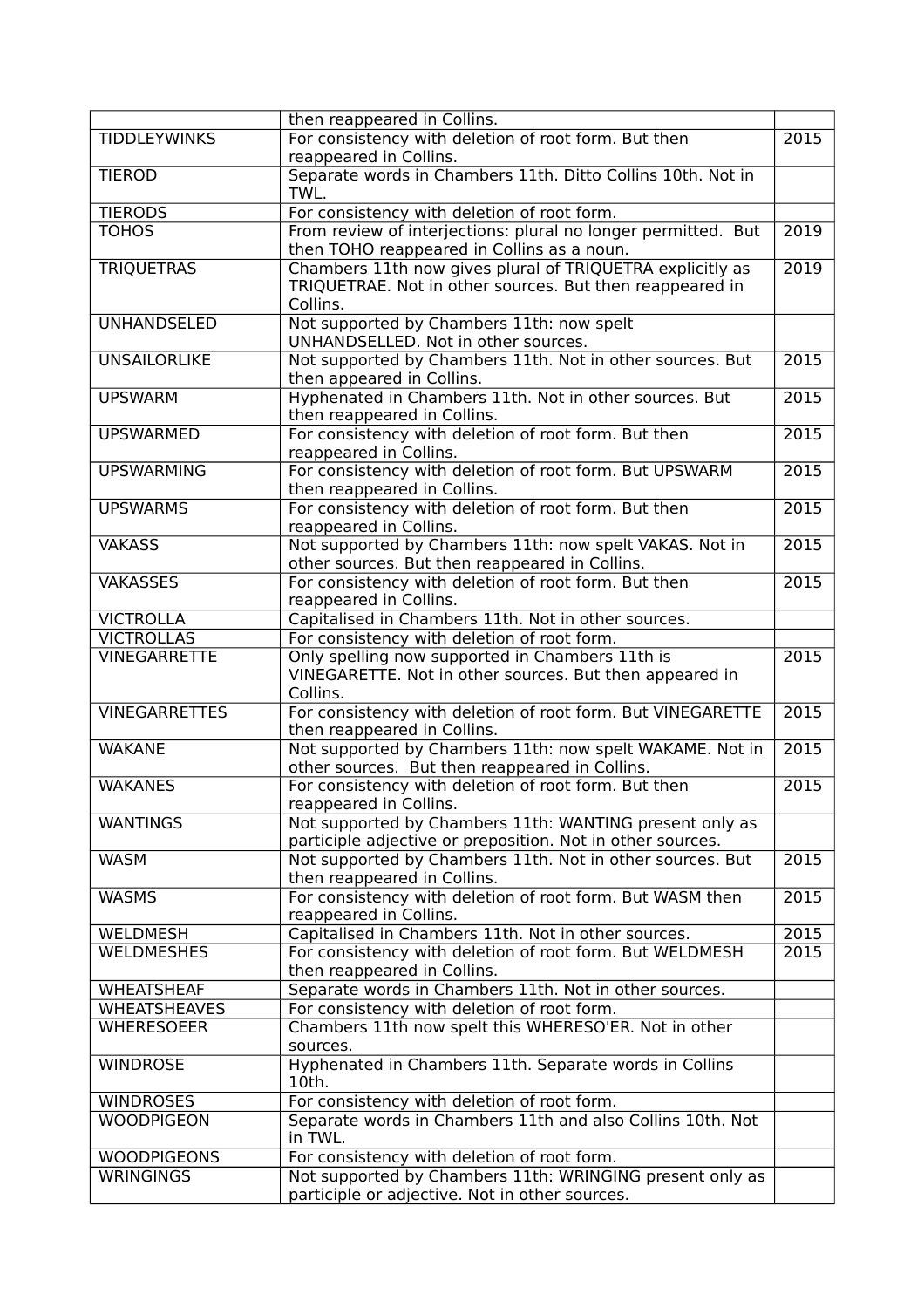| <b>WYSIWYG</b>   | Chambers 11th now labelled this as an abbreviation. All<br>capitals in Collins 10th. But then appeared in TWL14. | 2015 |
|------------------|------------------------------------------------------------------------------------------------------------------|------|
| <b>XERAPHIM</b>  | Not supported by Chambers 11th: now spelt XERAPHIN. Not<br>in other sources.                                     |      |
| <b>XERAPHIMS</b> | For consistency with deletion of root form.                                                                      |      |
| <b>YOPPER</b>    | Not supported in Chambers 11th. Not in other sources. But<br>then reappeared in Collins.                         | 2015 |
| <b>YOPPERS</b>   | For consistency with deletion of root form. But YOPPER then<br>reappeared in Collins.                            | 2015 |
| <b>YOS</b>       | From review of interjections: plural no longer permitted.                                                        |      |
| <b>ZIMMER</b>    | Capitalised tradename in Chambers 11th. Ditto Collins 10th.<br>Not on TWL.                                       |      |
| <b>ZIMMERS</b>   | For consistency with deletion of root form.                                                                      |      |

### **Deletions in CSW15 (2015)**

This update drew on new words added to the Collins English Dictionary since the CSW12 update plus a substantial number of new words from what was then the latest incarnation of the American list (TWL14). Chambers was no long used as a source.

As far as deletions go, for CSW15 a new policy was introduced, under which words would no longer be deleted from the list simply because they were no longer supported by the source dictionaries, but would be deleted only if it was established that their inclusion had been a mistake in the first place e.g. a misprint in the dictionary. There were no such cases in CSW15, so no new deletions were made.

Note also that the edition of the Collins dictionary used for this update was a good deal more comprehensive than any that had gone before, with many obscure or archaic words now being included that were previously only to be found in Chambers, with some supplementation from the OED. This resulted in the reintroduction of a number of words that had been deleted in CSW12 because at that time they were no longer to be found in Chambers, as noted above, but were now to be found in Collins.

#### **Deletions in CSW19 (2-15 letters) (2019)**

This update drew on new words added to the Collins English Dictionary since the CSW15 update plus a number of new words from what currently remains the latest incarnation of the American list (TWL18).

As stated above, the policy of the Dictionary Committee from CSW15 on has been to delete words only if they are found to have been wrongly included in the list, due, for example, to misprints in the source dictionaries or an incorrectly inferred plural or verbal inflection, and not, as with updates up to and including CSW12, simply because they have been dropped from the source dictionaries. For CSW19 this applied to the following 29 words:

| <b>Word</b> | <b>Notes</b> | <b>Adde</b> |
|-------------|--------------|-------------|
|             |              | a           |
|             |              | back?       |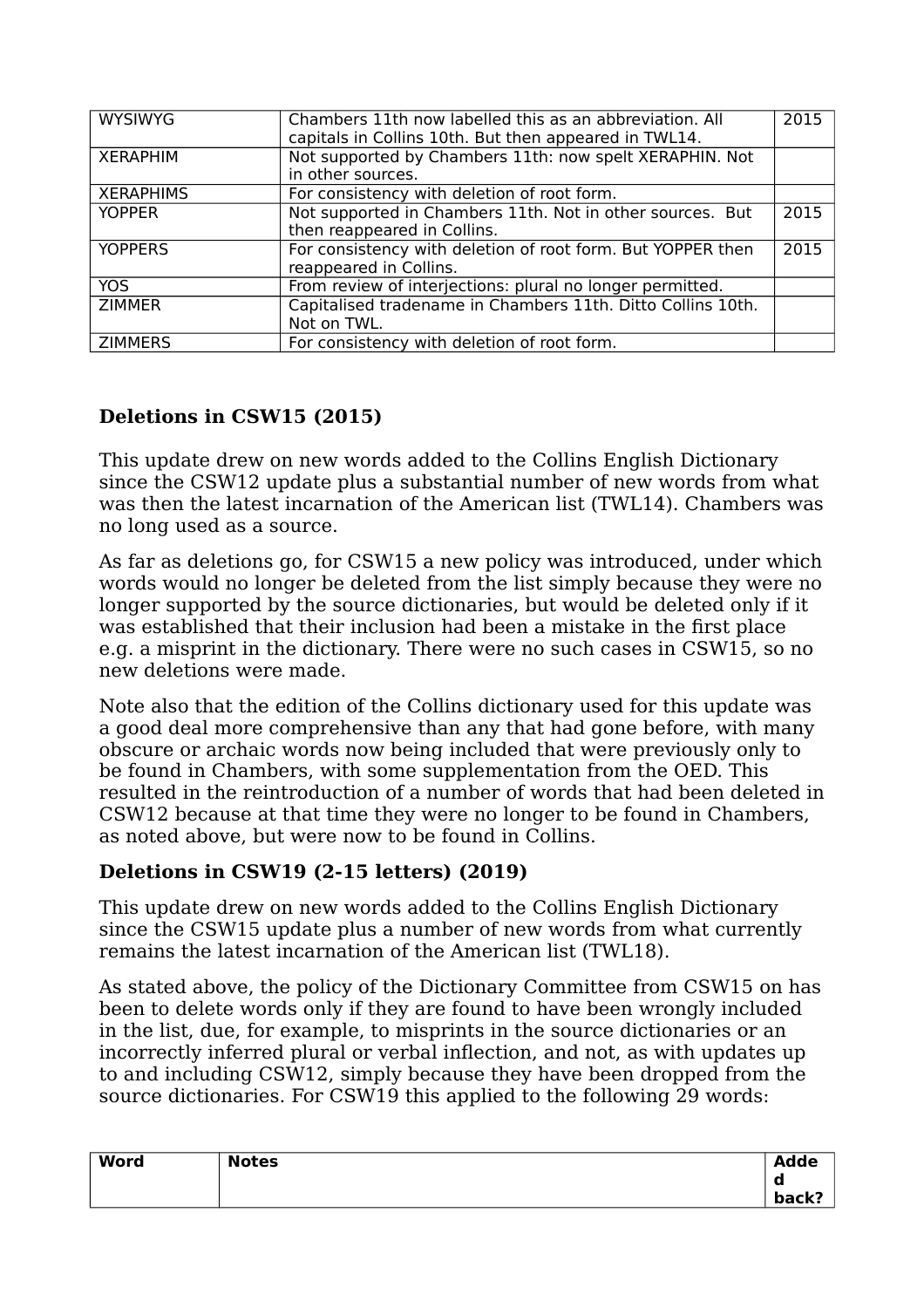| <b>ACROTERIUM</b><br>S                | No support found for this plural. Not in TWL18.                                                              |  |
|---------------------------------------|--------------------------------------------------------------------------------------------------------------|--|
| <b>ANDROECIUM</b>                     | No support found for this plural. Not in TWL18.                                                              |  |
| S                                     |                                                                                                              |  |
| <b>ANTICLINORIU</b>                   | No support found for this plural. Not in TWL18.                                                              |  |
| <b>MS</b>                             |                                                                                                              |  |
| <b>BERGALI</b>                        | Misprint in Collins 12th for BERGALL. Not in TWL18.                                                          |  |
| <b>BERGALIS</b>                       | For consistency with deletion of root form.                                                                  |  |
| <b>CAPILLITIUMS</b>                   | No support found for this plural. Not in TWL18                                                               |  |
| <b>CHRISTIANS</b>                     | No support found for this plural. Not in TWL18.                                                              |  |
| <b>CLADOSPORI</b>                     | No support found for this plural. Not in TWL18                                                               |  |
| <b>UMS</b>                            |                                                                                                              |  |
| <b>COLEORHIZAS</b>                    | No support found for this plural. Not in TWL18                                                               |  |
| <b>COLEORRHIZ</b>                     | No support found for this plural. Not in TWL18                                                               |  |
| AS                                    |                                                                                                              |  |
| <b>DREKKISH</b>                       | Only present in CSW15 due to TWL14 and then dropped from                                                     |  |
|                                       | TWL18 so we followed suit.                                                                                   |  |
| <b>FLABELLUMS</b>                     | No support found for this plural. Not in TWL18.                                                              |  |
| <b>HALIOTES</b>                       | No support found for this plural: had been in TWL16 but was                                                  |  |
|                                       | dropped in TWL18.                                                                                            |  |
| <b>HALIOTISES</b>                     | No support found for this plural: had been in TWL16 but was                                                  |  |
|                                       | dropped in TWL18.                                                                                            |  |
| <b>HESPERIDIUM</b>                    | No support found for this plural. Not in TWL18.                                                              |  |
| S.                                    |                                                                                                              |  |
| <b>HOROLOGIUM</b>                     | No support found for this plural. Not in TWL18                                                               |  |
| S.                                    |                                                                                                              |  |
| <b>JIGJIGGED</b><br><b>JIGJIGGING</b> | No support found for JIGJIG as a verb. Not in TWL18.<br>No support found for JIGJIG as a verb. Not in TWL18. |  |
| <b>MARSUPIUMS</b>                     | No support found for this plural. Not in TWL18.                                                              |  |
| <b>ORARIUMS</b>                       | No support found for this plural. Not in TWL18.                                                              |  |
| <b>PERIMYSIUMS</b>                    | No support found for this plural. Not in TWL18                                                               |  |
| <b>PROSTOMIUM</b>                     | No support found for this plural. Not in TWL18.                                                              |  |
| S                                     |                                                                                                              |  |
| <b>PUERPERIUMS</b>                    | No support found for this plural. Not in TWL18.                                                              |  |
| <b>PYGIDIUMS</b>                      | No support found for this plural. Not in TWL18.                                                              |  |
| <b>SILVERSIDESE</b>                   | No support found for this plural. Not in TWL18.                                                              |  |
| S                                     |                                                                                                              |  |
| <b>TENTORIUMS</b>                     | No support found for this plural. Not in TWL18.                                                              |  |
| <b>TRIPUDIUMS</b>                     | No support found for this plural. Not in TWL18.                                                              |  |
| <b>TURPSES</b>                        | Had only been present in CSW15 due to TWL14 and was dropped                                                  |  |
|                                       | from TWL as part of TWL14 errata so we now followed suit.                                                    |  |
| <b>UNGRAVLY</b>                       | Mistakenly included: the form is ungrav'ly. Not in TWL18                                                     |  |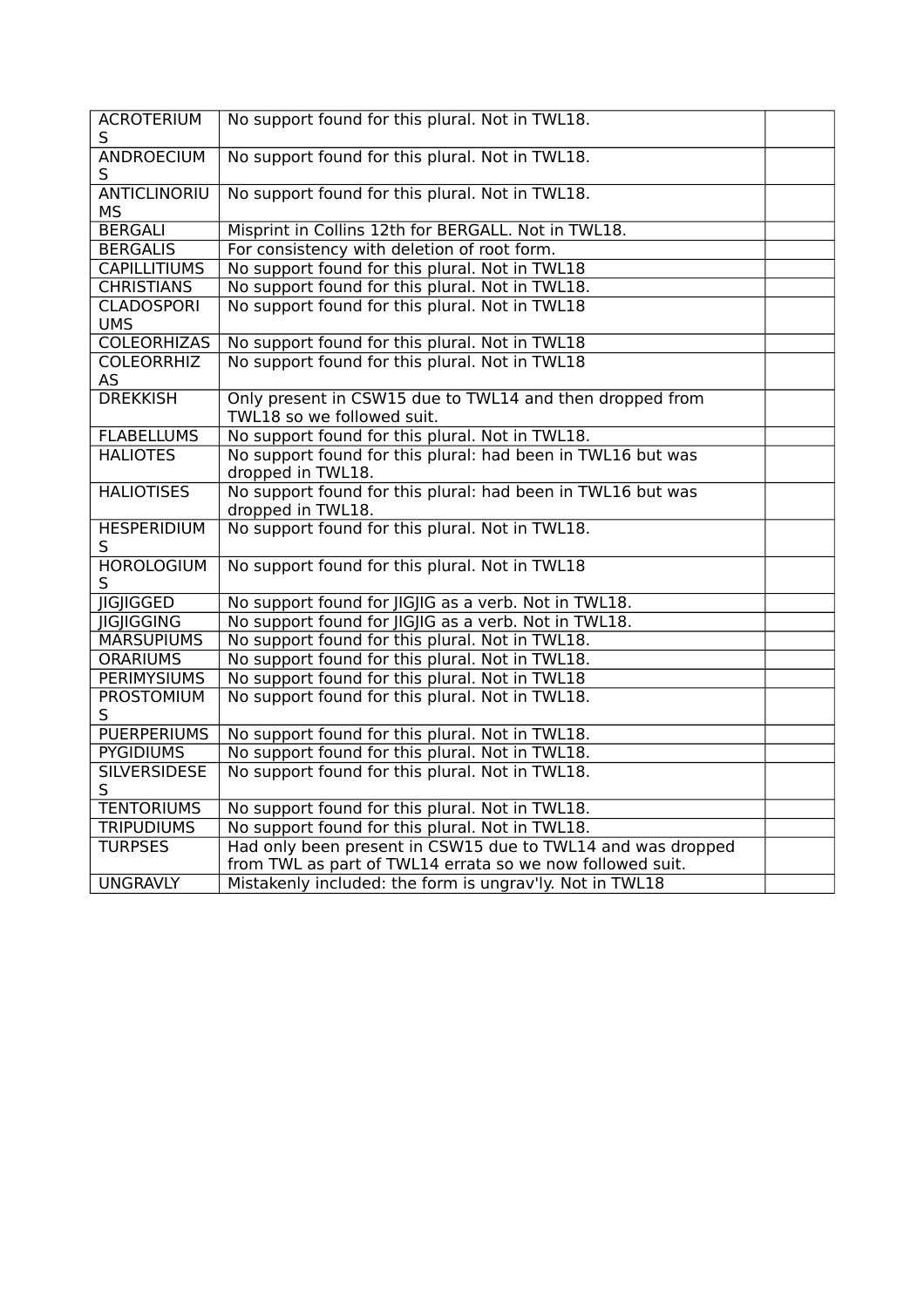# **APPENDIX 1: Alphabetical List Of All Deletions**

| <b>Word</b>            | <b>Delete</b><br>d | <b>Notes</b>                                                                                                          | <b>Adde</b><br>d<br>back |
|------------------------|--------------------|-----------------------------------------------------------------------------------------------------------------------|--------------------------|
| <b>ABOMASUSES</b>      | 2012               | Chambers 11th now gave the plural of ABOMASUS<br>as ABOMASI. ABOMASUS is not in other sources.                        |                          |
| <b>ACIDFREAK</b>       | 2012               | Separate words in Chambers 11th. Not in other<br>sources.                                                             |                          |
| <b>ACIDFREAKS</b>      | 2012               | For consistency with deletion of root form.                                                                           |                          |
| <b>ACROTERIUMS</b>     | 2019               | No support found for this plural. Not in TWL18.                                                                       |                          |
| <b>ADDIOS</b>          | 2012               | From review of interjections: plurals no longer<br>permitted. But then reappeared in Collins as a<br>noun.            | $\overline{2015}$        |
| <b>ADRIAMYCIN</b>      | 2012               | Capitalised in Chambers 11th. Not in other sources.<br>But then appeared in Collins.                                  | 2015                     |
| <b>ADRIAMYCINS</b>     | 2012               | For consistency with deletion of root form. But<br>ADRIAMYCIN then reappeared in Collins.                             | 2015                     |
| <b>AEROBUS</b>         | 2012               | Capitalised in Chambers 11th. Not in other sources.<br>But then reappeared in Collins.                                | 2015                     |
| <b>AEROBUSES</b>       | 2012               | For consistency with deletion of root form. But<br>AEROBUS then reappeared in Collins.                                | 2015                     |
| <b>AEROBUSSES</b>      | 2012               | For consistency with deletion of root form. But<br>AEROBUS then appeared in Collins.                                  | 2015                     |
| <b>AFFETTUOSOS</b>     | $\overline{2012}$  | In Chambers 11th AFFETUOSO is only adjective or<br>adverb. Ditto Collins 10th.                                        |                          |
| <b>ALBRICIAS</b>       | 2012               | Not supported by Chambers 11th. Not in other<br>sources. But then reappeared in Collins.                              | 2015                     |
| <b>ALECTRYON</b>       | 2012               | Not supported by Chambers 11th. Not in other<br>sources. But then reappeared in Collins.                              | 2015                     |
| <b>ALECTRYONS</b>      | $\overline{2012}$  | For consistency with deletion of root form. But<br>ALECTRYON then appeared in Collins.                                | 2015                     |
| <b>ALNICOES</b>        | 2007               | This plural now no longer supported.                                                                                  |                          |
| <b>AMBISONICS</b>      | 2012               | Capitalised tradename in Chambers 11th. Not in<br>other sources. But then appeared in Collins.                        | 2015                     |
| <b>AMYGDALAS</b>       | 2012               | Chambers 11th specified plural as AMYGDALAE.<br>Ditto Collins 10th.                                                   |                          |
| <b>AMYTAL</b>          | 2012               | Capitalised in Chambers 11th. Not in Collins 10th.<br>But then reappeared in Collins.                                 | 2015                     |
| <b>AMYTALS</b>         | 2012               | For consistency with deletion of root form. But<br>AMYTAL then reappeared in Collins.                                 | 2015                     |
| <b>ANDROECIUMS</b>     | 2019               | No support found for this plural. Not in TWL18.                                                                       |                          |
| <b>ANTIALCOHOLISMS</b> | 2012               | Not supported by Chambers 11th and TWL<br>supports only ANTIALCOHOLISM as adjective, But<br>then appeared in Collins. | 2015                     |
| <b>ANTICLINORIUMS</b>  | 2019               | No support found for this plural. Not in TWL18.                                                                       |                          |
| <b>APFELSTRUDEL</b>    | 2012               | Not supported by Chambers 11th. Not in other<br>sources. But then reappeared in Collins.                              | 2015                     |
| <b>APFELSTRUDELS</b>   | 2012               | For consistency with deletion of root form. But<br>APFELSTRUDEL then reappeared in Collins.                           | 2015                     |
| <b>ARCCOS</b>          | 2012               | Now labelled abbreviation in Chambers 11th. Ditto<br>Collins 10th. Not in TWL                                         |                          |
| <b>ARCCOSES</b>        | $\overline{2012}$  | For consistency with deletion of root form.                                                                           |                          |
| <b>ARCSIN</b>          | 2012               | Now labelled abbreviation in Chambers 11th. Ditto<br>Collins 10th. Not in TWL.                                        |                          |
| <b>ARCSINS</b>         | 2012               | For consistency with deletion of root form.                                                                           |                          |
| <b>ARCTAN</b>          | 2012               | Now labelled abbreviation in Chambers 11th. Ditto                                                                     |                          |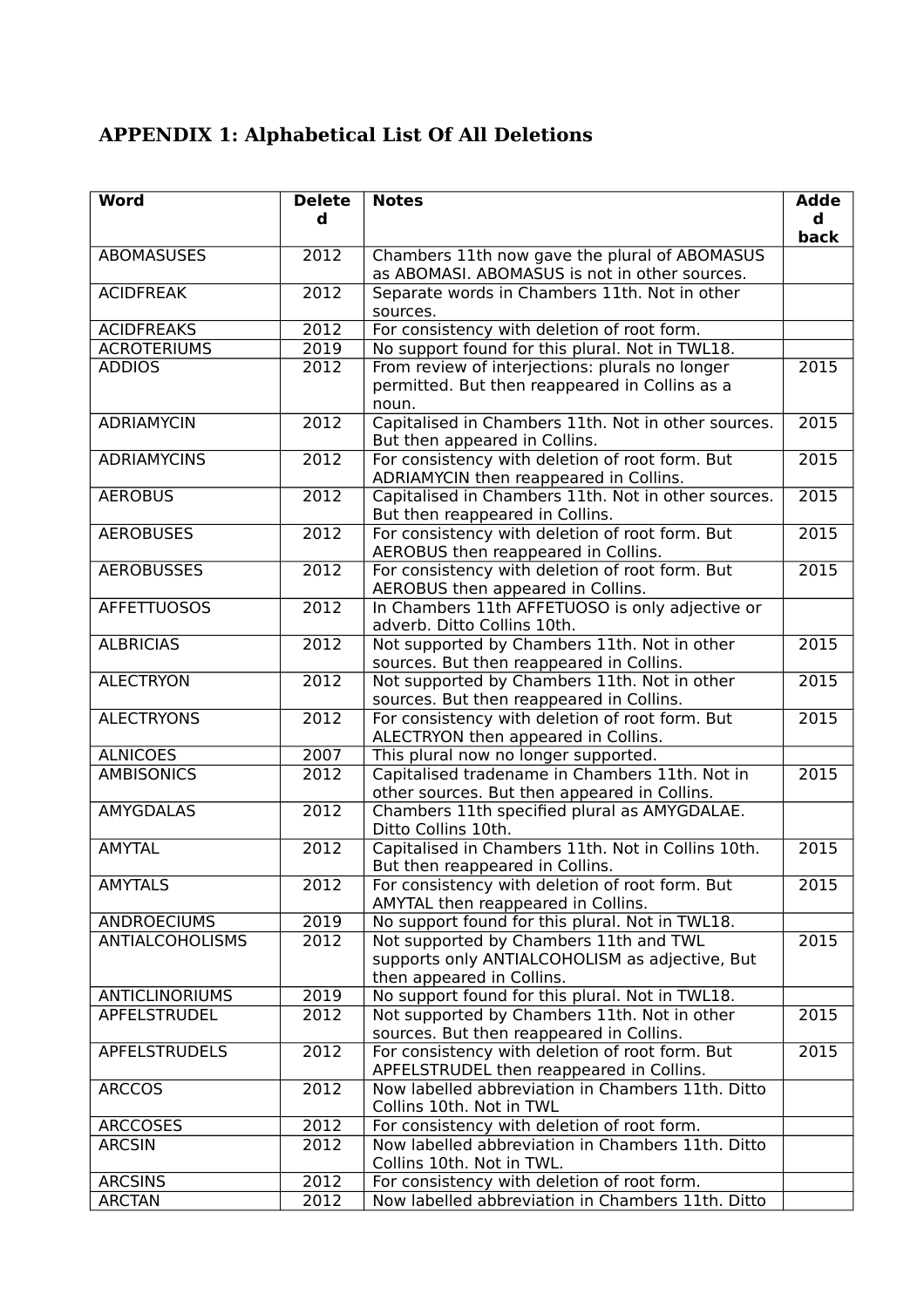|                     |                   | Collins 10th. Not in TWL.                               |      |
|---------------------|-------------------|---------------------------------------------------------|------|
| <b>ARCTANS</b>      | 2012              | For consistency with deletion of root form.             |      |
| <b>ASTRAGALUSES</b> | 2012              | Chambers 11th now gives plural explicitly as            |      |
|                     |                   | ASTRAGALI. Ditto Collins 10th                           |      |
| <b>AWESTRIKE</b>    | 2012              | Hyphenated in Chambers 11th. Not in other               | 2015 |
|                     |                   | sources (Collins 10th has AWESTRUCK only). But          |      |
|                     |                   | then reappeared in Collins.                             |      |
| <b>AWESTRIKES</b>   | 2012              | For consistency with deletion of root form. But         | 2015 |
|                     |                   | AWESTRIKE then appeared in Collins.                     |      |
| <b>AWESTRIKING</b>  | 2012              | For consistency with deletion of root form. But         | 2015 |
|                     |                   | AWESTRIKE then reappeared in Collins.                   |      |
| <b>BACKPAY</b>      | 2012              | Separate words in Chambers 11th. Ditto Collins          |      |
|                     |                   | 10th.                                                   |      |
| <b>BACKPAYS</b>     | 2012              | For consistency with deletion of root form.             |      |
| <b>BANGINGS</b>     | 2012              | No evidence for this plural in Chambers 11th or         |      |
|                     |                   | other sources: BANGING seems to be participle<br>only.  |      |
| <b>BARGHAIST</b>    | 2007              | Chambers word removed to satisfy Collins                |      |
|                     |                   | differentiation request.                                |      |
| <b>BARGHAISTS</b>   | 2007              | Chambers word removed to satisfy Collins                |      |
|                     |                   | differentiation request.                                |      |
| <b>BARRACOOTA</b>   | 2012              | Not supported by Chambers 11th: only                    |      |
|                     |                   | BARRACOUTA specified. Not in other sources.             |      |
| <b>BARRACOOTAS</b>  | 2012              | For consistency with deletion of root form.             |      |
| <b>BELLPUSH</b>     | 2012              | Separate words in Chambers 11th. Ditto Collins          |      |
|                     |                   | 10th.                                                   |      |
| <b>BELLPUSHES</b>   | 2012              | For consistency with deletion of root form.             |      |
| <b>BERGALI</b>      | 2019              | Misprint in Collins 12th for BERGALL. Not in TWL18.     |      |
| <b>BERGALIS</b>     | 2019              | For consistency with deletion of root form.             |      |
| <b>BLANKETIES</b>   | 2012              | BLANKETY found only in phrase BLANKETY BLANK            | 2015 |
|                     |                   | BLANK - plural BLANKETIES deemed unjustified.           |      |
|                     |                   | But BLANKETY then appeared ias a noun in TWL.           |      |
| <b>BLANKIES</b>     | $\overline{2012}$ | BLANKY now only in hyphenated phrase BLANKETY-          | 2015 |
|                     |                   | BLANKY: in CH98 had been free-standing. But then        |      |
|                     |                   | reappeared as a noun in Collins.                        |      |
| <b>BLANKY</b>       | 2012              | In Chambers 11th only in hyphenated phrase              | 2015 |
|                     |                   | BLANKETY-BLANKY: in CH98 had been free-                 |      |
|                     |                   | standing. But then reappeared in Collins as a           |      |
|                     | 2012              | noun                                                    |      |
| <b>BLOODHEAT</b>    |                   | Separate words in Chambers 11th. Ditto Collins<br>10th. |      |
| <b>BLOODHEATS</b>   | $\overline{2012}$ | For consistency with deletion of root form.             |      |
| <b>BLOWKART</b>     | 2012              | Now BLOKART in Chambers 11th. Ditto Collins             | 2015 |
|                     |                   | 10th. But then reappeared in Collins.                   |      |
| <b>BLOWKARTING</b>  | 2012              | Now BLOKARTING in Chambers 11th. Ditto Collins          |      |
|                     |                   | 10th.                                                   |      |
| <b>BLOWKARTINGS</b> | 2012              | Now BLOWKARTINGS in Chambers 11th. Ditto                |      |
|                     |                   | Collins 10th.                                           |      |
| <b>BLOWKARTS</b>    | 2012              | Now BLOKART in Chambers 11th. Ditto Collins             | 2015 |
|                     |                   | 10th. But then reappeared in Collins.                   |      |
| <b>BOLSHEVISE</b>   | 2012              | Capitalised in Chambers 11th. Not in other sources.     | 2015 |
|                     |                   | But then appeared in Collins.                           |      |
| <b>BOLSHEVISED</b>  | 2012              | For consistency with deletion of root form. But         | 2015 |
|                     |                   | BOLSHEVISE then reappeared in Collins.                  |      |
| <b>BOLSHEVISES</b>  | 2012              | For consistency with deletion of root form. But         | 2015 |
|                     |                   | BOLSHEVISE then reappeared in Collins.                  |      |
| <b>BOLSHEVISING</b> | 2012              | For consistency with deletion of root form. But         | 2015 |
|                     |                   | BOLSHEVISE then reappeared in Collins.                  |      |
| <b>BOLSHEVIST</b>   | 2012              | Capitalised in Chambers 11th. Ditto Collins 10th.       |      |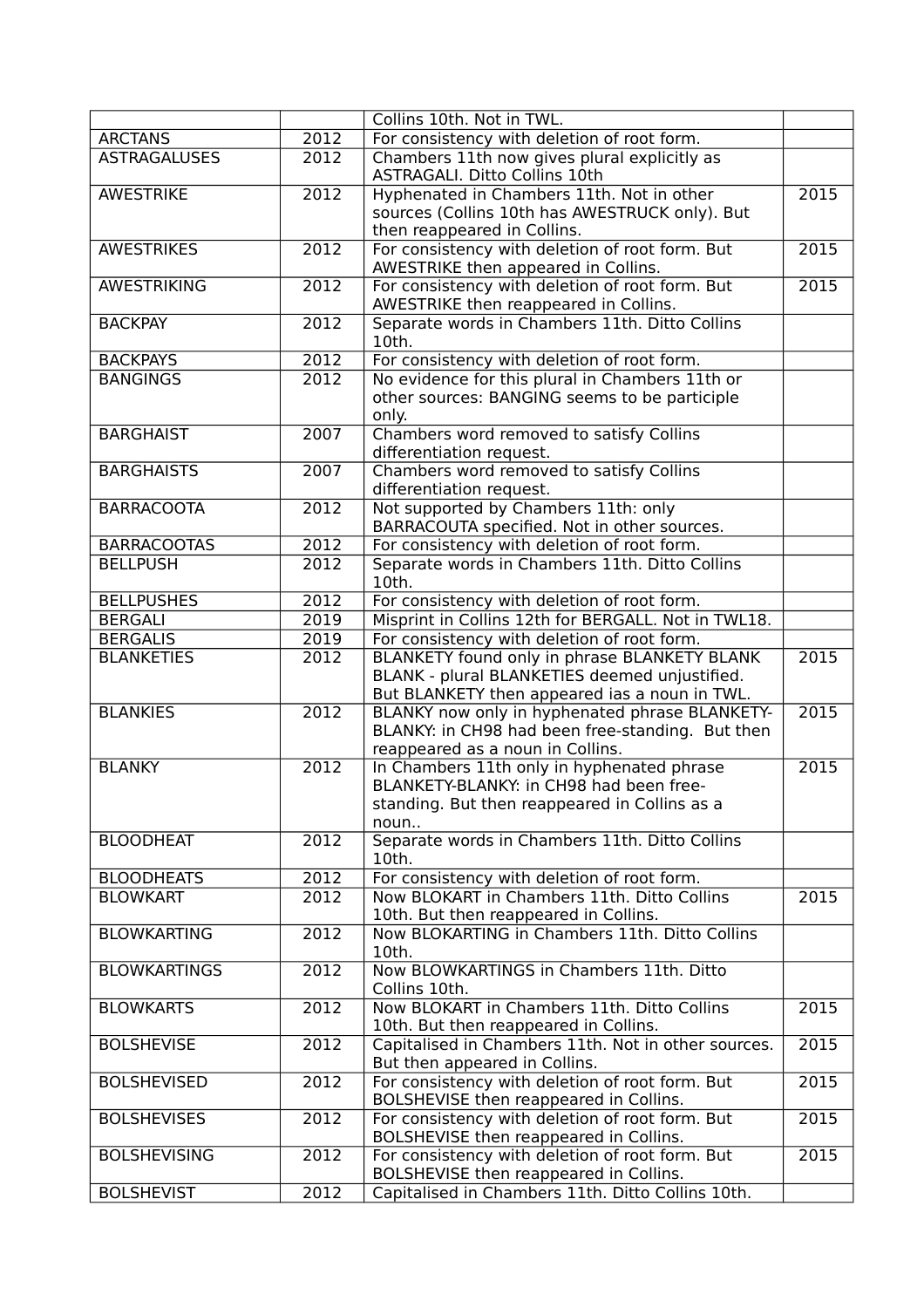| <b>BOLSHEVISTS</b>     | 2012              | For consistency with deletion of root form.                                               |                   |
|------------------------|-------------------|-------------------------------------------------------------------------------------------|-------------------|
| <b>BONSAIS</b>         | 2012              | Chambers 11th specified plural as BONSAI. Ditto                                           |                   |
|                        |                   | Collins 10th and TWL.                                                                     |                   |
| <b>BORBORYGMUSES</b>   | 2012              | Chambers 11th specifies plural as BORBORYGMI.                                             |                   |
|                        |                   | Ditto Collins 10th.                                                                       |                   |
| <b>BRICKSHAPED</b>     | 2012              | Hyphenated in Chambers 11th. Not in other                                                 | 2015              |
|                        |                   | sources. But then appeared in Collins.                                                    |                   |
| <b>BROADMINDED</b>     | 2012              | Hyphenated in Chambers 11th. Ditto Collins 10th.                                          |                   |
|                        |                   | Not on TWL.                                                                               |                   |
| <b>BROADMINDEDLY</b>   | 2012              | Hyphenated in Chambers 11th. Ditto Collins 10th.                                          |                   |
|                        | 2012              | Not in TWL                                                                                |                   |
| <b>BROADMINDEDNESS</b> |                   | Hyphenated in Chambers 11th. Ditto Collins 10th.<br>Not in TWL.                           |                   |
| <b>BULLBAR</b>         | 2012              | Chambers 11th specifies only BULLBARS. Collins                                            |                   |
|                        |                   | 10th has only BULL BARS. Not in TWL.                                                      |                   |
| <b>BUONAMANI</b>       | 2007              | Chambers word removed to satisfy Collins                                                  |                   |
|                        |                   | differentiation request.                                                                  |                   |
| <b>BUONAMANO</b>       | 2007              | Chambers word removed to satisfy Collins                                                  |                   |
|                        |                   | differentiation request.                                                                  |                   |
| <b>CAGEBIRD</b>        | 2012              | Hyphenated in Chambers 11th. Not in other                                                 |                   |
|                        |                   | sources.                                                                                  |                   |
| <b>CAGEBIRDS</b>       | $\overline{2012}$ | For consistency with deletion of root form.                                               |                   |
| <b>CAMSHEUGH</b>       | 2007              | Chambers word removed to satisfy Collins                                                  |                   |
|                        |                   | differentiation request.                                                                  |                   |
| <b>CANTHARIDINE</b>    | $\sqrt{2012}$     | Chambers 11th has only CANTHARIDIN. Not in                                                |                   |
|                        |                   | other sources                                                                             |                   |
| <b>CANTHARIDINES</b>   | 2012              | For consistency with deletion of root form.                                               |                   |
| <b>CAPILLITIUMS</b>    | 2019              | No support found for this plural. Not in TWL18                                            |                   |
| <b>CARDCASTLE</b>      | 2012              | Hyphenated in Chambers 11th. Not in other                                                 | 2015              |
| <b>CARDCASTLES</b>     | $\overline{2012}$ | sources. But then appeared in Collins.<br>For consistency with deletion of root form. But | 2015              |
|                        |                   | CARDCASTLE then reappeared in Collins.                                                    |                   |
| <b>CARPARK</b>         | 2012              | Separate words in Chambers 11th. Ditto Collins                                            |                   |
|                        |                   | 10th.                                                                                     |                   |
| <b>CARPARKS</b>        | 2012              | For consistency with deletion of root form.                                               |                   |
| <b>CASSARIPE</b>       | 2007              | Chambers word removed to satisfy Collins                                                  |                   |
|                        |                   | differentiation request.                                                                  |                   |
| <b>CASSARIPES</b>      | 2007              | Chambers word removed to satisfy Collins                                                  |                   |
|                        |                   | differentiation request.                                                                  |                   |
| CATILINARIAN           | 2012              | Capitalised in Chambers 11th. Not in other sources                                        |                   |
| CHALANED               | 2012              | CHALAN noun only in Chambers 11th. Not in other                                           | $\overline{2015}$ |
|                        |                   | sources. But then reappeared as a verb in Collins.                                        |                   |
| <b>CHALANING</b>       | 2012              | For consistency with deletion of root form. But then                                      | 2015              |
|                        |                   | reappeared in Collins.                                                                    |                   |
| CHALLANED              | 2012              | CHALLAN noun only in Chambers 11th. Not in other                                          |                   |
| <b>CHALLANING</b>      | 2012              | sources.<br>For consistency with deletion of root form.                                   |                   |
| <b>CHAPRASSY</b>       | 2007              | Chambers word removed to satisfy Collins                                                  |                   |
|                        |                   | differentiation request. CHAPRASSIES remained as                                          |                   |
|                        |                   | a plural of CHAPRASSI.                                                                    |                   |
| CHARGENURSE            | 2012              | Separate words in Chambers 11th and Collins 10th.                                         |                   |
| <b>CHARGENURSES</b>    | 2012              | For consistency with deletion of root form.                                               |                   |
| CHECHAQUA              | 2007              | Chambers word removed to satisfy Collins                                                  |                   |
|                        |                   | differentiation request.                                                                  |                   |
| <b>CHECHAQUAS</b>      | 2007              | Chambers word removed to satisfy Collins                                                  |                   |
|                        |                   | differentiation request.                                                                  |                   |
| <b>CHILIOI</b>         | 2012              | Not supported by Chambers 11th. Not in other                                              |                   |
|                        |                   | sources.                                                                                  |                   |
| <b>CHILIOIS</b>        | 2012              | For consistency with deletion of root form.                                               |                   |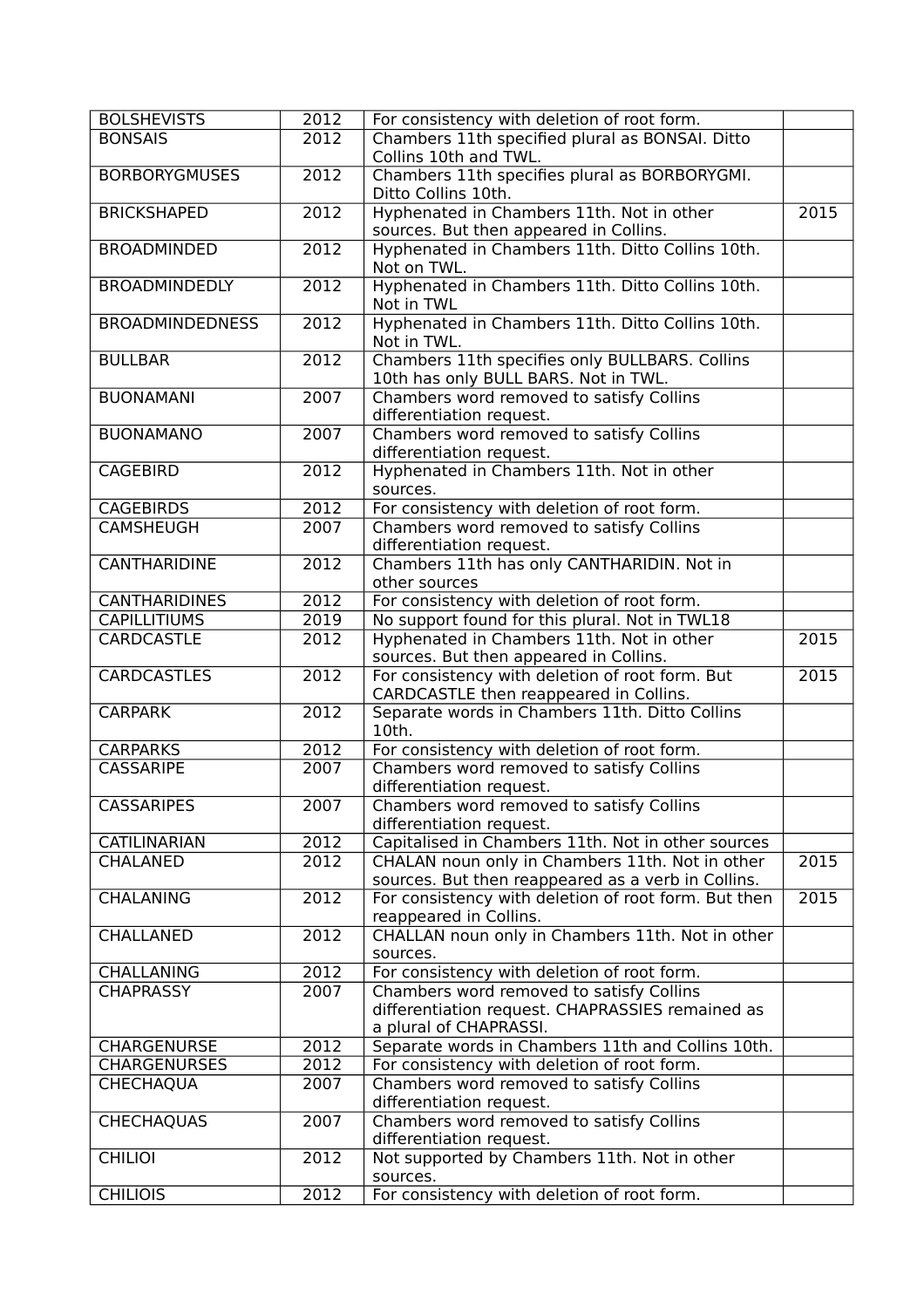| <b>CHONS</b>          | 2012 | Chambers 11th now specified plural of CHON as<br>CHOU though this may have been a misprint for<br>CHON. Collins 10th specified CHON as did TWL. But<br>then CHONS appeared in TWL. | 2015 |
|-----------------------|------|------------------------------------------------------------------------------------------------------------------------------------------------------------------------------------|------|
| <b>CHRISTIANISE</b>   | 2012 | Capitalised in Chambers 11th. Not in other sources.                                                                                                                                |      |
| <b>CHRISTIANISED</b>  | 2012 | For consistency with deletion of root form.                                                                                                                                        |      |
| <b>CHRISTIANISER</b>  | 2012 | For consistency with deletion of root form.                                                                                                                                        |      |
| <b>CHRISTIANISERS</b> | 2012 | For consistency with deletion of root form.                                                                                                                                        |      |
| <b>CHRISTIANISES</b>  | 2012 | For consistency with deletion of root form.                                                                                                                                        |      |
| <b>CHRISTIANISING</b> | 2012 | For consistency with deletion of root form.                                                                                                                                        |      |
| <b>CHRISTIANIZE</b>   | 2012 | For consistency with deletion of root form.                                                                                                                                        |      |
| CHRISTIANIZED         | 2012 | For consistency with deletion of root form.                                                                                                                                        |      |
| <b>CHRISTIANIZER</b>  | 2012 | For consistency with deletion of root form.                                                                                                                                        |      |
| <b>CHRISTIANIZERS</b> | 2012 | For consistency with deletion of root form.                                                                                                                                        |      |
| <b>CHRISTIANIZES</b>  | 2012 | For consistency with deletion of root form.                                                                                                                                        |      |
| <b>CHRISTIANIZING</b> | 2012 | For consistency with deletion of root form.                                                                                                                                        |      |
| <b>CHRISTIANS</b>     | 2019 | No support found for this plural. Not in TWL18.                                                                                                                                    |      |
| <b>CHRISTINGLE</b>    | 2012 | Capitalised in Chambers 11th. Ditto Collins 10th                                                                                                                                   |      |
| <b>CHRISTINGLES</b>   | 2012 | For consistency with deletion of root form.                                                                                                                                        |      |
| <b>CHROMOPHONIC</b>   | 2012 | Not supported by Chambers 11th. Not in other                                                                                                                                       |      |
| <b>CIAOS</b>          | 2012 | sources.<br>From review of interjections: plural no longer                                                                                                                         |      |
|                       |      | permitted.                                                                                                                                                                         |      |
| <b>CIRRHOPOD</b>      | 2007 | Chambers word removed to satisfy Collins<br>differentiation request.                                                                                                               |      |
| <b>CIRRHOPODS</b>     | 2007 | Chambers word removed to satisfy Collins                                                                                                                                           |      |
|                       |      | differentiation request.                                                                                                                                                           |      |
| <b>CLADOSPORIUMS</b>  | 2019 | No support found for this plural. Not in TWL18                                                                                                                                     |      |
| <b>CLERECOLE</b>      | 2007 | Chambers word removed to satisfy Collins                                                                                                                                           |      |
|                       |      | differentiation request.                                                                                                                                                           |      |
| <b>CLERECOLES</b>     | 2007 | Chambers word removed to satisfy Collins<br>differentiation request.                                                                                                               |      |
| <b>CLOACALIN</b>      | 2007 | Chambers word removed to satisfy Collins                                                                                                                                           |      |
| <b>CLOACALINS</b>     | 2007 | differentiation request.<br>Chambers word removed to satisfy Collins                                                                                                               |      |
|                       |      | differentiation request.                                                                                                                                                           |      |
| <b>CLOTEBUR</b>       | 2007 | Chambers word removed to satisfy Collins                                                                                                                                           |      |
|                       |      | differentiation request.                                                                                                                                                           |      |
| <b>CLOTEBURS</b>      | 2007 | Chambers word removed to satisfy Collins                                                                                                                                           |      |
|                       |      | differentiation request.                                                                                                                                                           |      |
| <b>CLOVEPINK</b>      | 2012 | Separate words in Chambers 11th. Ditto Collins<br>10th.                                                                                                                            |      |
| <b>CLOVEPINKS</b>     | 2012 | For consistency with deletion of root form.                                                                                                                                        |      |
| <b>COALTAR</b>        | 2012 | Separate words in Chambers 11th and Collins 10th.<br>Not on TWL                                                                                                                    |      |
| <b>COALTARS</b>       | 2012 | For consistency with deletion of root form.                                                                                                                                        |      |
| <b>COCKLAIRD</b>      | 2007 | Chambers word removed to satisfy Collins                                                                                                                                           |      |
|                       |      | differentiation request.                                                                                                                                                           |      |
| <b>COCKLAIRDS</b>     | 2007 | Chambers word removed to satisfy Collins                                                                                                                                           |      |
|                       |      | differentiation request.                                                                                                                                                           |      |
| <b>COHABITOR</b>      | 2012 | Not supported by Chambers 11th: only COHABITER                                                                                                                                     | 2015 |
|                       |      | given. Ditto Collins 10th. But then reappeared in                                                                                                                                  |      |
|                       |      | Collins.                                                                                                                                                                           |      |
| <b>COHABITORS</b>     | 2012 | For consistency with deletion of root form. But<br>COHABITOR then reappeared in Collins.                                                                                           | 2015 |
| COLEORHIZAS           | 2019 | No support found for this plural. Not in TWL18                                                                                                                                     |      |
| <b>COLEORRHIZAS</b>   | 2019 | No support found for this plural. Not in TWL18                                                                                                                                     |      |
| <b>COLLICULUSES</b>   | 2012 | Chambers 11th now specified plural of COLLICULUS                                                                                                                                   |      |
|                       |      | as COLLICULI. Not in other sources.                                                                                                                                                |      |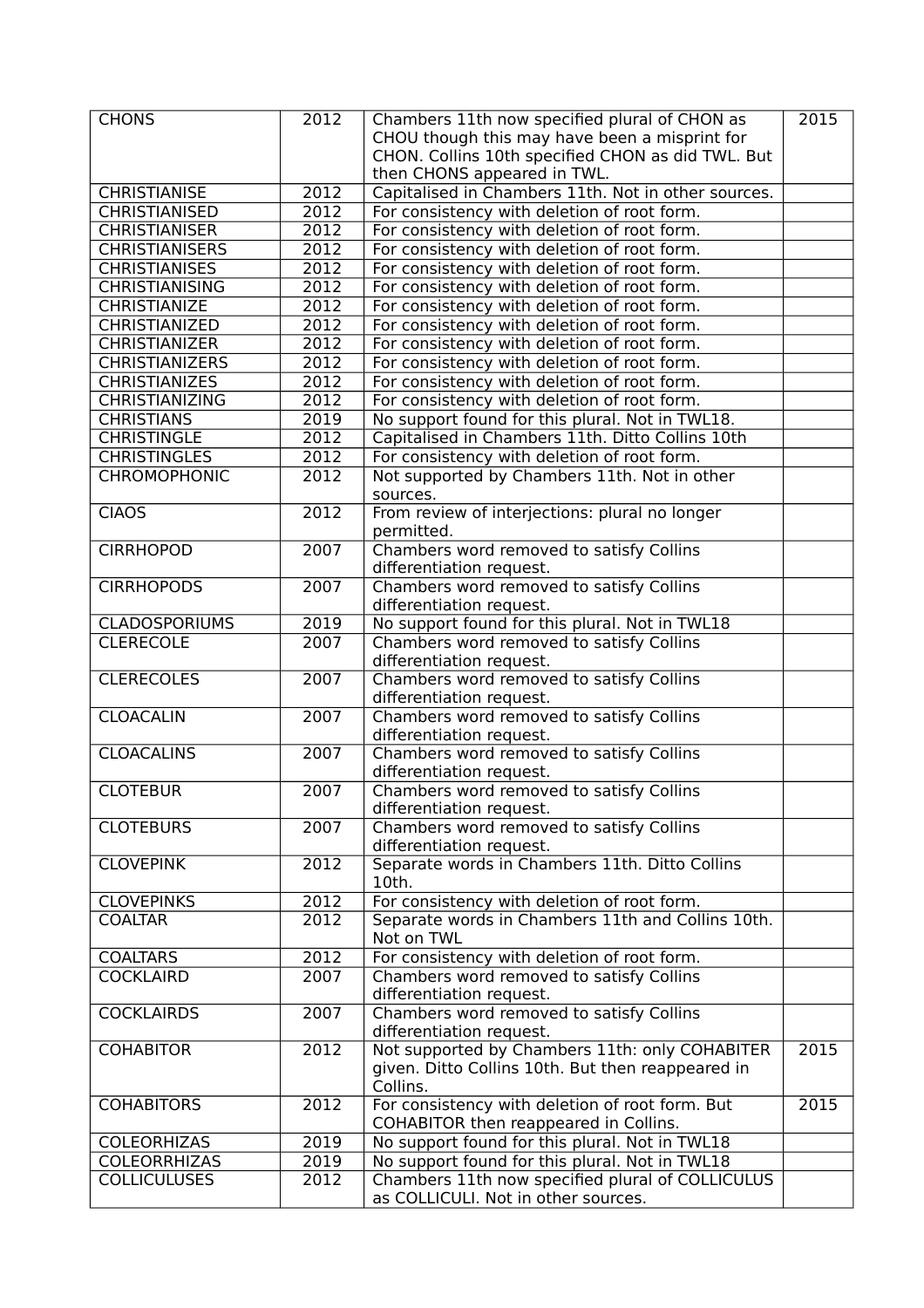| <b>COMPINGS</b>        | 2012              | No evidence for COMPING as noun in Chambers<br>11th. Not in other sources. But then appeared in<br>TWL.                     | 2015 |
|------------------------|-------------------|-----------------------------------------------------------------------------------------------------------------------------|------|
| <b>COPESETTIC</b>      | 2012              | Not supported by Chambers 11th. Not in other<br>sources. But then reappeared in Collins.                                    | 2015 |
| <b>CORAGGIOS</b>       | 2012              | From review of interjections: plural no longer<br>allowed.                                                                  |      |
| <b>CORAMINE</b>        | $\overline{2012}$ | Not supported by Chambers 11th. Not in other<br>sources. But then reappeared in Collins.                                    | 2015 |
| <b>CORAMINES</b>       | 2012              | For consistency with deletion of root form. But<br>CORAMINE then reappeared in Collins.                                     | 2015 |
| <b>CORNBRAKE</b>       | 2007              | Chambers word removed to satisfy Collins<br>differentiation request.                                                        |      |
| <b>CORNBRAKES</b>      | 2007              | Chambers word removed to satisfy Collins<br>differentiation request.                                                        |      |
| <b>CORNETTINOS</b>     | 2012              | Chambers 11th now specifies plural of<br>CORNETTINO as CORNETTINI. Not in other sources.<br>But then reappeared in Collins. | 2015 |
| <b>CORNRENT</b>        | 2012              | Separate words in Chambers 11th. Not in other<br>sources. But then reappeared in Collins.                                   | 2015 |
| <b>CORNRENTS</b>       | $\overline{2012}$ | For consistency with deletion of root form. But<br>CORNRENT then reappeared in Collins.                                     | 2015 |
| <b>COULISES</b>        | 2007              | Chambers word removed to satisfy Collins<br>differentiation request.                                                        |      |
| <b>COURTMARTIALLED</b> | $\overline{2012}$ | Hyphenated in Chambers 11th. Also hyphenated in<br>other sources.                                                           |      |
| <b>COWARDREE</b>       | 2007              | Chambers word removed to satisfy Collins<br>differentiation request.                                                        |      |
| <b>COWARDREES</b>      | 2007              | Chambers word removed to satisfy Collins<br>differentiation request.                                                        |      |
| <b>CRASHLAND</b>       | 2012              | Hyphenated in Chambers 11th. Also hyphenated in<br>other sources.                                                           |      |
| CRASHLANDED            | 2012              | For consistency with deletion of root form.                                                                                 |      |
| CRASHLANDING           | 2012              | For consistency with deletion of root form.                                                                                 |      |
| <b>CRASHLANDS</b>      | 2012              | For consistency with deletion of root form.                                                                                 |      |
| <b>CREATIANISM</b>     | 2012              | Not supported by Chambers 11th. Not in other<br>sources. But then reappeared in Collins.                                    | 2015 |
| <b>CREATIANISMS</b>    | 2012              | For consistency with deletion of root form. But<br>CREATIANISM then reappeared in Collins.                                  | 2015 |
| <b>CUDDEEHIH</b>       | 2007              | Chambers word removed to satisfy Collins<br>differentiation request.                                                        |      |
| <b>CUDDEEHIHS</b>      | 2007              | Chambers word removed to satisfy Collins<br>differentiation request.                                                        |      |
| <b>CULMENS</b>         | 2012              | Chambers 11th now specified plural of CULMEN as<br>CULMINA. Not in other sources.                                           |      |
| <b>DEERHORN</b>        | 2012              | Separate words or hyphenated in Chambers 11th.<br>Not in other sources. But then reappeared in<br>Collins.                  | 2015 |
| <b>DEERHORNS</b>       | 2012              | For consistency with deletion of root form. But<br>DEERHORN then reappeared in Collins.                                     | 2015 |
| <b>DEPENDACIE</b>      | 2012              | Not supported in Chambers 11th. Not in other<br>sources.                                                                    |      |
| <b>DEPENDACIES</b>     | 2012              | For consistency with deletion of root form.                                                                                 |      |
| <b>DEXTROPHOSPHATE</b> | 2012              | Not supported by Chambers 11th. Not in other<br>sources.                                                                    |      |
| <b>DISCOURAGINGS</b>   | 2012              | Chambers 11th now labels DISCOURAGING only as<br>adjective. Ditto in other sources.                                         |      |
| <b>DOGDAYS</b>         | 2012              | Separate words in Chambers 11th. Ditto in other<br>sources.                                                                 |      |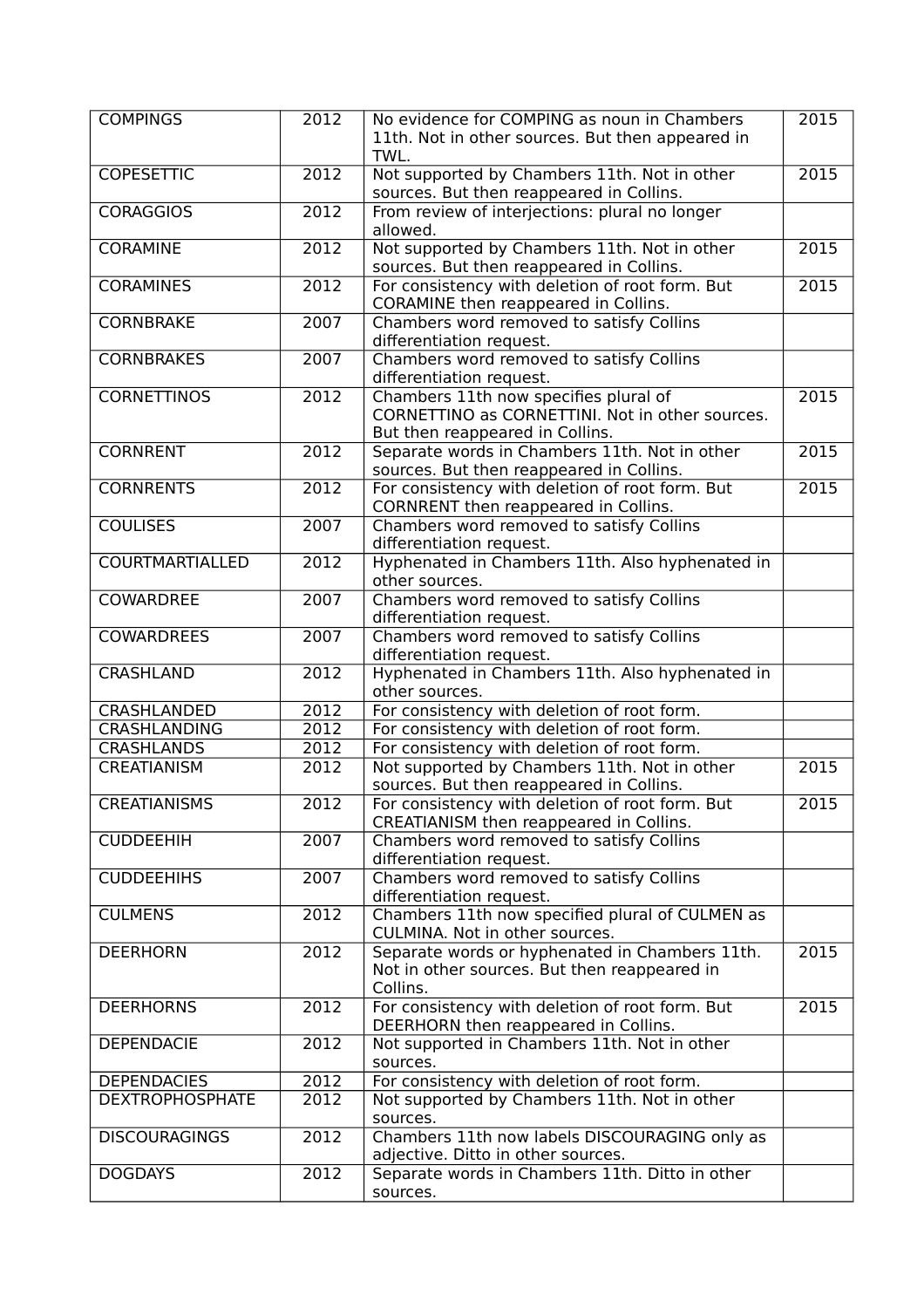| <b>DOTTIPOLL</b>     | 2007 | Chambers word removed to satisfy Collins<br>differentiation request.                     |      |
|----------------------|------|------------------------------------------------------------------------------------------|------|
| <b>DOTTIPOLLS</b>    | 2007 | Chambers word removed to satisfy Collins<br>differentiation request.                     |      |
| <b>DREKKISH</b>      | 2019 | Only present in CSW15 due to TWL14 and then                                              |      |
|                      |      | dropped from TWL18 so we followed suit.                                                  |      |
| <b>EBBTIDE</b>       | 2012 | Hyphenated in Chambers 11th. Not in other<br>sources.                                    |      |
| <b>EBBTIDES</b>      | 2012 | For consistency with deletion of root form.                                              |      |
| <b>EDUSKUNTA</b>     | 2012 | Capitalised in Chambers 11th. Not in other sources.                                      |      |
| <b>EDUSKUNTAS</b>    | 2012 | For consistency with deletion of root form.                                              |      |
| <b>EIGHTFOOT</b>     | 2012 | Hyphenated in Chambers 11th. Not in other                                                | 2015 |
|                      |      | sources. But then reappeared in Collins.                                                 |      |
| <b>EMBREWE</b>       | 2007 | Chambers word removed to satisfy Collins                                                 |      |
|                      |      | differentiation request.                                                                 |      |
| <b>EMBREWED</b>      | 2007 | Chambers word removed to satisfy Collins<br>differentiation request.                     |      |
| <b>EMBREWES</b>      | 2007 | Chambers word removed to satisfy Collins                                                 |      |
|                      |      | differentiation request,                                                                 |      |
| <b>EMBREWING</b>     | 2007 | Chambers word removed to satisfy Collins                                                 |      |
|                      |      | differentiation request.                                                                 |      |
| <b>EMF</b>           | 2007 | Reclassified as abbreviation.                                                            |      |
| <b>EMFS</b>          | 2007 | Reclassified as abbreviation.                                                            |      |
| <b>ENCIRCLINGS</b>   | 2012 | Chambers 11th now labelled ENCIRCLING as                                                 |      |
|                      |      | adjective only. Ditto Collins 10th.                                                      |      |
| <b>ENGISCOPE</b>     | 2012 | Not supported by Chambers 11th: only ENGYSCOPE                                           |      |
|                      |      | given. Not in other sources.                                                             |      |
| <b>ENGISCOPES</b>    | 2012 | For consistency with deletion of root form.                                              |      |
| <b>EPAINETIC</b>     | 2007 | Chambers word removed to satisfy Collins                                                 |      |
|                      |      | differentiation request.                                                                 |      |
| <b>EPROM</b>         | 2012 | Capitalised in Chambers 11th. All caps in Collins<br>10th.                               |      |
| <b>EPROMS</b>        | 2012 | For consistency with deletion of root form.                                              |      |
| <b>EUCHARISTICAL</b> | 2012 | Capitalised in Chambers 11th. Ditto Collins 10th.                                        |      |
| <b>EUROPEANISE</b>   | 2012 | Capitalised in Chambers 11th. Not in other sources.                                      |      |
| <b>EUROPEANISED</b>  | 2012 | For consistency with deletion of root form.                                              |      |
| <b>EUROPEANISES</b>  | 2012 | For consistency with deletion of root form.                                              |      |
| <b>EUROPEANISING</b> | 2012 | For consistency with deletion of root form.                                              |      |
| <b>EUROPEANIZE</b>   | 2012 | Capitalised in Chambers 11th. Not in other sources.                                      |      |
| <b>EUROPEANIZED</b>  | 2012 | For consistency with deletion of root form.                                              |      |
| <b>EUROPEANIZES</b>  | 2012 | For consistency with deletion of root form.                                              |      |
| <b>EUROPEANIZING</b> | 2012 | For consistency with deletion of root form.                                              |      |
| <b>FAIRYTALES</b>    | 2012 | Not supported by Chambers 11th: FAIRYTALE is                                             |      |
|                      |      | adjectival only. Separate words in Collins 10th.                                         |      |
| <b>FAITHCURE</b>     | 2012 | Separate words in Chambers 11th. Not in other                                            | 2015 |
|                      |      | sources. But then reappeared in Collins.                                                 |      |
| <b>FAITHCURES</b>    | 2012 | For consistency with deletion of root form. But<br>FAITHCURE then reappeared in Collins. | 2015 |
| <b>FAMULUSES</b>     | 2012 | Chambers 11th gives plural of FAMULUS                                                    |      |
|                      |      | specifically as FAMULI. Ditto Collins 10th.                                              |      |
| <b>FATWAED</b>       | 2012 | Chambers 11th now gave past and past participle                                          | 2019 |
|                      |      | as FATWA'D. Not in other sources, But then                                               |      |
|                      |      | reappeared in Collins.                                                                   |      |
| <b>FAULCHIN</b>      | 2007 | Chambers word removed to satisfy Collins                                                 |      |
|                      |      | differentiation request,                                                                 |      |
| <b>FAULCHINS</b>     | 2007 | Chambers word removed to satisfy Collins                                                 |      |
|                      |      | differentiation request.                                                                 |      |
| <b>FEELBADS</b>      | 2012 | Chambers 11th now labels FEELBAD as adjective                                            |      |
|                      |      | only. Not in other sources,                                                              |      |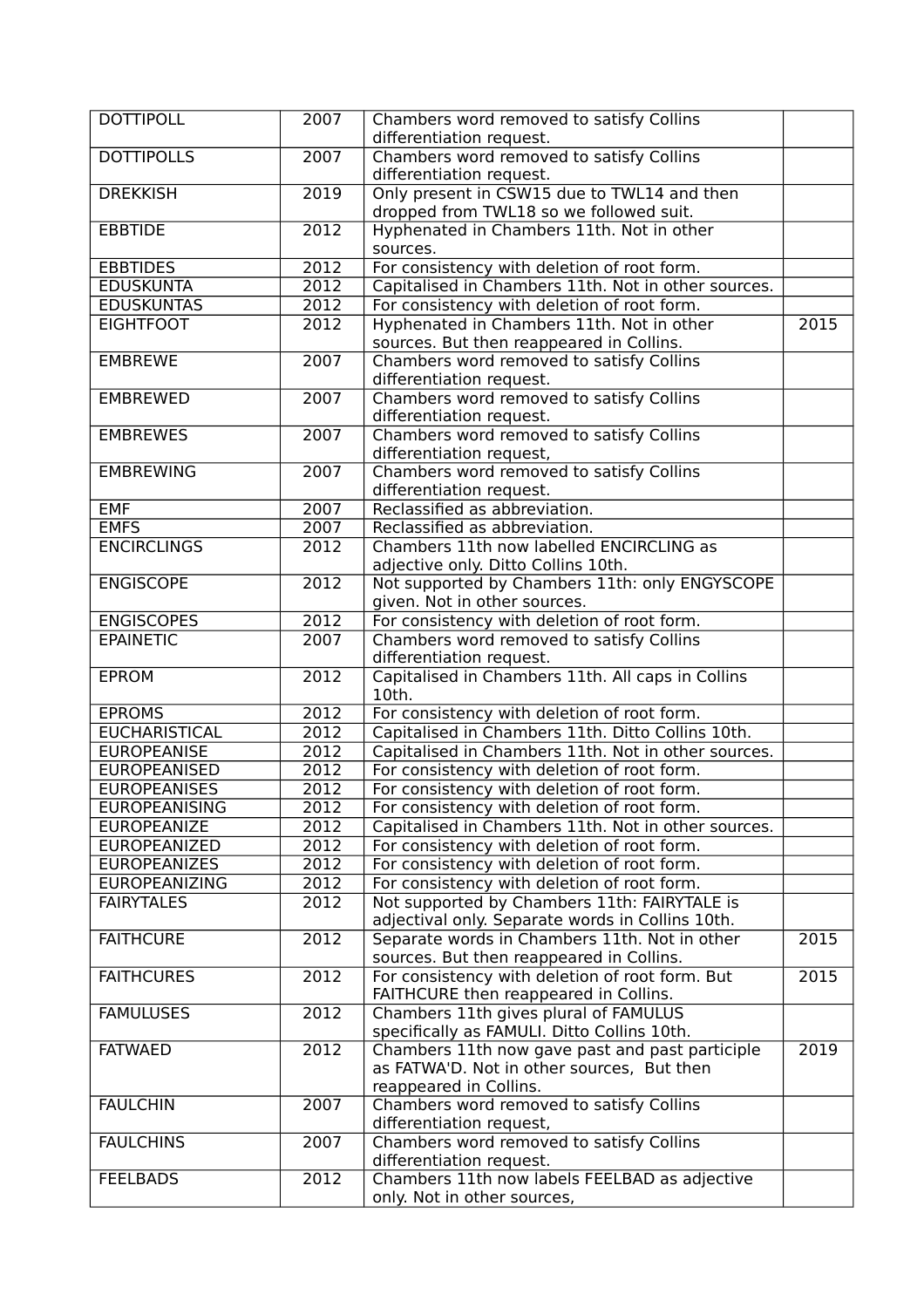| <b>FEELGOODS</b>       | 2012              | Chambers 11th now labelled FEELGOOD as                                                               |                   |
|------------------------|-------------------|------------------------------------------------------------------------------------------------------|-------------------|
|                        |                   | adjective only. Not in other sources.                                                                |                   |
| <b>FELLWALKER</b>      | $\overline{2012}$ | Hyphenated in Chambers 11th. Not in other                                                            | 2015              |
|                        |                   | sources. But then reappeared in Collins.                                                             |                   |
| <b>FELLWALKERS</b>     | 2012              | For consistency with deletion of root form. But                                                      | 2015              |
|                        |                   | FELLWALKER then reappeared in Collins.                                                               |                   |
| <b>FIFI</b>            | 2012              | Deleted by DC as part of phrasal review. But then<br>reappeared in Collins as noun in its own right. | 2019              |
| <b>FILARIAS</b>        | 2012              | Chambers 11th gives plural of FILARIA only as                                                        |                   |
|                        |                   | FILARIAE. Ditto Collins 10th. Not in TWL.                                                            |                   |
| <b>FLABELLUMS</b>      | 2019              | No support found for this plural. Not in TWL18.                                                      |                   |
| <b>FLASHFORWARD</b>    | 2012              | Chambers 11th now has only FLASH FORWARD or                                                          | 2015              |
|                        |                   | FLASH-FORWARD. Not in other sources. But then                                                        |                   |
|                        |                   | appeared in Collins, though only as a noun.                                                          |                   |
| <b>FLASHFORWARDED</b>  | $\overline{2012}$ | For consistency with deletion of root form.                                                          |                   |
| <b>FLASHFORWARDING</b> | 2012              | For consistency with deletion of root form.                                                          |                   |
| <b>FLASHFORWARDS</b>   |                   |                                                                                                      | 2015              |
|                        | 2012              | For consistency with deletion of root form. But<br>FLASHFORWARD then reappeared in Collins.          |                   |
| <b>FLEAMARKET</b>      | 2012              | Hyphenated in Chambers 11th. Separate words in                                                       |                   |
|                        |                   | Collins 10th.                                                                                        |                   |
| <b>FLEAMARKETS</b>     | 2012              | For consistency with deletion of root form.                                                          |                   |
| <b>FLORUITED</b>       | 2007              | Chambers word removed to satisfy Collins                                                             |                   |
|                        |                   | differentiation request.                                                                             |                   |
| <b>FOHS</b>            | 2012              | From review of interjections: plural no longer                                                       |                   |
|                        |                   | permitted.                                                                                           |                   |
| <b>FONTICULUSES</b>    | 2012              | Chambers 11th gave plural of FONTICULUS only as                                                      |                   |
|                        |                   | FONTICULI. Not in other sources.                                                                     |                   |
| <b>FOOTROT</b>         | 2012              | Separate words in Chambers 11th. Ditto Collins                                                       |                   |
|                        |                   | 10th.                                                                                                |                   |
| <b>FOOTROTS</b>        | $\overline{2012}$ | For consistency with deletion of root form.                                                          |                   |
| <b>FORLESE</b>         | 2012              | Not supported by Chambers 11th. Not in other                                                         | 2015              |
|                        |                   | sources. But then reappeared in Collins.                                                             |                   |
| <b>FORLESES</b>        | $\overline{2012}$ | For consistency with deletion of root form                                                           | 2015              |
|                        |                   | FORLESE. But FORLESE then reappeared in Collins.                                                     |                   |
| <b>FORLESING</b>       | 2012              | For consistency with deletion of root form. But                                                      | 2015              |
|                        |                   | FORLESE then reappeared in Collins.                                                                  |                   |
| <b>FORLORE</b>         | $\sqrt{2012}$     | For consistency with deletion of root form                                                           | $\overline{2015}$ |
|                        |                   | FORLESE. But FORLESE then reappeared in Collins.                                                     |                   |
| <b>FORTUNISE</b>       | 2012              | Chambers 11th had only FORTUNIZE. This is a                                                          | 2015              |
|                        |                   | Spenserian word so the supply of an -ISE                                                             |                   |
|                        |                   | equivalent was unwarranted in this case. But then                                                    |                   |
|                        |                   | appeared in Collins anwyay.                                                                          |                   |
| <b>FORTUNISED</b>      | 2012              | For consistency with deletion of root form. But then<br>reappeared in Collins.                       | 2015              |
| <b>FORTUNISES</b>      | 2012              | For consistency with deletion of root form. But then                                                 | 2015              |
|                        |                   | reappeared in Collins.                                                                               |                   |
| <b>FORTUNISING</b>     | 2012              | For consistency with deletion of root form. But                                                      | $\overline{2015}$ |
|                        |                   | FORTUNISE then reappeared in Collins.                                                                |                   |
| <b>FOSTERINGLY</b>     | 2012              | Present in CED8 but has now disappeared from                                                         |                   |
|                        |                   | Collins 10th                                                                                         |                   |
| <b>FREON</b>           | 2012              | Capitalised trade name in Chambers 11th. Ditto                                                       | $\overline{2015}$ |
|                        |                   | Collins 10th. But then appeared in TWL.                                                              |                   |
| <b>FREONS</b>          | 2012              | For consistency with deletion of root form. But                                                      | 2015              |
|                        |                   | FREON then appeared in TWL.                                                                          |                   |
| <b>FRITHGILD</b>       | 2007              | Chambers word removed to satisfy Collins                                                             |                   |
|                        |                   | differentiation request.                                                                             |                   |
| <b>FRITHGILDS</b>      | 2007              | Chambers word removed to satisfy Collins                                                             |                   |
|                        |                   | differentiation request.                                                                             |                   |
| <b>FUSTIANISE</b>      | 2012              | Chambers 11th gave only FUSTIANIZE: as this is                                                       | 2015              |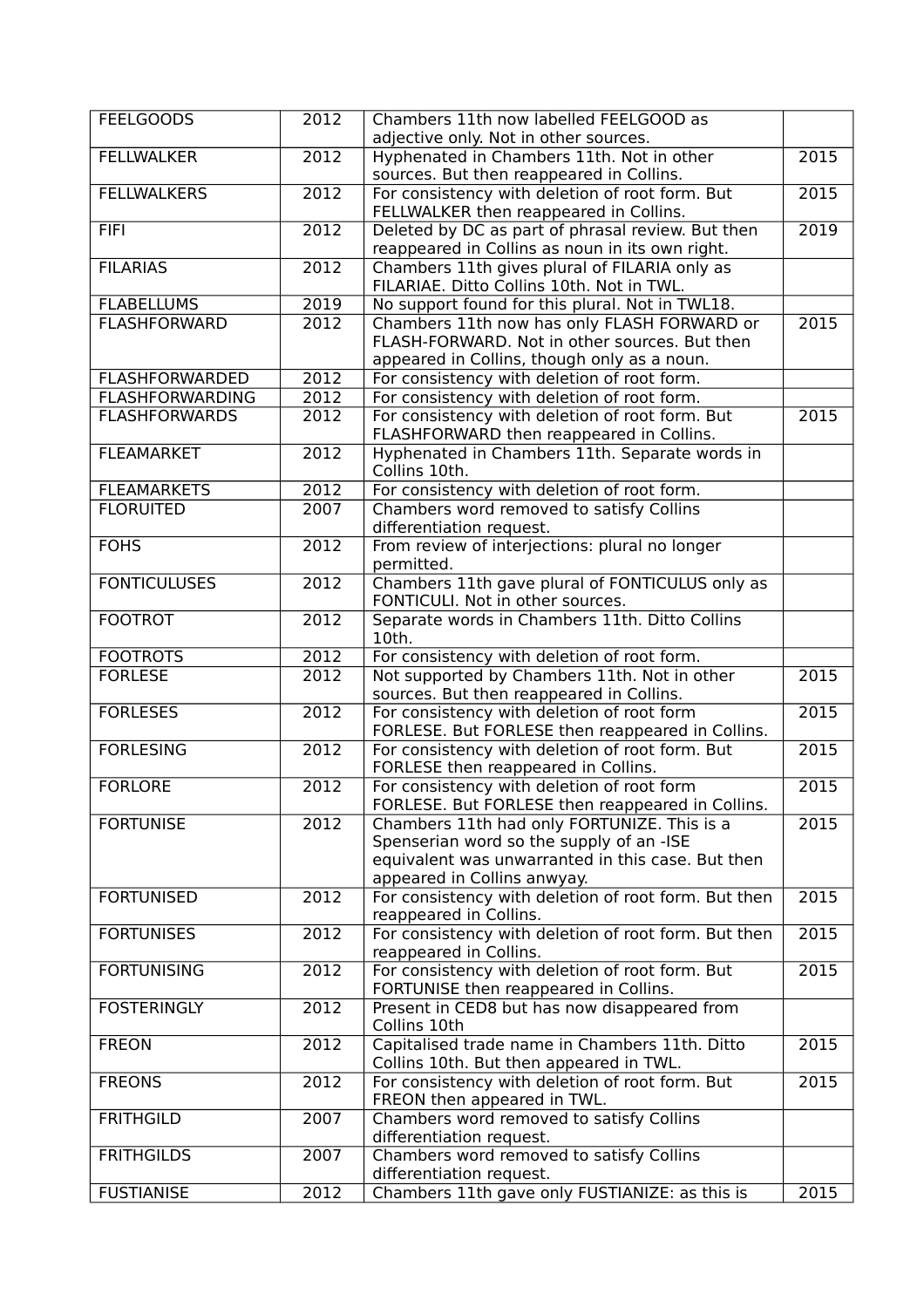|                     |                   | author-specific the supply of an -ISE equivalent was                                        |                   |
|---------------------|-------------------|---------------------------------------------------------------------------------------------|-------------------|
|                     |                   | unwarranted in this case. But then appeared in                                              |                   |
|                     |                   | Collins.                                                                                    |                   |
| <b>FUSTIANISED</b>  | $\overline{2012}$ | For consistency with deletion of root form. But                                             | $\overline{2015}$ |
|                     |                   | FUSTIANISE then reappeared in Collins.                                                      |                   |
| <b>FUSTIANISES</b>  | 2012              | For consistency with deletion of root form. But                                             | $\overline{2015}$ |
|                     |                   | FUSTIANISE then reappeared in Collins.                                                      |                   |
| <b>FUSTIANISING</b> | $\overline{2012}$ | For consistency with deletion of root form. But                                             | 2015              |
|                     |                   | FUSTIANISE then reappeared in Collins.                                                      |                   |
| <b>GADSOS</b>       | $\overline{2012}$ | From review of interjections: plurals no longer                                             |                   |
|                     |                   | permitted.                                                                                  |                   |
| <b>GAMBOS</b>       | $\overline{2012}$ | Chambers 11th says plural is GAMBOES. Not in                                                | 2015              |
|                     |                   | other sources. But then reappeared in Collins.                                              |                   |
| <b>GHASTFULL</b>    | 2007              | Chambers word removed to satisfy Collins                                                    |                   |
| <b>GLOBOSES</b>     | $\overline{2012}$ | differentiation request.<br>In Chambers 11th GLOBOSE was now clearly an                     |                   |
|                     |                   | adjective only. Not in other sources.                                                       |                   |
| <b>GNOCCHIS</b>     | $\overline{2012}$ | In Chambers 11th GNOCCHI was now specified as                                               |                   |
|                     |                   | noun plural. Ditto in other sources.                                                        |                   |
| <b>GODSOS</b>       | $\sqrt{2012}$     | From review of interjections: plural no longer                                              |                   |
|                     |                   | permitted.                                                                                  |                   |
| <b>GRACIOUSES</b>   | $\overline{2012}$ | GRACIOUS in sense of God now labelled as                                                    |                   |
|                     |                   | interjection so plural not justified.                                                       |                   |
| <b>GREENSTICKS</b>  | 2012              | In Chambers 11th greenstick is phrasal only in                                              |                   |
|                     |                   | greenstick fracture. Ditto Collins 10th.                                                    |                   |
| <b>GRENZ</b>        | 2012              | Deleted by DC as part of phrasal review.                                                    |                   |
| <b>GRYESLY</b>      | 2007              | Chambers word removed to satisfy Collins                                                    |                   |
|                     |                   | differentiation request.                                                                    |                   |
| <b>HAFIS</b>        | 2007              | Chambers word removed to satisfy Collins                                                    |                   |
|                     |                   | differentiation request.                                                                    |                   |
| <b>HALIOTES</b>     | 2019              | No support found for this plural: had been in                                               |                   |
|                     |                   | TWL16 but was dropped in TWL18.                                                             |                   |
| <b>HALIOTISES</b>   | 2019              | No support found for this plural: had been in                                               |                   |
|                     |                   | TWL16 but was dropped in TWL18.                                                             |                   |
| <b>HAMBURGHER</b>   | 2012              | Not supported by Chambers 11th. Not in other                                                |                   |
|                     |                   | sources.                                                                                    |                   |
| <b>HAMBURGHERS</b>  | 2012              | For consistency with deletion of root form.                                                 |                   |
| <b>HARDBAG</b>      | 2012              | Not supported by Chambers 11th. Not in other                                                | 2015              |
|                     |                   | sources. But then reappeared in Collins.<br>For consistency with deletion of root form. But | 2015              |
| <b>HARDBAGS</b>     | 2012              | HARDBAG then reappeared in Collins.                                                         |                   |
| <b>HELISCOOP</b>    | 2007              | Chambers word removed to satisfy Collins                                                    |                   |
|                     |                   | differentiation request.                                                                    |                   |
| <b>HELISCOOPS</b>   | 2007              | Chambers word removed to satisfy Collins                                                    |                   |
|                     |                   | differentiation request.                                                                    |                   |
| <b>HEPTAGLOT</b>    | 2012              | Not supported by Chambers 11th. Not in other                                                | 2015              |
|                     |                   | sources. But then reappeared in Collins.                                                    |                   |
| <b>HEPTAGLOTS</b>   | 2012              | For consistency with deletion of root form. But                                             | 2015              |
|                     |                   | HEPTAGLOT then reappeared in Collins.                                                       |                   |
| <b>HEROE</b>        | 2012              | Not supported by Chambers 11th. Not in other                                                |                   |
|                     |                   | sources.                                                                                    |                   |
| <b>HESPERIDIUMS</b> | 2019              | No support found for this plural. Not in TWL18.                                             |                   |
| <b>HEXAGLOT</b>     | 2012              | Not supported by Chambers 11th. Not in other                                                | 2015              |
|                     |                   | sources. But then reappeared in Collins.                                                    |                   |
| <b>HOROLOGIUMS</b>  | 2019              | No support found for this plural. Not in TWL18                                              |                   |
| <b>HOWSOMDEVER</b>  | 2012              | Not supported by Chambers 11th. Not in other                                                | 2015              |
|                     |                   | sources. But then reappeared in Collins.                                                    |                   |
| <b>HOWSOMEVER</b>   | 2012              | Not supported by Chambers 11th. Not in other                                                | 2015              |
|                     |                   | sources. But then appeared in Collins.                                                      |                   |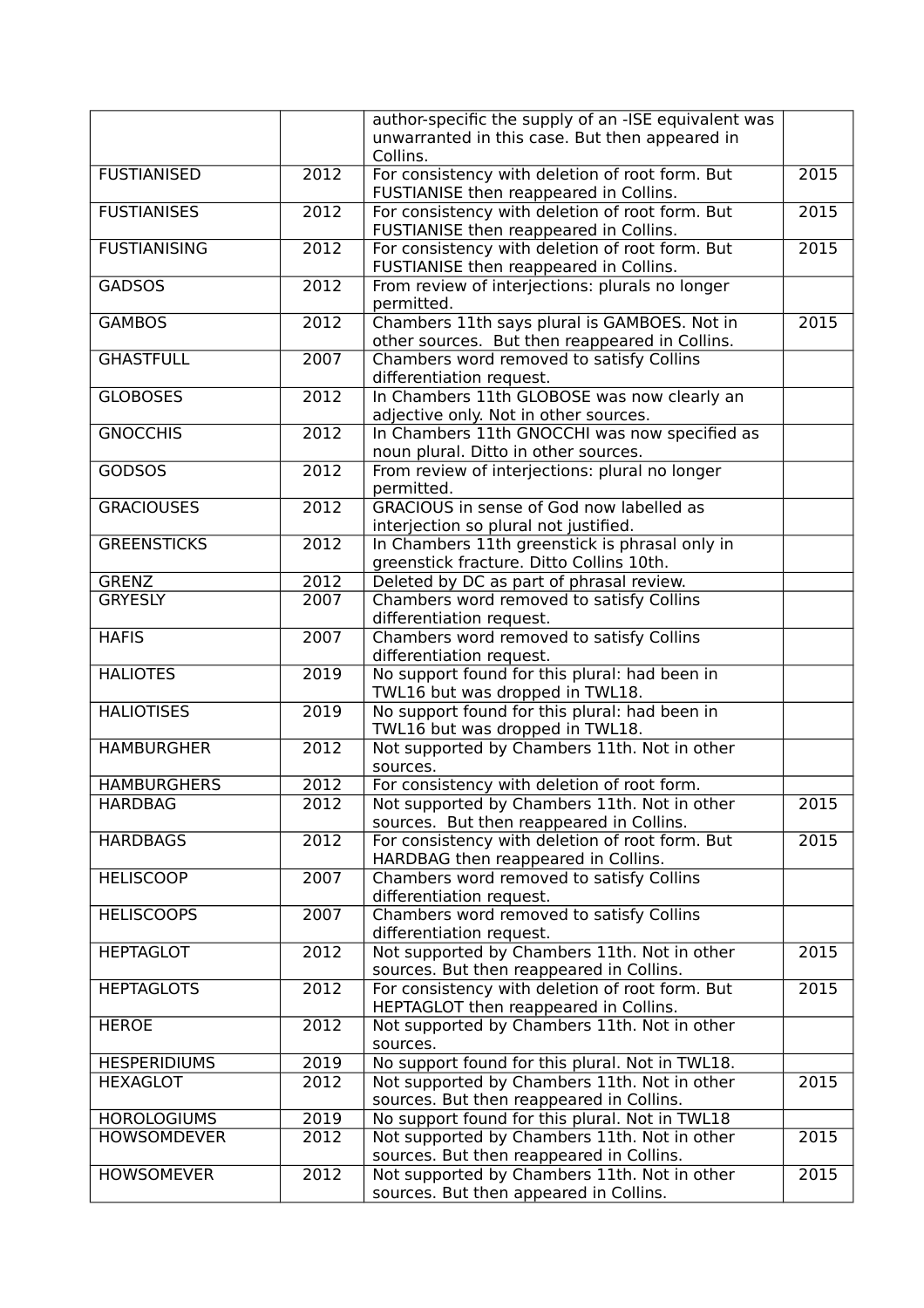| <b>INSECTARIA</b>    | 2012              | Chambers 11th now explicitly gave plural of<br>INSECTARIUM as INSECTARIUMS. Not in other<br>sources. But then appeared in Collins.         | 2015 |
|----------------------|-------------------|--------------------------------------------------------------------------------------------------------------------------------------------|------|
| <b>INSULAS</b>       | 2012              | Chambers 11th now explicitly gave plural of<br>INSULA as INSULAE. Not in other sources.                                                    |      |
| <b>INTERMEDIUMS</b>  | 2012              | Chambers 11th now explicitly gave plural of<br>INTERMEDIUM as INTERMEDIA. Not in other<br>sources. But then appeared in Collins.           | 2015 |
| <b>ISODOMONS</b>     | 2012              | Chambers 11th now gives plural of ISODOMON<br>explicitly as ISODOMA. Not in other sources.                                                 |      |
| <b>JAMBOS</b>        | 2012              | From review of interjections: plural no longer<br>permitted.                                                                               |      |
| <b>JANDAL</b>        | 2012              | Capitalised in Chambers 11th. Ditto Collins 10th.<br>Not in TWL.                                                                           |      |
| <b>JANDALS</b>       | 2012              | For consistency with deletion of root form.                                                                                                |      |
| <b>JAWBREAKING</b>   | 2012              | Hyphenated in Chambers 11th. Not in other<br>sources. But then reappeared in Collins.                                                      | 2015 |
| <b>JAWBREAKINGLY</b> | $\overline{2012}$ | Hyphenated in Chambers 11th. Not in other<br>sources. But then appeared in Collins.                                                        | 2015 |
| <b>JAWBREAKINGS</b>  | 2012              | Hyphenated in Chambers 11th. Not in other<br>sources.                                                                                      |      |
| <b>JAWDROPPINGLY</b> | 2012              | Hyphenated in Chambers 11th. Not in other<br>sources.                                                                                      |      |
| <b>JELLIFORM</b>     | 2007              | Chambers word removed to satisfy Collins<br>differentiation request.                                                                       |      |
| <b>JETPLANE</b>      | 2012              | Separate words in Chambers 11th. Ditto in other<br>sources.                                                                                |      |
| <b>JETPLANES</b>     | $\overline{2012}$ | For consistency with deletion of root form.                                                                                                |      |
| <b>JIGJIGGED</b>     | 2019              | No support found for JIGJIG as a verb. Not in<br><b>TWL18.</b>                                                                             |      |
| <b>JIGJIGGING</b>    | 2019              | No support found for JIGJIG as a verb. Not in<br><b>TWL18.</b>                                                                             |      |
| <b>JOCKNEY</b>       | $\overline{2012}$ | Not supported by Chambers 11th. Not in other<br>sources. But then reappeared in Collins.                                                   | 2015 |
| <b>JOCKNEYS</b>      | 2012              | For consistency with deletion of root form. But<br>JOCKNEY then reappeared in Collins.                                                     | 2015 |
| <b>KINTLEDGE</b>     | 2007              | Chambers word removed to satisfy Collins<br>differentiation request. But then added back when<br>strictly speaking it shouldn't have been. | 2012 |
| <b>KINTLEDGES</b>    | 2007              | Chambers word removed to satisfy Collins<br>differentiation request. But then added back.                                                  | 2012 |
| <b>KNAIDLOCH</b>     | 2007              | Chambers word removed to satisfy Collins<br>differentiation request.                                                                       |      |
| <b>KNAPSCAL</b>      | 2007              | Chambers word removed to satisfy Collins<br>differentiation request.                                                                       |      |
| <b>KNAPSCALS</b>     | 2007              | Chambers word removed to satisfy Collins<br>differentiation request.                                                                       |      |
| <b>KNAPSCULL</b>     | 2007              | Chambers word removed to satisfy Collins<br>differentiation request.                                                                       |      |
| <b>KNAPSCULLS</b>    | 2007              | Chambers word removed to satisfy Collins<br>differentiation request.                                                                       |      |
| <b>KNAPSKULL</b>     | 2007              | Chambers word removed to satisfy Collins<br>differentiation request.                                                                       |      |
| <b>KNAPSKULLS</b>    | 2007              | Chambers word removed to satisfy Collins<br>differentiation request.                                                                       |      |
| <b>LEACHTUB</b>      | 2007              | Chambers word removed to satisfy Collins<br>differentiation request.                                                                       |      |
| <b>LEACHTUBS</b>     | 2007              | Chambers word removed to satisfy Collins<br>differentiation request.                                                                       |      |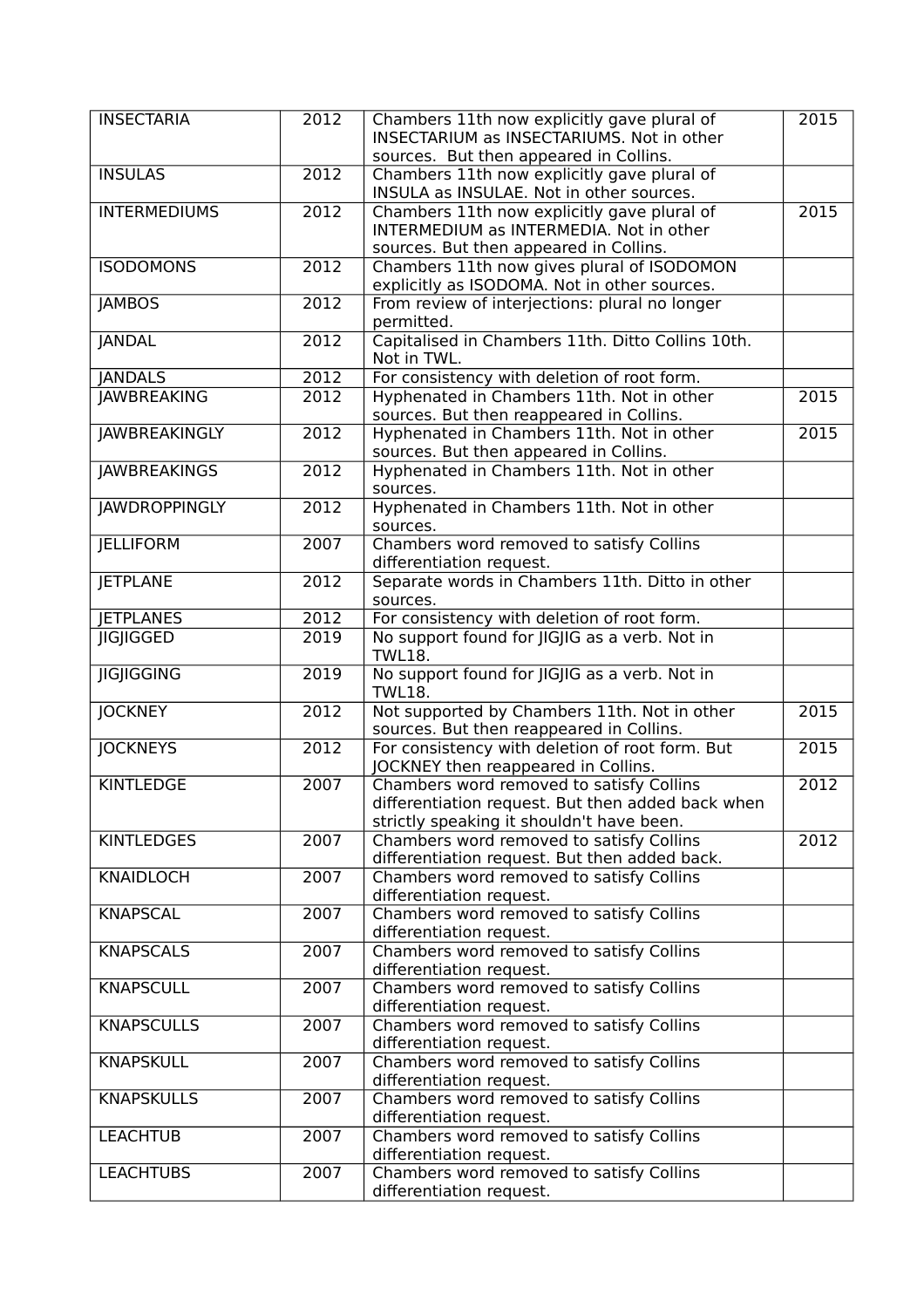| <b>LERNAEAN</b>       | 2012              | Capitalised in Chambers 11th. Not in other sources.<br>But then reappeared in Collins.                       | 2015 |
|-----------------------|-------------------|--------------------------------------------------------------------------------------------------------------|------|
| <b>LERNEAN</b>        | 2012              | Capitalised in Chambers 11th. Not in other sources.                                                          |      |
| <b>LIGGEN</b>         | 2012              | Not supported by Chambers 11th. Not in other<br>sources                                                      |      |
| LITTLEANE             | 2007              | Chambers word removed to satisfy Collins<br>differentiation request.                                         |      |
| <b>LITTLEANES</b>     | 2007              | Chambers word removed to satisfy Collins<br>differentiation request.                                         |      |
| <b>LIVERWING</b>      | 2007              | Chambers word removed to satisfy Collins<br>differentiation request.                                         |      |
| <b>LIVERWINGS</b>     | 2007              | Chambers word removed to satisfy Collins<br>differentiation request.                                         |      |
| <b>LONGSUFFERING</b>  | 2012              | Hyphenated in Chambers 11th. Not in other<br>sources.                                                        |      |
| <b>LONGSUFFERINGS</b> | 2012              | For consistency with deletion of root form.                                                                  |      |
| <b>MARCHESES</b>      | 2012              | Chambers 11th now gave plural of MARCHESE only<br>as MARCHESI. Ditto Collins 10th and TWL.                   |      |
| <b>MARSUPIUMS</b>     | 2019              | No support found for this plural. Not in TWL18.                                                              |      |
| <b>MATRYOSHKAS</b>    | 2012              | Chambers 11th now gives plural of MATRYOSHKA<br>explicitly as MATRYOSHKI. But then reappeared in<br>Collins. | 2019 |
| <b>MEDAEWART</b>      | 2007              | Chambers word removed to satisfy Collins<br>differentiation request.                                         |      |
| <b>MEDAEWARTS</b>     | 2007              | Chambers word removed to satisfy Collins<br>differentiation request.                                         |      |
| <b>MEGALOSAURUSES</b> | 2012              | Chambers 11th gives plural specifically as<br>MEGALOSAURI. Ditto other sources.                              |      |
| <b>MICROFILARIAS</b>  | $\overline{2012}$ | Chambers 11th gives plural specifically as<br>MICROFILARIAE. Not in other sources.                           |      |
| <b>MINCINGS</b>       | 2012              | Chambers 11th had MINCING only as<br>participle/adjective - no evidence for noun. Not in<br>other sources.   |      |
| <b>MINGIN</b>         | $\overline{2012}$ | Chambers 11th spells this MINGIN' i.e. with<br>terminal apostrophe. Not in other sources.                    |      |
| <b>MODIOLUSES</b>     | $\overline{2012}$ | Chambers 11th now specifies plural of MODIOLUS<br>as MODIOLI. Ditto Collins 10th.                            |      |
| <b>MOLEHUNT</b>       | 2012              | Separate words in Chambers 11th. Not in other<br>sources. But then reappeared in Collins.                    | 2015 |
| <b>MOLEHUNTER</b>     | 2012              | Separate words in Chambers 11th. Not in other<br>sources.                                                    |      |
| <b>MOLEHUNTERS</b>    | 2012              | For consistency with deletion of root form.                                                                  |      |
| <b>MOLEHUNTS</b>      | 2012              | For consistency with deletion of root form. But<br>MOLEHUNT then reappeared in Collins.                      | 2015 |
| <b>MOLERAT</b>        | 2012              | Separate words in Chambers 11th. Ditto Collins<br>10th. Not in TWL.                                          |      |
| <b>MOLERATS</b>       | 2012              | For consistency with deletion of root form.                                                                  |      |
| <b>MOWDIWART</b>      | 2007              | Chambers word removed to satisfy Collins<br>differentiation request.                                         |      |
| <b>MOWDIWARTS</b>     | 2007              | Chambers word removed to satisfy Collins<br>differentiation request.                                         |      |
| <b>MOWDIWORT</b>      | 2007              | Chambers word removed to satisfy Collins<br>differentiation request.                                         |      |
| <b>MOWDIWORTS</b>     | 2007              | Chambers word removed to satisfy Collins<br>differentiation request.                                         |      |
| <b>MOYGASHEL</b>      | 2012              | Capitalised in Chambers 11th. Not in other sources.<br>But then reappeared in Collins.                       | 2015 |
| <b>MOYGASHELS</b>     | 2012              | For consistency with deletion of root form. But then<br>added back.                                          | 2015 |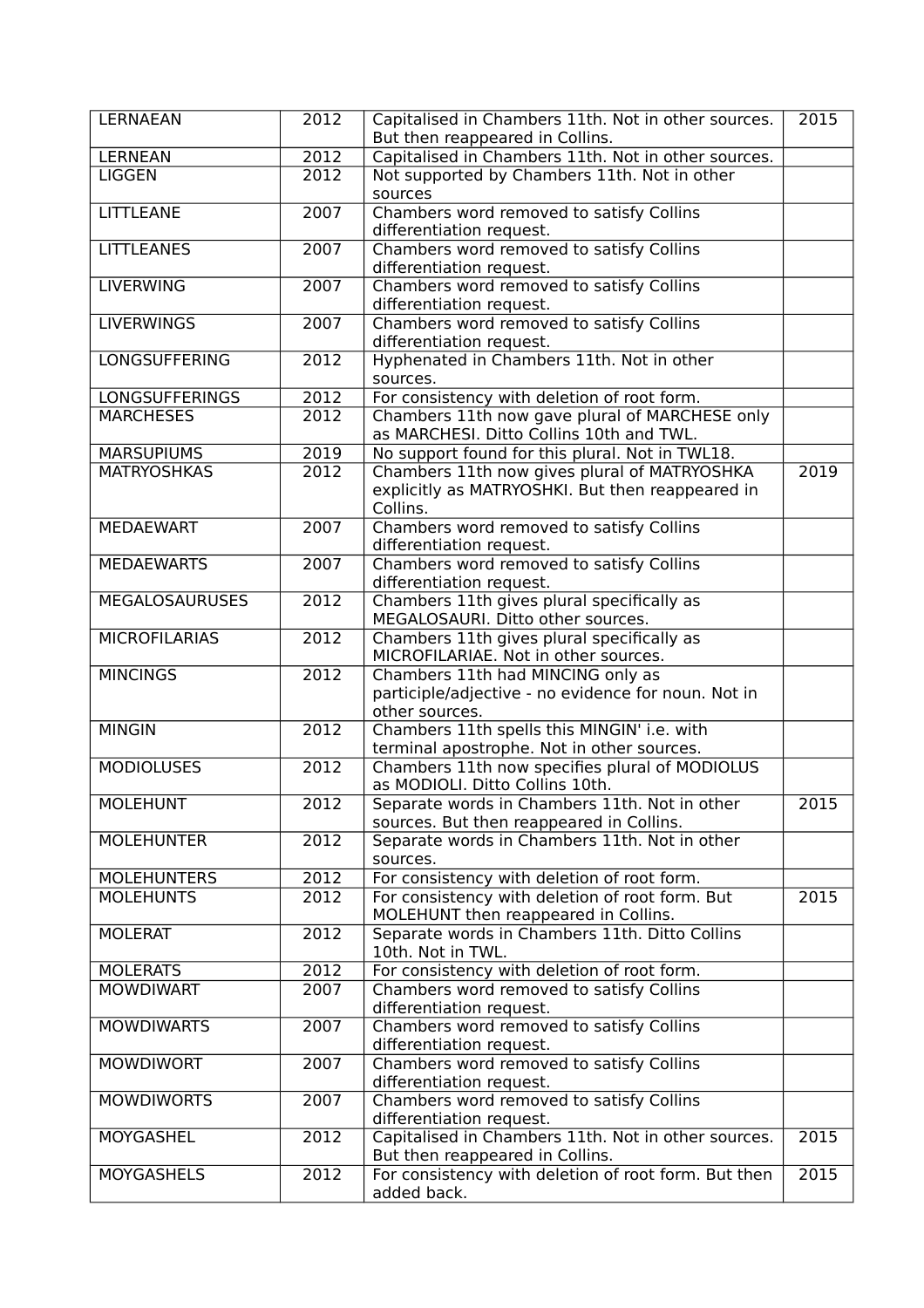| <b>MUDDLEHEAD</b>    | 2012              | Hyphenated in Chambers 11th. Not in other<br>sources. But then appeared in Collins.                 | 2015              |
|----------------------|-------------------|-----------------------------------------------------------------------------------------------------|-------------------|
| <b>MUDDLEHEADS</b>   | 2012              | For consistency with deletion of root form. But<br>MUDDLEHEAD then reappeared in Collins.           | $\overline{2015}$ |
| <b>MUFFETTEE</b>     | 2007              | Chambers word removed to satisfy Collins                                                            | 2012              |
|                      |                   | differentiation request. But then added back when                                                   |                   |
|                      |                   | strictly speaking it shouldn't have been.                                                           |                   |
| <b>MUFFETTEES</b>    | 2007              | Chambers word removed to satisfy Collins                                                            | 2012              |
| <b>MUJAHEDDIN</b>    | 2012              | differentiation request. But then added back.<br>Not supported by Chambers 11th. Not in other       | 2015              |
|                      |                   | sources. But then appeared in Collins.                                                              |                   |
| <b>MYOCARDIUMS</b>   | 2012              | Chambers 11th now specified plural as                                                               |                   |
|                      |                   | MYOCARDIA. Ditto Collins 10th.                                                                      |                   |
| <b>NANNYGHAI</b>     | 2007              | Chambers word removed to satisfy Collins                                                            |                   |
|                      |                   | differentiation request.                                                                            |                   |
| <b>NANNYGHAIS</b>    | 2007              | Chambers word removed to satisfy Collins                                                            |                   |
|                      |                   | differentiation request.                                                                            |                   |
| <b>NARGILLIES</b>    | 2007              | Chambers word removed to satisfy Collins                                                            |                   |
|                      |                   | differentiation request.                                                                            |                   |
| <b>NARGILLY</b>      | 2007              | Chambers word removed to satisfy Collins                                                            |                   |
| <b>NICKY</b>         | 2012              | differentiation request.                                                                            |                   |
| <b>NONEFFECTIVES</b> | 2012              | Deleted by DC as part of phrasal review.                                                            | 2015              |
|                      |                   | Hyphenated in Chambers 11th, and in TWL only<br>adjectival. But then appeared in Collins as a noun. |                   |
| <b>OAKLEAF</b>       | $\overline{2012}$ | Hyphenated in Chambers 11th. Not in other                                                           | 2015              |
|                      |                   | sources. But then reappeared in Collins.                                                            |                   |
| <b>OAKLEAVES</b>     | $\overline{2012}$ | For consistency with deletion of root form. But                                                     | 2015              |
|                      |                   | OAKLEAF then reappeared in Collins.                                                                 |                   |
| <b>ODSOS</b>         | $\overline{2012}$ | From review of interjections: plural no longer                                                      |                   |
|                      |                   | permitted.                                                                                          |                   |
| <b>OHOS</b>          | 2012              | From review of interjections: plural no longer<br>permitted.                                        |                   |
| <b>ONCOMICE</b>      | 2012              | For consistency with deletion of root form. But then<br>ONCOMOUSE reappeared in Collins.            | $\overline{2015}$ |
| <b>ONCOMOUSE</b>     | 2012              | Now On'coMouse in Chambers 11th. Not in other                                                       | 2015              |
|                      |                   | sources. But then reappeared in Collins.                                                            |                   |
| <b>ORARIUMS</b>      | 2019              | No support found for this plural. Not in TWL18.                                                     |                   |
| <b>ORECROWE</b>      | 2007              | Chambers word removed to satisfy Collins                                                            |                   |
|                      |                   | differentiation request.                                                                            |                   |
| ORECROWED            | 2007              | Chambers word removed to satisfy Collins<br>differentiation request.                                |                   |
| <b>ORECROWES</b>     | 2007              | Chambers word removed to satisfy Collins                                                            |                   |
|                      |                   | differentiation request.                                                                            |                   |
| <b>ORECROWING</b>    | 2007              | Chambers word removed to satisfy Collins                                                            |                   |
|                      |                   | differentiation request.                                                                            |                   |
| <b>OROROTUND</b>     | 2007              | Chambers word removed to satisfy Collins                                                            |                   |
|                      |                   | differentiation request.                                                                            |                   |
| <b>ORTHOCOUSINS</b>  | 2012              | Now only ORTHO-COUSIN in Chambers 11th. Not in                                                      | $\overline{2015}$ |
|                      |                   | other sources. But then appeared in Collins.                                                        |                   |
| <b>OUTRAIGING</b>    | 2007              | Chambers word removed to satisfy Collins                                                            |                   |
| <b>OUTRAIGNE</b>     | 2007              | differentiation request.<br>Chambers word removed to satisfy Collins                                |                   |
|                      |                   | differentiation request.                                                                            |                   |
| <b>OUTRAIGNED</b>    | 2007              | Chambers word removed to satisfy Collins                                                            |                   |
|                      |                   | differentiation request.                                                                            |                   |
| <b>OUTRAIGNES</b>    | 2007              | Chambers word removed to satisfy Collins                                                            |                   |
|                      |                   | differentiation request.                                                                            |                   |
| PANISLAM             | 2012              | Capitalised and hyphenated in Chambers 11th. Not                                                    | 2015              |
|                      |                   | in other sources. But then reappeared in Collins.                                                   |                   |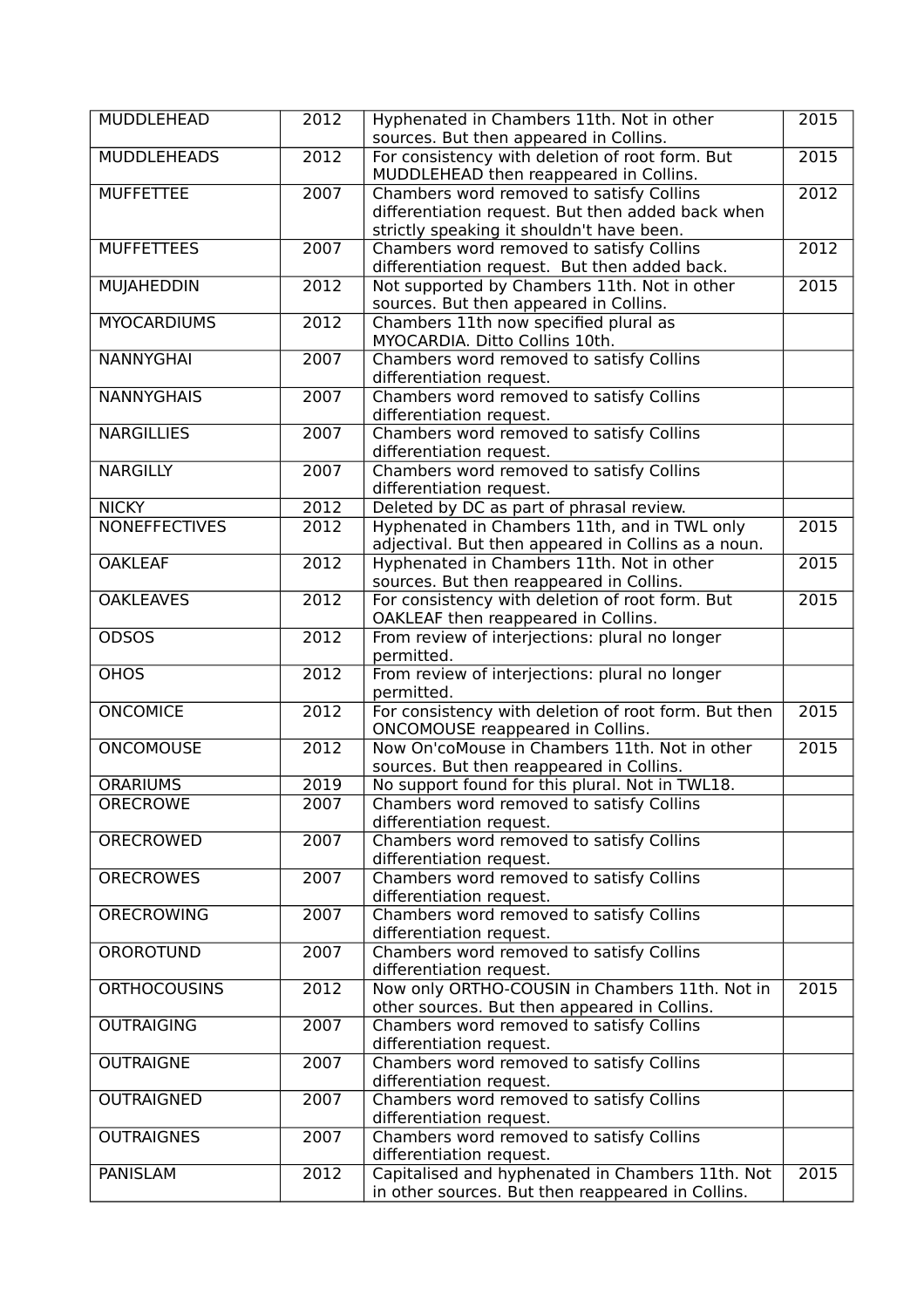| <b>PANISLAMIC</b>   | 2012              | Capitalised and hyphenated in Chambers 11th. Not<br>in other sources.                                                              |                   |
|---------------------|-------------------|------------------------------------------------------------------------------------------------------------------------------------|-------------------|
| <b>PANISLAMISM</b>  | $\overline{2012}$ | Capitalised and hyphenated in Chambers 11th. Not<br>in other sources                                                               |                   |
| <b>PANISLAMISMS</b> | $\overline{2012}$ | For consistency with deletion of root form.                                                                                        |                   |
| PANISLAMIST         | 2012              | Capitalised and hyphenated in Chambers 11th. Not<br>in other sources. But then reappeared in Collins,<br>but only as an adjective. | 2015              |
| <b>PANISLAMISTS</b> | 2012              | For consistency with deletion of root form.                                                                                        |                   |
| <b>PANISLAMS</b>    | 2012              | For consistency with deletion of root form. But<br>PANISLAM then reappeared in Collins.                                            | 2015              |
| <b>PARAMAECIA</b>   | 2012              | For consistency with deletion of root form. But then<br>appeared in Collins.                                                       | $\overline{2015}$ |
| <b>PARAMAECIUM</b>  | 2012              | Not supported by Chambers 11th. Not in other<br>sources. But then reappeared in Collins.                                           | 2015              |
| <b>PARAMOECIA</b>   | 2012              | For consistency with deletion of root form. But then<br>appeared in Collins.                                                       | 2015              |
| <b>PARAMOECIUM</b>  | 2012              | Not supported by Chambers 11th. Not in other<br>sources. But then reappeared in Collins.                                           | 2015              |
| <b>PARASCENDER</b>  | $\overline{2012}$ | Not supported by Chambers 11th: now showed<br>only PARASCENDING. Not in other sources. But<br>then reappeared in Collins.          | 2015              |
| <b>PARASCENDERS</b> | $\overline{2012}$ | For consistency with deletion of root form. But<br>PARASCENDER then reappeared in Collins.                                         | 2015              |
| <b>PAROTISES</b>    | 2012              | Chambers 11th now gives plural of PAROTIS<br>specifically as PAROTIDES. Not in other sources.<br>But then reappeared in Collins.   | 2015              |
| <b>PASTMASTER</b>   | 2012              | Separate words in Chambers 11th. Not in other<br>sources.                                                                          |                   |
| <b>PASTMASTERS</b>  | 2012              | For consistency with deletion of root form.                                                                                        |                   |
| <b>PEASEWEEP</b>    | 2007              | Chambers word removed to satisfy Collins<br>differentiation request.                                                               |                   |
| <b>PEASEWEEPS</b>   | 2007              | Chambers word removed to satisfy Collins<br>differentiation request.                                                               |                   |
| <b>PENTEL</b>       | 2012              | Not supported by Chambers 11th. Not in other<br>sources. But then reappeared in Collins.                                           | 2019              |
| <b>PENTELS</b>      | 2012              | For consistency with deletion of root form. But<br>PENTEL then reappeared in Collins.                                              | 2019              |
| <b>PERICRANIES</b>  | 2007              | Chambers word removed to satisfy Collins<br>differentiation request.                                                               |                   |
| <b>PERICRANY</b>    | 2007              | Chambers word removed to satisfy Collins<br>differentiation request.                                                               |                   |
| <b>PERIMYSIUMS</b>  | 2019              | No support found for this plural. Not in TWL18                                                                                     |                   |
| <b>PH</b>           | 2007              | Reclassified as abbreviation.                                                                                                      |                   |
| <b>PHOHS</b>        | 2012              | From review of interjections. But PHOS remained<br>valid because PHO was now also a kind of soup.                                  |                   |
| <b>PHS</b>          | 2007              | Reclassified as abbreviation.                                                                                                      |                   |
| <b>PICCADELL</b>    | 2007              | Chambers word removed to satisfy Collins<br>differentiation request.                                                               |                   |
| <b>PICCADELLS</b>   | 2007              | Chambers word removed to satisfy Collins<br>differentiation request.                                                               |                   |
| <b>PICHICIAGO</b>   | 2012              | Chambers 11th now spells this PICHICIEGO. Not in<br>other sources. But then reappeared in Collins.                                 | 2015              |
| <b>PICHICIAGOS</b>  | 2012              | For consistency with deletion of root form. But<br>PICHIAGO then reappeared in Collins.                                            | 2015              |
| <b>PICKADELL</b>    | 2007              | Chambers word removed to satisfy Collins<br>differentiation request.                                                               |                   |
| <b>PICKADELLS</b>   | 2007              | Chambers word removed to satisfy Collins<br>differentiation request.                                                               |                   |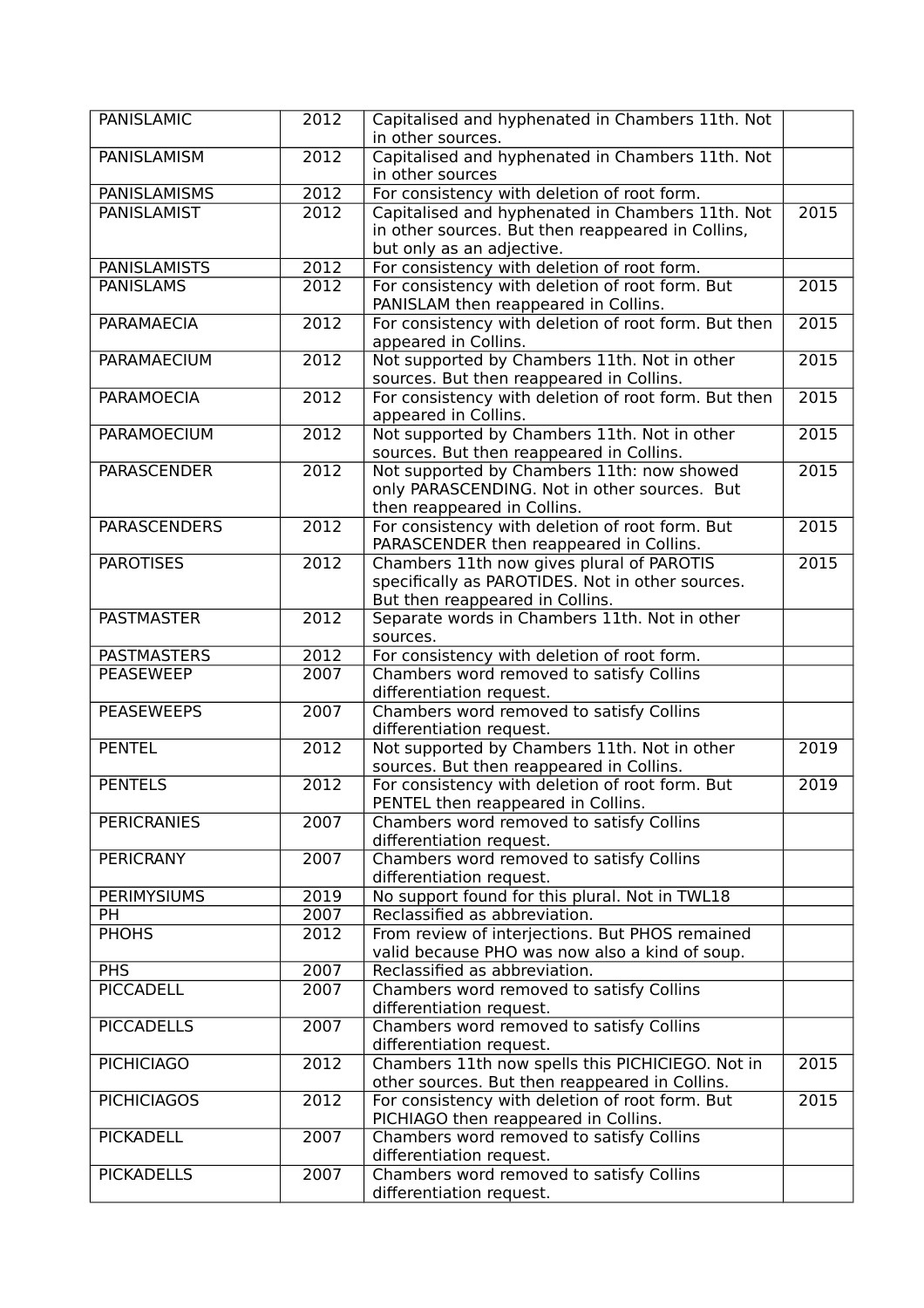| <b>PILHORSE</b>     | 2007              | Chambers word removed to satisfy Collins<br>differentiation request.                                                                    |                   |
|---------------------|-------------------|-----------------------------------------------------------------------------------------------------------------------------------------|-------------------|
| <b>PILHORSES</b>    | 2007              | Chambers word removed to satisfy Collins<br>differentiation request.                                                                    |                   |
| <b>PLAYBUS</b>      | 2012              | Capitalised in Chambers 11th. Not in other sources.<br>But then reappeared in Collins.                                                  | 2015              |
| <b>PLAYBUSES</b>    | 2012              | For consistency with deletion of root form. But<br>PLAYBUS then reappeared in Collins.                                                  | $\overline{2015}$ |
| <b>PLAYBUSSES</b>   | 2012              | For consistency with deletion of root form. But<br>PLAYBUS then reappeared in Collins.                                                  | 2015              |
| <b>POCKETPHONE</b>  | $\overline{2012}$ | Not supported by Chambers 11th. Not in other<br>sources. But then reappeared in Collins.                                                | 2015              |
| <b>POCKETPHONES</b> | 2012              | For consistency with deletion of root form. But<br>POCKETPHONE then reappeared in Collins.                                              | 2015              |
| <b>POOGYEE</b>      | 2007              | Chambers word removed to satisfy Collins<br>differentiation request.                                                                    |                   |
| <b>POOGYEES</b>     | 2007              | Chambers word removed to satisfy Collins<br>differentiation request.                                                                    |                   |
| <b>POPRINS</b>      | $\overline{2012}$ | Now only in phrase 'poprin pear' so POPRINS<br>becane invalid                                                                           |                   |
| <b>PORCPISCE</b>    | 2007              | Chambers word removed to satisfy Collins<br>differentiation request.                                                                    |                   |
| <b>PORCPISCES</b>   | 2007              | Chambers word removed to satisfy Collins<br>differentiation request.                                                                    |                   |
| <b>PORLOCKINGS</b>  | $\overline{2012}$ | Chambers 11th now has PORLOCK as a verb but no<br>evidence for PORLOCKING as noun. Not in other<br>sources                              |                   |
| <b>PORNOMAG</b>     | 2012              | Not supported by Chambers 11th. Not in other<br>sources. But then reappeared in Collins.                                                | 2015              |
| <b>PORNOMAGS</b>    | $\overline{2012}$ | For consistency with deletion of root form. But<br>PORNOMAG then reappeared in Collins.                                                 | 2015              |
| <b>POULTFEET</b>    | 2007              | Chambers word removed to satisfy Collins<br>differentiation request.                                                                    |                   |
| <b>POULTFOOT</b>    | 2007              | Chambers word removed to satisfy Collins<br>differentiation request.                                                                    |                   |
| <b>POURSUITT</b>    | 2007              | Chambers word removed to satisfy Collins<br>differentiation request.                                                                    |                   |
| <b>POURSUITTS</b>   | 2007              | Chambers word removed to satisfy Collins<br>differentiation request.                                                                    |                   |
| <b>PRAECAVA</b>     | 2007              | Chambers word removed to satisfy Collins<br>differentiation request.                                                                    |                   |
| PRAECAVAE           | 2007              | Chambers word removed to satisfy Collins<br>differentiation request.                                                                    |                   |
| <b>PREROSION</b>    | 2007              | Chambers word removed to satisfy Collins<br>differentiation request.                                                                    |                   |
| <b>PREROSIONS</b>   | 2007              | Chambers word removed to satisfy Collins<br>differentiation request.                                                                    |                   |
| <b>PROFORMAS</b>    | 2012              | PROFORMA hyphenated in Chambers 11th.<br>Remained in TWL but only as adjective so no<br>plural. But then appeared as a noun in Collins. | 2019              |
| <b>PROSTOMIUMS</b>  | 2019              | No support found for this plural. Not in TWL18.                                                                                         |                   |
| <b>PROTHYLE</b>     | 2007              | Chambers word removed to satisfy Collins                                                                                                |                   |
| <b>PROTHYLES</b>    | 2007              | differentiation request.<br>Chambers word removed to satisfy Collins                                                                    |                   |
|                     |                   | differentiation request.                                                                                                                |                   |
| <b>PUCKEROOD</b>    | 2012              | Incorrect spelling in Collins 10th overruled by DC in<br>consultation with Jeff Grant. But then Collins<br>affirmed it.                 | 2015              |
| <b>PUERPERIUMS</b>  | 2019              | No support found for this plural. Not in TWL18.                                                                                         |                   |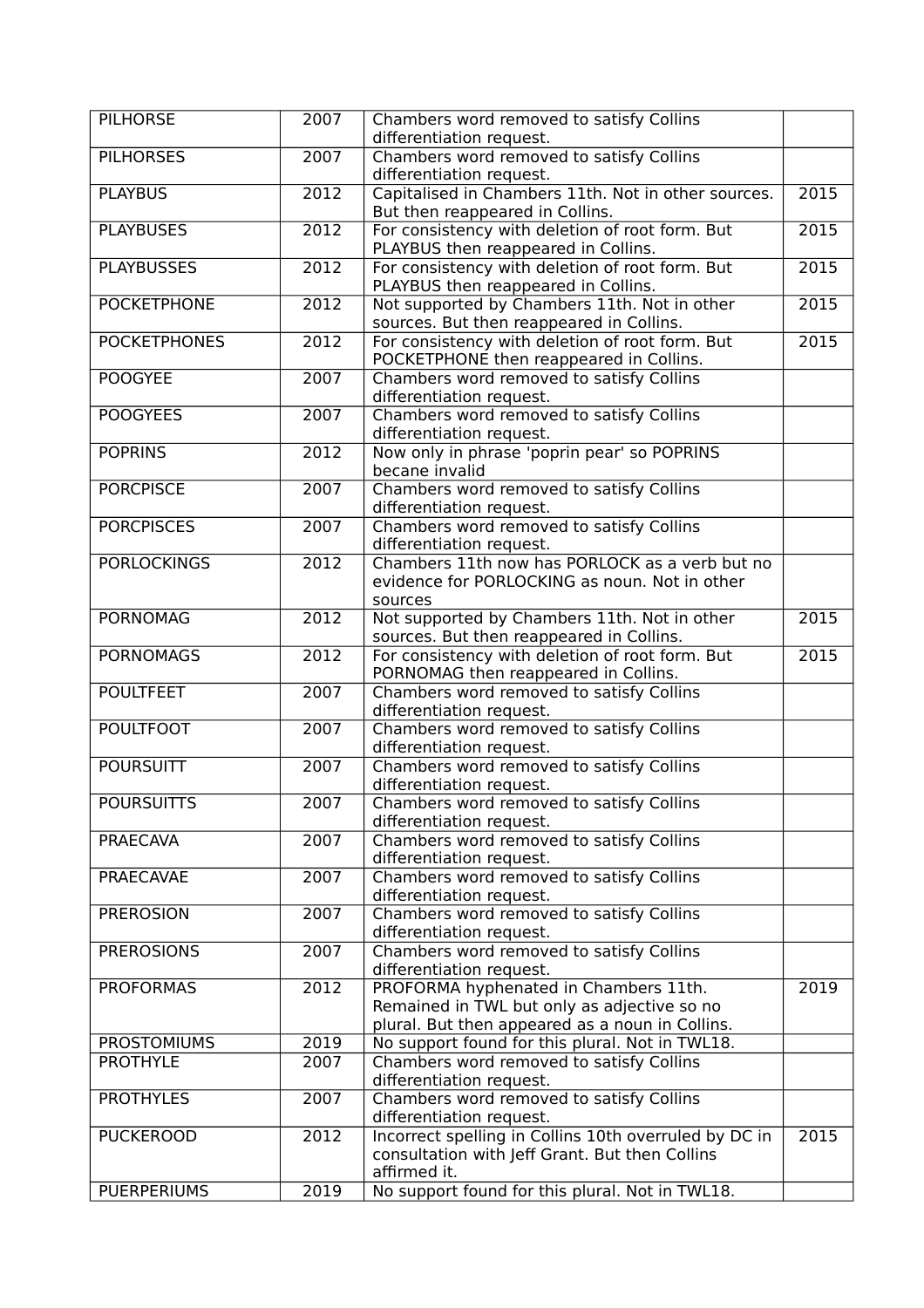| <b>PURIM</b>        | 2012              | Capitalised in Chambers 11th. Ditto Collins 10th.                                             |                   |
|---------------------|-------------------|-----------------------------------------------------------------------------------------------|-------------------|
| <b>PURIMS</b>       | 2012              | For consistency with deletion of root form.                                                   |                   |
| <b>PYGIDIUMS</b>    | 2019              | No support found for this plural. Not in TWL18.                                               |                   |
| <b>QUEERCORE</b>    | 2012              | Not supported by Chambers 11th. Not in other                                                  | 2015              |
|                     |                   | sources. But then reappeared in Collins.                                                      |                   |
| <b>QUEERCORES</b>   | $\overline{2012}$ | For consistency with deletion of root form. But<br>QUEERCORE then reappeared in Collins.      | $\overline{2015}$ |
| <b>QUOTATIVES</b>   | 2012              | Chambers 11th has QUOTATIVE as adjectival only.                                               | 2015              |
|                     |                   | Not in other sources. But then as noun appeared in<br>Collins.                                |                   |
| <b>RAMFEEZLE</b>    | 2007              | Chambers word removed to satisfy Collins<br>differentiation request.                          |                   |
| RAMFEEZLED          | 2007              | Chambers word removed to satisfy Collins<br>differentiation request.                          |                   |
| <b>RAMFEEZLES</b>   | 2007              | Chambers word removed to satisfy Collins<br>differentiation request.                          |                   |
| <b>RAMFEEZLING</b>  | 2007              | Chambers word removed to satisfy Collins                                                      |                   |
|                     |                   | differentiation request.                                                                      |                   |
| <b>REEDMACE</b>     | 2012              | Hyphenated in Chambers 11th. Separate words in<br>Collins 10th                                |                   |
| <b>REEDMACES</b>    | 2012              | For consistency with deletion of root form.                                                   |                   |
| <b>REEDSTOP</b>     | $\overline{2012}$ | Separate words in Chambers 11th. Ditto Collins                                                | 2015              |
|                     |                   | 10th. But then reappeared in Collins.                                                         |                   |
| <b>REEDSTOPS</b>    | $\overline{2012}$ | For consistency with deletion of root form. But                                               | 2015              |
| <b>REPROVINGS</b>   | 2012              | REEDSTOP then reappeared in Collins.<br>Chambers 11th labels REPROVING as adjective           |                   |
|                     |                   | only not noun. Ditto other sources.                                                           |                   |
| <b>REREDORSE</b>    | 2007              | Chambers word removed to satisfy Collins                                                      |                   |
|                     |                   | differentiation request.                                                                      |                   |
| <b>REREDORSES</b>   | 2007              | Chambers word removed to satisfy Collins                                                      |                   |
|                     |                   | differentiation request.                                                                      |                   |
| <b>RETES</b>        | 2012              | Chambers 11th gaves plural of RETE specifically as<br>RETIA. Ditto Collins 10th and TWL.      |                   |
| <b>RETIARIUSES</b>  | $\overline{2012}$ | Chambers 11th gives plural of RETIARIUS explicitly<br>as RETIARII. Ditto Collins 10th         |                   |
| <b>RICKBURNER</b>   | 2012              | Hyphenated in Chambers 11th. Not in other<br>sources. But then appeared in Collins.           | 2015              |
| <b>RICKBURNERS</b>  | 2012              | For consistency with deletion of root But                                                     | 2015              |
| <b>RIGHTOS</b>      | 2012              | RICKBURNER then reappeared in Collins.<br>From review of interjections: plural not permitted. |                   |
| <b>RIVOS</b>        | 2012              | From review of interjections: plural no longer                                                |                   |
|                     |                   | permitted.                                                                                    |                   |
| <b>ROCKCRESS</b>    | 2012              | Separate words in Chambers 11th. Not in other<br>sources. But then reappeared in Collins.     | 2015              |
| <b>ROCKCRESSES</b>  | 2012              | For consistency with deletion of root form. But                                               | 2015              |
|                     |                   | ROCKCRESS then reappeared in Collins.                                                         |                   |
| <b>ROMAS</b>        | 2012              | Not supported by Chambers 11th: ROMA as                                                       |                   |
|                     |                   | singular is capitalised. Ditto Collins 10th. Not in                                           |                   |
|                     |                   | TWL. But ROMA itself survived as the plural of<br>ROM.                                        |                   |
| <b>RYBAULD</b>      | 2007              | Chambers word removed to satisfy Collins                                                      |                   |
|                     |                   | differentiation request.                                                                      |                   |
| <b>RYBAULDS</b>     | 2007              | Chambers word removed to satisfy Collins<br>differentiation request.                          |                   |
| SAGITTARIAN         | 2012              | Capitalised in Chambers 11th. Not in other sources.                                           |                   |
| <b>SAGITTARIANS</b> | 2012              | For consistency with deletion of root form.                                                   |                   |
| <b>SAUTEES</b>      | 2012              | Chambers 11th now supported only SAUTES as the                                                |                   |
|                     |                   | noun plural; no explicit 3rd person of the verb                                               |                   |
|                     |                   | given so SAUTES assumed for that too, as per TWL.                                             |                   |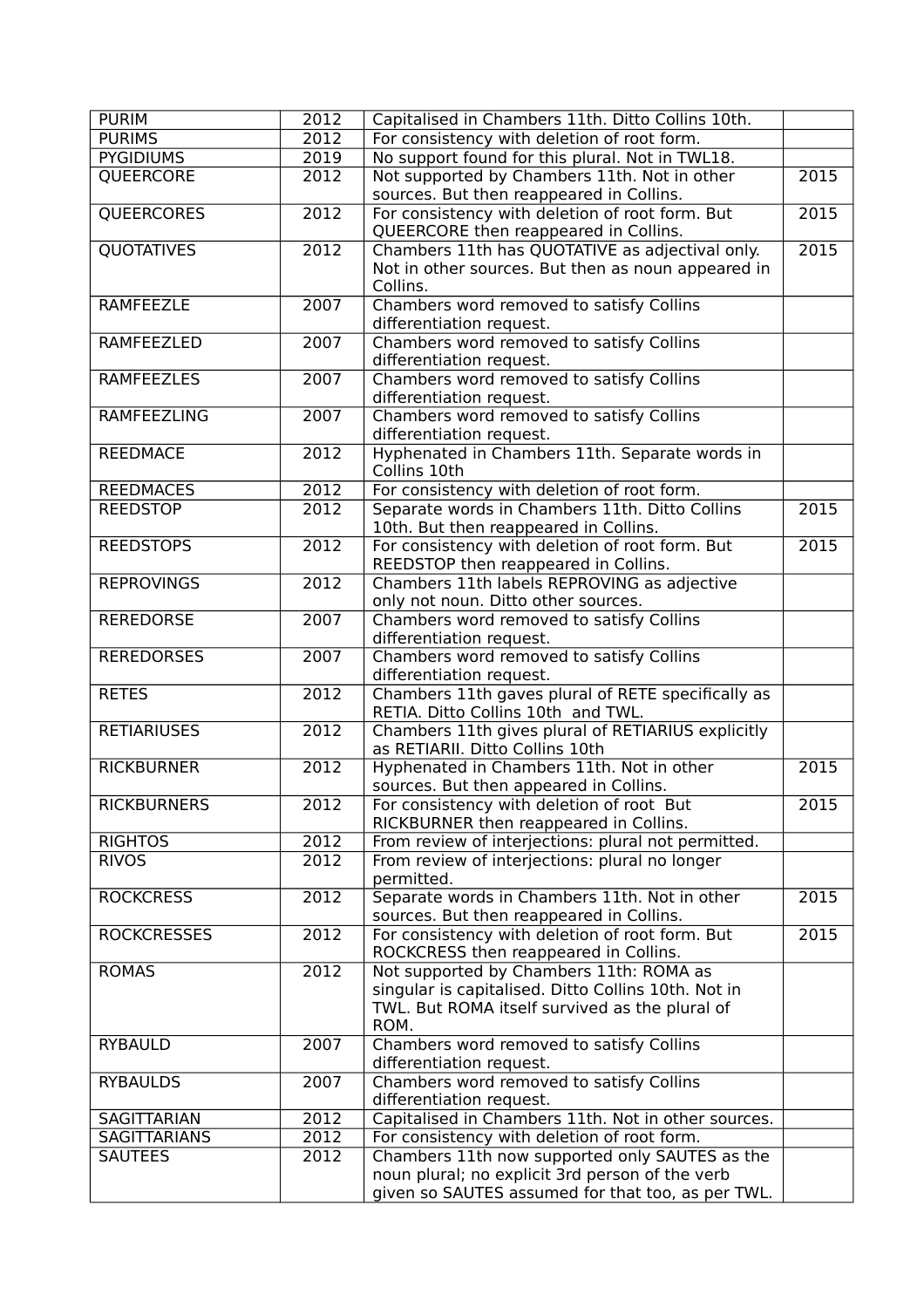| SCHUTZSTAFFEL         | 2012              | Capitalised in Chambers 11th. Not in other sources. |                   |
|-----------------------|-------------------|-----------------------------------------------------|-------------------|
| <b>SCHUTZSTAFFELS</b> | 2012              | For consistency with deletion of root form.         |                   |
| <b>SCLATED</b>        | 2012              | Chambers 11th now labelled SCLATE as noun only.     | 2015              |
|                       |                   | Not in other sources. But then reappeared as verb   |                   |
|                       |                   | in Collins.                                         |                   |
| <b>SCLATING</b>       | 2012              | For consistency with deletion of root form. But     | 2015              |
|                       |                   | SCATE then reappeared as a verb in Collins.         |                   |
| <b>SCOPAS</b>         | 2012              | Chambers 11th now gave plural of SCOPA explicitly   | 2015              |
|                       |                   | as SCOPAE. But should have been left as plural of   |                   |
|                       |                   | SCOP, so the deletion was erroneous (mea culpa).    |                   |
|                       |                   | Thus reinstated in next update.                     |                   |
| <b>SCUCHION</b>       | 2007              | Chambers word removed to satisfy Collins            |                   |
|                       |                   | differentiation request.                            |                   |
| <b>SCUCHIONS</b>      | 2007              | Chambers word removed to satisfy Collins            |                   |
|                       |                   | differentiation request.                            |                   |
| <b>SEANNACHIES</b>    | 2007              | For consistency with deletion of root form But      | 2012              |
|                       |                   | SEANNACHY then reappeared in Collins.               |                   |
| <b>SEANNACHY</b>      | 2007              | Chambers word removed to satisfy Collins            | 2012              |
|                       |                   | differentiation request. But then reappeared in     |                   |
|                       |                   | Collins.                                            |                   |
| <b>SERPULA</b>        | $\overline{2012}$ | Not supported by Chambers 11th. Not in other        | $\overline{2015}$ |
|                       |                   | sources. But then reappeared in Collins.            |                   |
| <b>SERPULAE</b>       | 2012              | For consistency with deletion of root form. But     | 2015              |
|                       |                   | SERPULA then reappeared in Collins.                 |                   |
| <b>SHIELDUCK</b>      | 2007              | Chambers word removed to satisfy Collins            |                   |
|                       |                   | differentiation request.                            |                   |
| <b>SHIELDUCKS</b>     | 2007              | Chambers word removed to satisfy Collins            |                   |
|                       |                   | differentiation request.                            |                   |
| <b>SHOTPUT</b>        | 2012              | Separate words in Chambers 11th. Ditto Collins      |                   |
|                       |                   | 10th.                                               |                   |
| <b>SHOTPUTS</b>       | 2012              | For consistency with deletion of root form.         |                   |
| <b>SIDESTREET</b>     | 2012              | Separate words in Chambers 11th. Ditto Collins      |                   |
|                       |                   | 10th.                                               |                   |
| <b>SIDESTREETS</b>    | 2012              | For consistency with deletion of root form.         |                   |
| <b>SILVERSIDESES</b>  | 2019              | No support found for this plural. Not in TWL18.     |                   |
| <b>SISSERARIES</b>    | 2007              | Chambers word removed to satisfy Collins            |                   |
|                       |                   | differentiation request.                            |                   |
| <b>SISSERARY</b>      | 2007              | Chambers word removed to satisfy Collins            |                   |
|                       |                   | differentiation request.                            |                   |
| SMOKEBUSH             | 2012              | Hyphenated in Chambers 11th. Not in other           | 2015              |
|                       |                   | sources. But then reappeared in Collins.            |                   |
| <b>SMOKEBUSHES</b>    | 2012              | For consistency with deletion of root form. But     | 2015              |
|                       |                   | SMOKEBUSH then reappeared in Collins.               |                   |
| <b>SMOKETREE</b>      | 2012              | Hyphenated in Chambers 11th. Not in other           |                   |
|                       |                   | sources.                                            |                   |
| <b>SMOKETREES</b>     | 2012              | For consistency with deletion of root form.         |                   |
| <b>SOFTPASTE</b>      | 2012              | Hyphenated in Chambers 11th. Not in other           | 2019              |
|                       |                   | sources. But then reappeared in Collins.            |                   |
| <b>SPAGERICS</b>      | 2012              | Chambers 11th now labels SPAGERIC as adjective      |                   |
|                       |                   | only. Not in other sources.                         |                   |
| <b>SPAGERIST</b>      | 2012              | Not supported by Chambers 11th. Not in other        |                   |
|                       |                   | sources.                                            |                   |
| <b>SPAGERISTS</b>     | 2012              | For consistency with deletion of root form.         |                   |
| <b>SPAGIRICS</b>      | 2012              | Chambers 11th now labelled SPAGIRIC as adjective    |                   |
|                       |                   | only. Not in other sources.                         |                   |
| <b>SPAGIRIST</b>      | 2012              | Not supported by Chambers 11th. Not in other        | 2015              |
|                       |                   | sources. But then reappeared in Collins.            |                   |
| <b>SPAGIRISTS</b>     | 2012              | For consistency with deletion of root form. But     | 2015              |
|                       |                   | SPAGIRIST then reappeared in Collins.               |                   |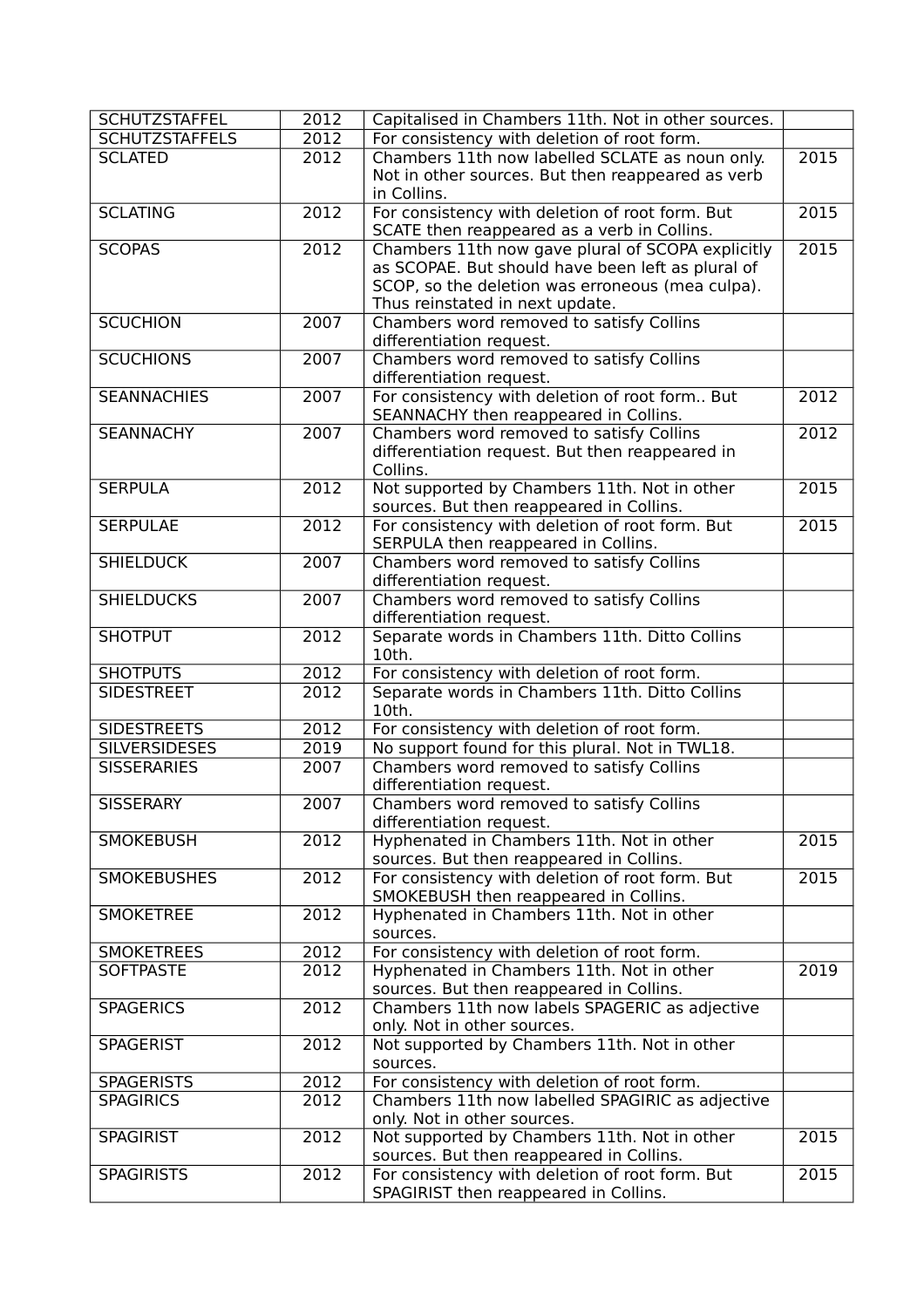| <b>SPOONHOOK</b>      | 2007              | Chambers word removed to satisfy Collins<br>differentiation request. But then reappeared in<br>Collins.                                  | 2012              |
|-----------------------|-------------------|------------------------------------------------------------------------------------------------------------------------------------------|-------------------|
| <b>SPOONHOOKS</b>     | 2007              | For consistency with root form. But SPOONHOOK<br>then reappeared in Collins.                                                             | $\overline{2012}$ |
| <b>SPRAICKLE</b>      | 2007              | Chambers word removed to satisfy Collins<br>differentiation request.                                                                     |                   |
| <b>SPRAICKLED</b>     | 2007              | Chambers word removed to satisfy Collins<br>differentiation request.                                                                     |                   |
| <b>SPRAICKLES</b>     | 2007              | Chambers word removed to satisfy Collins<br>differentiation request.                                                                     |                   |
| <b>SPRAICKLING</b>    | 2007              | Chambers word removed to satisfy Collins<br>differentiation request.                                                                     |                   |
| <b>SPULEBANE</b>      | 2007              | Chambers word removed to satisfy Collins<br>differentiation request.                                                                     |                   |
| <b>SPULEBANES</b>     | 2007              | Chambers word removed to satisfy Collins<br>differentiation request.                                                                     |                   |
| <b>SPULEBONE</b>      | 2007              | Chambers word removed to satisfy Collins<br>differentiation request.                                                                     |                   |
| <b>SPULEBONES</b>     | 2007              | Chambers word removed to satisfy Collins<br>differentiation request.                                                                     |                   |
| <b>STATESPEOPLE</b>   | 2012              | Not supported in Chambers 11th. Not in other<br>sources.                                                                                 |                   |
| <b>STEADICAM</b>      | 2012              | Capitalised in Chambers 11th. Ditto Collins 10th.                                                                                        |                   |
| <b>STEADICAMS</b>     | 2012              | For consistency with deletion of root form.                                                                                              |                   |
| <b>STIDDYING</b>      | 2007              | Chambers word removed to satisfy Collins<br>differentiation request.                                                                     |                   |
| <b>STINKINGS</b>      | $\overline{2012}$ | Chambers 11th now had STINKING as<br>adjective/participle only. Not in other sources.                                                    |                   |
| <b>STOCKHORN</b>      | 2012              | Not supported by Chambers 11th (was under 'stock<br>and horn' in CH98). Not in other sources. But then<br>reappeared in Collins.         | 2015              |
| <b>STOCKHORNS</b>     | $\overline{2012}$ | For consistency with deletion of root form. But<br>STOCKHORN then appeared in Collins.                                                   | 2015              |
| <b>STOUTHRIE</b>      | 2007              | Chambers word removed to satisfy Collins<br>differentiation request.                                                                     |                   |
| <b>STOUTHRIES</b>     | 2007              | Chambers word removed to satisfy Collins<br>differentiation request.                                                                     |                   |
| <b>STRIPAGRAM</b>     | 2012              | Chambers 11th now gives STRIPOGRAM not<br>STRIPAGRAM. Not in other sources. But then<br>reappeared in Collins.                           | 2015              |
| <b>STRIPAGRAMS</b>    | 2012              | For consistency with deletion of root form. But<br>STRIPAGRAM then reappeared in Collins.                                                | 2015              |
| <b>SUBORDINANCIES</b> | 2012              | For consistency with deletion of root form. But<br>SUBORDINANCY then reappeared in Collins.                                              | 2015              |
| SUBORDINANCY          | 2012              | Not supported by Chambers 11th (probably<br>decided was error for SUBORDINACY). Not in other<br>sources. But then reappeared in Collins. | 2015              |
| <b>SURVEW</b>         | 2007              | Chambers word removed to satisfy Collins<br>differentiation request.                                                                     |                   |
| <b>SURVEWE</b>        | 2007              | Chambers word removed to satisfy Collins<br>differentiation request.                                                                     |                   |
| <b>SURVEWED</b>       | 2007              | Chambers word removed to satisfy Collins<br>differentiation request.                                                                     |                   |
| <b>SURVEWES</b>       | 2007              | Chambers word removed to satisfy Collins<br>differentiation request.                                                                     |                   |
| <b>SURVEWING</b>      | 2007              | Chambers word removed to satisfy Collins<br>differentiation request.                                                                     |                   |
| <b>SURVEWS</b>        | 2007              | Chambers word removed to satisfy Collins<br>differentiation request                                                                      |                   |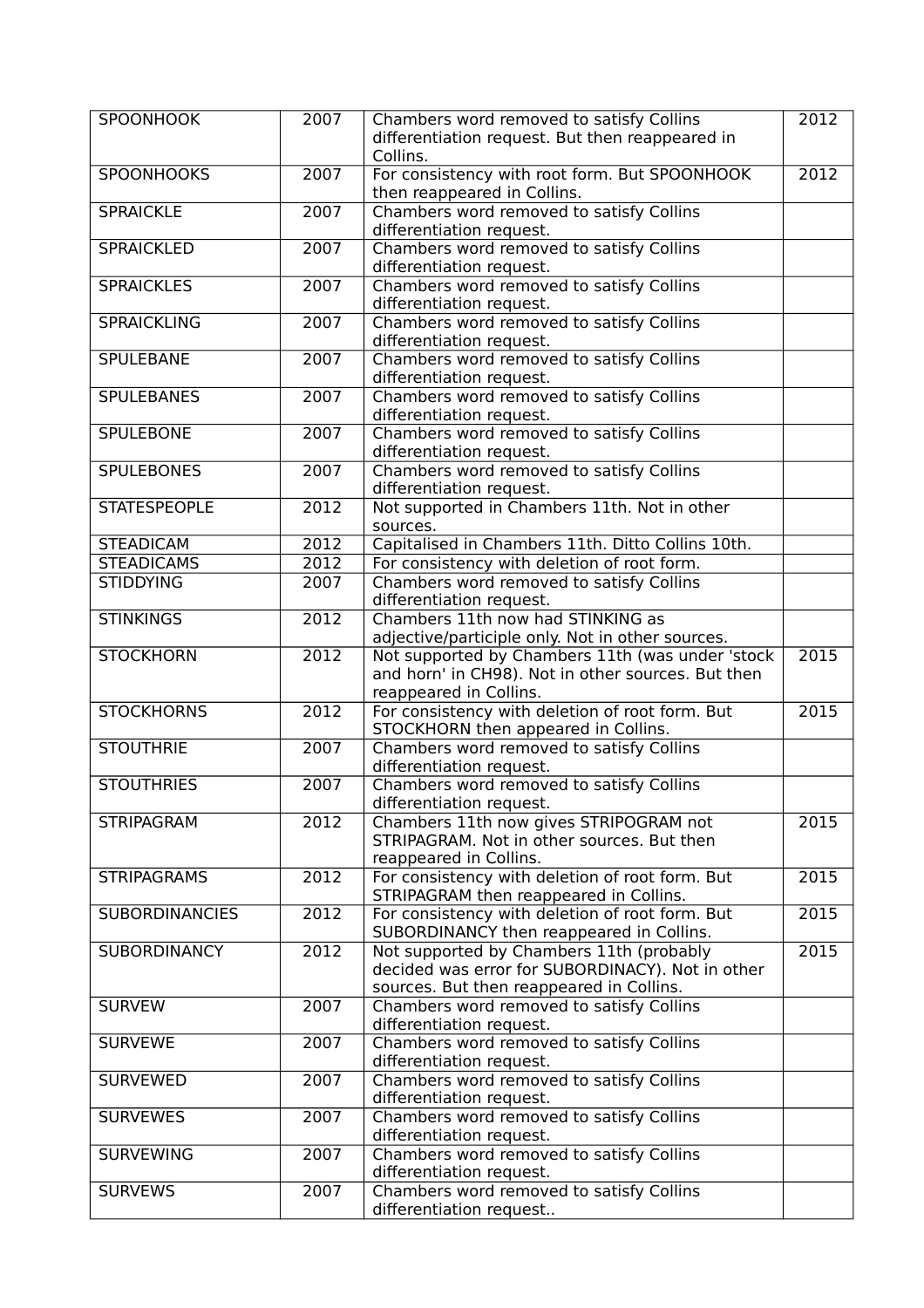| <b>SUSSARARA</b>      | 2007              | Chambers word removed to satisfy Collins<br>differentiation request.                                          |                   |
|-----------------------|-------------------|---------------------------------------------------------------------------------------------------------------|-------------------|
| <b>SUSSARARAS</b>     | 2007              | Chambers word removed to satisfy Collins<br>differentiation request.                                          |                   |
| <b>SUVERSED</b>       | 2007              | Chambers word removed to satisfy Collins<br>differentiation request.                                          |                   |
| <b>SWEETPEA</b>       | 2012              | Separate words in Chambers 11th. Ditto Collins<br>10th                                                        |                   |
| <b>SWEETPEAS</b>      | 2012              | For consistency with deletion of root form.                                                                   |                   |
| <b>SWONE</b>          | 2012              | Not supported by Chambers 11th. Not in other                                                                  |                   |
|                       |                   | sources.                                                                                                      |                   |
| <b>SWONES</b>         | 2012              | For consistency with deletion of root form.                                                                   |                   |
| <b>SYRLYE</b>         | 2007              | Chambers word removed to satisfy Collins<br>differentiation request.                                          |                   |
| <b>TABIS</b>          | 2012              | Chambers 11th now gave plural explicitly as TABI.<br>Not in other sources. But then reappeared in<br>Collins. | 2015              |
| <b>TABLETOPPED</b>    | 2012              | Hyphenated in Chambers 11th. Not in other<br>sources. But then reappeared in Collins.                         | 2015              |
| <b>TACETS</b>         | 2012              | Plural form incorrectly included in 2007 wordlist                                                             |                   |
| <b>TADVANCE</b>       | 2012              | Not supported by Chambers 11th. Not in other<br>sources.                                                      |                   |
| <b>TAFFETIES</b>      | 2012              | Chambers 11th now had TAFFETY as adjectival<br>only. Not in other sources.                                    |                   |
| <b>TAHOU</b>          | $\overline{2012}$ | From Jeff Grant's review of Maori words: deemed a<br>misprint.                                                |                   |
| <b>TAHOUS</b>         | 2012              | From Jeff Grant's review of Maori words: TAHOU<br>deemed a misprint.                                          |                   |
| <b>TANAISTE</b>       | $\overline{2012}$ | Capitalised in Chambers 11th. Not in other sources.<br>But then reappeared in Collins.                        | 2015              |
| <b>TANAISTES</b>      | $\overline{2012}$ | For consistency with deletion of root form. But<br>TANAISTE then reappeared in Collins.                       | $\overline{2015}$ |
| <b>TAOISEACH</b>      | 2012              | Capitalised in Chambers 11th. Not in other sources.                                                           |                   |
| <b>TAOISEACHS</b>     | $\overline{2012}$ | For consistency with deletion of root form.                                                                   |                   |
| <b>TASSWAGE</b>       | 2012              | Not supported by Chambers 11th. Not in other<br>sources. But then reappeared in Collins.                      | 2015              |
| <b>TEDESCA</b>        | $\sqrt{2012}$     | Not supported by Chambers 11th. Not in other<br>sources.                                                      |                   |
| <b>TEDESCHE</b>       | 2012              | Not supported by Chambers 11th. Not in other<br>sources.                                                      |                   |
| <b>TEDESCHI</b>       | 2012              | Not supported by Chambers 11th. Not in other<br>sources.                                                      |                   |
| <b>TEDESCO</b>        | 2012              | Not supported by Chambers 11th. Not in other<br>sources.                                                      |                   |
| <b>TELEPROMPTER</b>   | 2012              | Capitalised in Chambers 11th. Ditto Collins 10th.                                                             |                   |
| <b>TELEPROMPTERS</b>  | 2012              | For consistency with deletion of root form.                                                                   |                   |
| <b>TELOSES</b>        | 2012              | Chambers 11th now gave plural of TELOS<br>specifically as TELOI. Ditto TWL. Not in Collins 10th.              |                   |
| <b>TENTORIUMS</b>     | 2019              | No support found for this plural. Not in TWL18.                                                               |                   |
| <b>THEFTBOOT</b>      | 2007              | Chambers word removed to satisfy Collins<br>differentiation request.                                          |                   |
| <b>THEFTBOOTS</b>     | 2007              | Chambers word removed to satisfy Collins<br>differentiation request.                                          |                   |
| <b>THERMOBALANCE</b>  | 2012              | Hyphenated in Chambers 11th. Not in other<br>sources. But then reappeared in Collins.                         | 2015              |
| <b>THERMOBALANCES</b> | 2012              | For consistency with deletion of root form. But<br>THERMOBALABCE then reappeared in Collins.                  | 2015              |
| <b>TIDDLEYWINK</b>    | 2012              | Not supported by Chambers 11th. Not in other<br>sources. But then reappeared in Collins.                      | 2015              |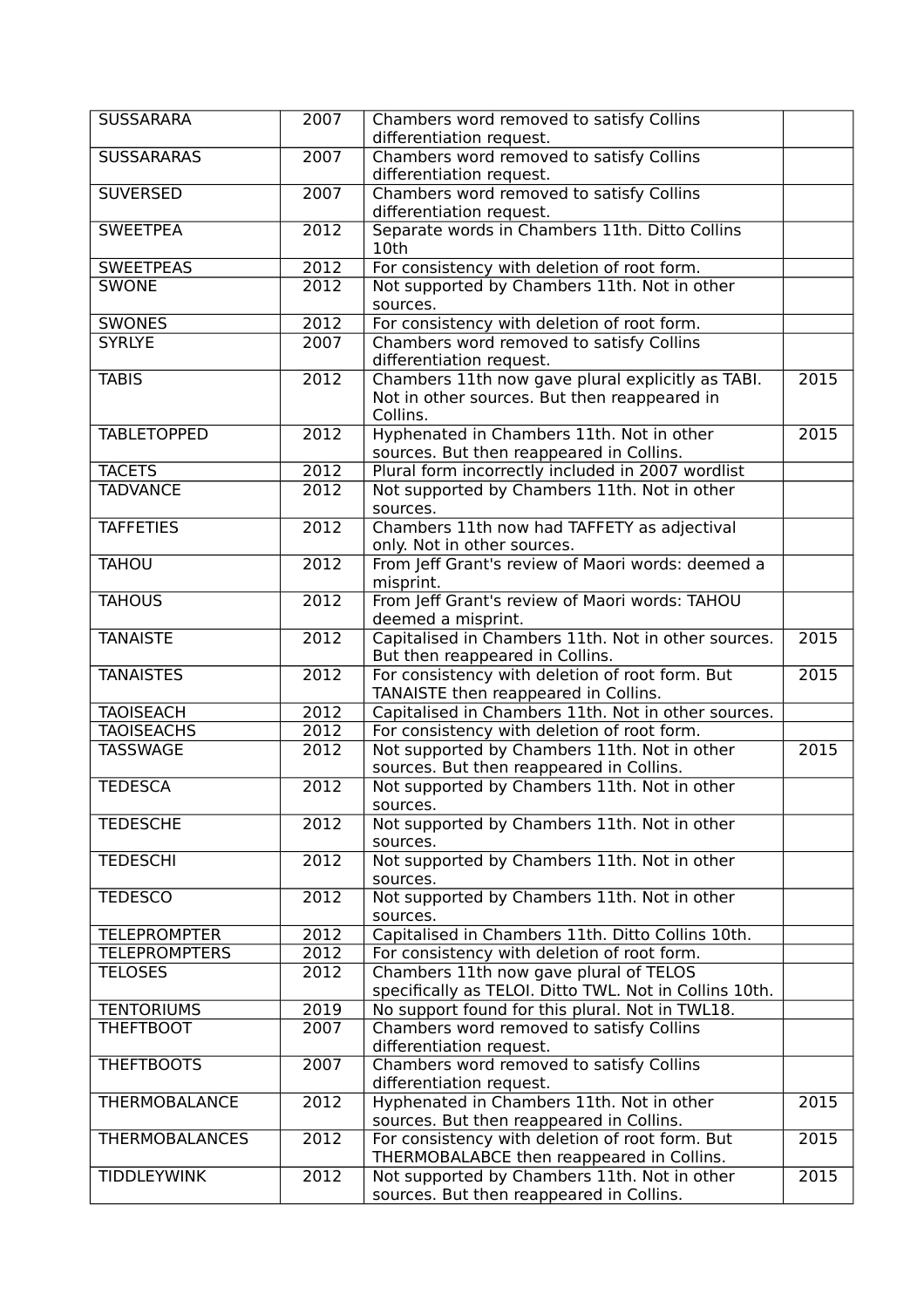| <b>TIDDLEYWINKS</b>  | 2012              | For consistency with deletion of root form. But then<br>reappeared in Collins.                                                    | 2015 |
|----------------------|-------------------|-----------------------------------------------------------------------------------------------------------------------------------|------|
| <b>TIEROD</b>        | 2012              | Separate words in Chambers 11th. Ditto Collins<br>10th. Not in TWL.                                                               |      |
| <b>TIERODS</b>       | $\overline{2012}$ | For consistency with deletion of root form.                                                                                       |      |
| <b>TOHOS</b>         | 2012              | From review of interjections: plural no longer<br>permitted. But then TOHO reappeared in Collins as<br>a noun.                    | 2019 |
| <b>TORUFFLED</b>     | 2007              | Chambers word removed to satisfy Collins<br>differentiation request.                                                              |      |
| <b>TRIPUDIUMS</b>    | 2019              | No support found for this plural. Not in TWL18.                                                                                   |      |
| <b>TRIQUETRAS</b>    | 2012              | Chambers 11th now gives plural of TRIQUETRA<br>explicitly as TRIQUETRAE. Not in other sources. But<br>then reappeared in Collins. | 2019 |
| <b>TURPSES</b>       | 2019              | Had only been present in CSW15 due to TWL14<br>and was dropped from TWL as part of TWL14<br>errata so we now followed suit.       |      |
| <b>TWALHOURS</b>     | 2007              | Chambers word removed to satisfy Collins<br>differentiation request.                                                              |      |
| <b>TWYFORKED</b>     | 2007              | Chambers word removed to satisfy Collins<br>differentiation request.                                                              |      |
| <b>TWYFORMED</b>     | 2007              | Chambers word removed to satisfy Collins<br>differentiation request.                                                              |      |
| <b>ULICHON</b>       | 2007              | Chambers word removed to satisfy Collins<br>differentiation request.                                                              |      |
| <b>ULICHONS</b>      | 2007              | Chambers word removed to satisfy Collins<br>differentiation request.                                                              |      |
| <b>UNDERSAYE</b>     | 2007              | Chambers word removed to satisfy Collins<br>differentiation request.                                                              |      |
| <b>UNDERSAYES</b>    | 2007              | Chambers word removed to satisfy Collins<br>differentiation request.                                                              |      |
| <b>UNGRAVLY</b>      | 2019              | Mistakenly included: the form is ungrav'ly. Not in<br><b>TWL18</b>                                                                |      |
| <b>UNHANDSELED</b>   | 2012              | Not supported by Chambers 11th: now spelt<br>UNHANDSELLED. Not in other sources.                                                  |      |
| <b>UNSAILORLIKE</b>  | $\overline{2012}$ | Not supported by Chambers 11th. Not in other<br>sources. But then appeared in Collins.                                            | 2015 |
| <b>UPCHEARD</b>      | 2007              | Chambers word removed to satisfy Collins<br>differentiation request.                                                              |      |
| <b>UPSWARM</b>       | 2012              | Hyphenated in Chambers 11th. Not in other<br>sources. But then reappeared in Collins.                                             | 2015 |
| <b>UPSWARMED</b>     | 2012              | For consistency with deletion of root form. But then<br>reappeared in Collins.                                                    | 2015 |
| <b>UPSWARMING</b>    | $\overline{2012}$ | For consistency with deletion of root form. But<br>UPSWARM then reappeared in Collins.                                            | 2015 |
| <b>UPSWARMS</b>      | 2012              | For consistency with deletion of root form. But then<br>reappeared in Collins.                                                    | 2015 |
| <b>VAKASS</b>        | 2012              | Not supported by Chambers 11th: now spelt<br>VAKAS. Not in other sources. But then reappeared<br>in Collins.                      | 2015 |
| <b>VAKASSES</b>      | 2012              | For consistency with deletion of root form. But then<br>reappeared in Collins.                                                    | 2015 |
| <b>VICTROLLA</b>     | 2012              | Capitalised in Chambers 11th. Not in other sources.                                                                               |      |
| <b>VICTROLLAS</b>    | 2012              | For consistency with deletion of root form.                                                                                       |      |
| <b>VINEGARRETTE</b>  | 2012              | Only spelling now supported in Chambers 11th is<br>VINEGARETTE. Not in other sources. But then<br>appeared in Collins.            | 2015 |
| <b>VINEGARRETTES</b> | 2012              | For consistency with deletion of root form. But<br>VINEGARETTE then reappeared in Collins.                                        | 2015 |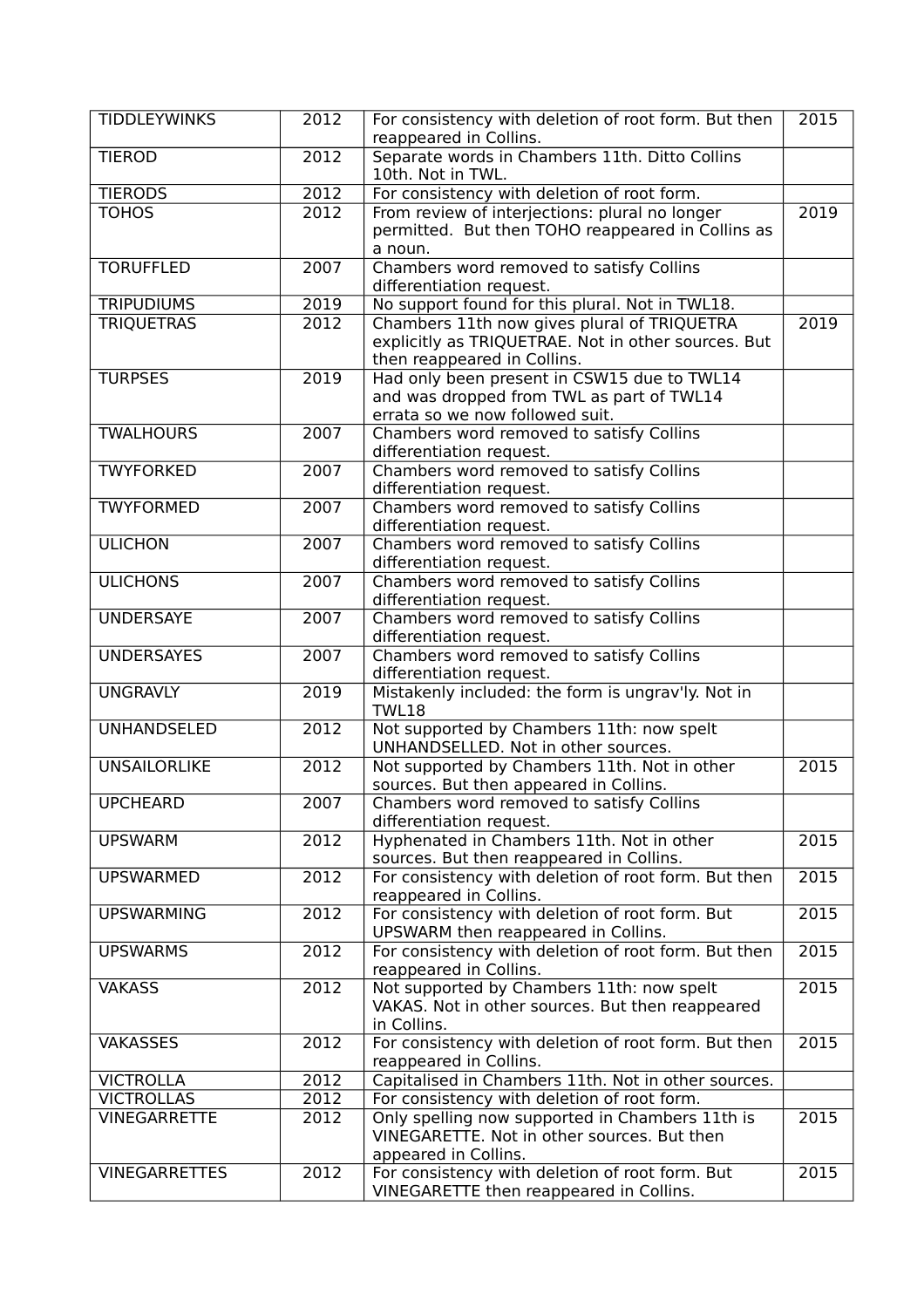| <b>VOLAGEOUS</b>    | 2007              | Chambers word removed to satisfy Collins<br>differentiation request.                        |                   |
|---------------------|-------------------|---------------------------------------------------------------------------------------------|-------------------|
| <b>WAISTBOAT</b>    | 2007              | Chambers word removed to satisfy Collins<br>differentiation request.                        |                   |
| <b>WAISTBOATS</b>   | 2007              | Chambers word removed to satisfy Collins<br>differentiation request.                        |                   |
| <b>WAKANE</b>       | 2012              | Not supported by Chambers 11th: now spelt<br>WAKAME. Not in other sources. But then         | 2015              |
|                     |                   | reappeared in Collins.                                                                      |                   |
| <b>WAKANES</b>      | 2012              | For consistency with deletion of root form. But then<br>reappeared in Collins.              | $\overline{2015}$ |
| <b>WANTINGS</b>     | $\overline{2012}$ | Not supported by Chambers 11th: WANTING                                                     |                   |
|                     |                   | present only as participle adjective or preposition.<br>Not in other sources.               |                   |
| <b>WASEGOOSE</b>    | 2007              | Chambers word removed to satisfy Collins<br>differentiation request.                        |                   |
| <b>WASEGOOSES</b>   | 2007              | Chambers word removed to satisfy Collins                                                    |                   |
|                     |                   | differentiation request.                                                                    |                   |
| <b>WASM</b>         | 2012              | Not supported by Chambers 11th. Not in other<br>sources. But then reappeared in Collins.    | 2015              |
| <b>WASMS</b>        | $\overline{2012}$ | For consistency with deletion of root form. But                                             | 2015              |
|                     |                   | WASM then reappeared in Collins.                                                            |                   |
| <b>WELDMESH</b>     | 2012              | Capitalised in Chambers 11th. Not in other sources.                                         | 2015              |
| <b>WELDMESHES</b>   | $\overline{2012}$ | For consistency with deletion of root form. But<br>WELDMESH then reappeared in Collins.     | 2015              |
| <b>WHEATSHEAF</b>   | 2012              | Separate words in Chambers 11th. Not in other<br>sources.                                   |                   |
| <b>WHEATSHEAVES</b> | 2012              | For consistency with deletion of root form.                                                 |                   |
| <b>WHERESOEER</b>   | $\overline{2012}$ | Chambers 11th now spelt this WHERESO'ER. Not in<br>other sources.                           |                   |
| <b>WINDROSE</b>     | 2012              | Hyphenated in Chambers 11th. Separate words in<br>Collins 10th.                             |                   |
| <b>WINDROSES</b>    | 2012              | For consistency with deletion of root form.                                                 |                   |
| <b>WITCHMEAL</b>    | 2007              | Chambers word removed to satisfy Collins<br>differentiation request.                        |                   |
| <b>WITCHMEALS</b>   | 2007              | Chambers word removed to satisfy Collins<br>differentiation request.                        |                   |
| <b>WOODPIGEON</b>   | 2012              | Separate words in Chambers 11th and also Collins<br>10th. Not in TWL.                       |                   |
| <b>WOODPIGEONS</b>  | 2012              | For consistency with deletion of root form.                                                 |                   |
| <b>WRINGINGS</b>    | 2012              | Not supported by Chambers 11th: WRINGING                                                    |                   |
|                     |                   | present only as participle or adjective. Not in other<br>sources.                           |                   |
| <b>WYSIWYG</b>      | 2012              | Chambers 11th now labelled this as an                                                       | 2015              |
|                     |                   | abbreviation. All capitals in Collins 10th. But then                                        |                   |
| <b>XERAPHIM</b>     | 2012              | appeared in TWL14.<br>Not supported by Chambers 11th: now spelt                             |                   |
|                     |                   | XERAPHIN. Not in other sources.                                                             |                   |
| <b>XERAPHIMS</b>    | 2012              | For consistency with deletion of root form.                                                 |                   |
| <b>YONGTHLY</b>     | 2007              | Chambers word removed to satisfy Collins<br>differentiation request.                        |                   |
| <b>YOPPER</b>       | 2012              | Not supported in Chambers 11th. Not in other                                                | 2015              |
| <b>YOPPERS</b>      | 2012              | sources. But then reappeared in Collins.<br>For consistency with deletion of root form. But | 2015              |
|                     |                   | YOPPER then reappeared in Collins.                                                          |                   |
| <b>YOS</b>          | 2012              | From review of interjections: plural no longer<br>permitted.                                |                   |
| <b>ZIMMER</b>       | 2012              | Capitalised tradename in Chambers 11th. Ditto<br>Collins 10th. Not on TWL.                  |                   |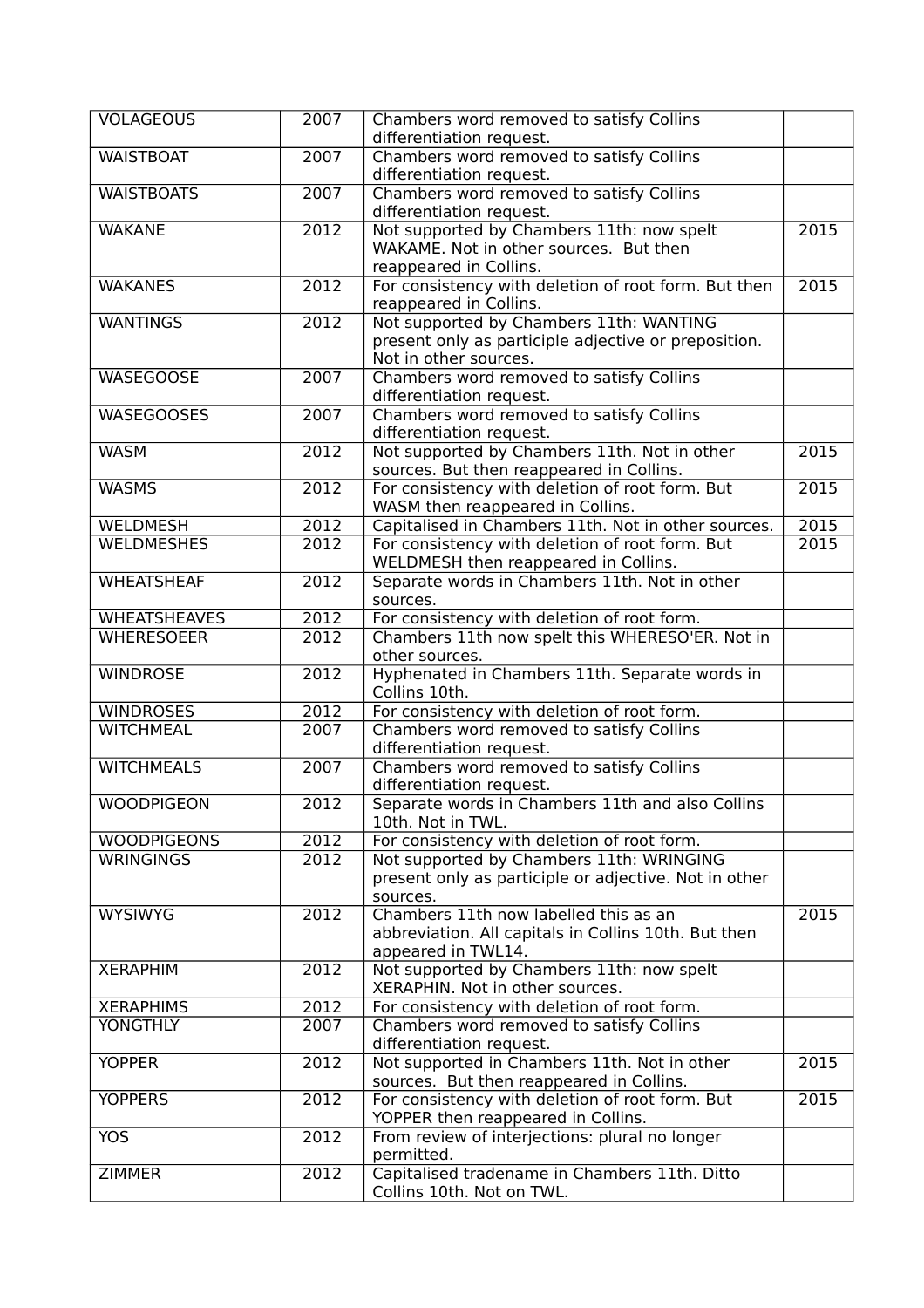| <b>ZIMMERS</b> | 2012 | For consistency with deletion of root form. |  |
|----------------|------|---------------------------------------------|--|
| ZYGAENINE      | 2007 | Chambers word removed to satisfy Collins    |  |
|                |      | differentiation request.                    |  |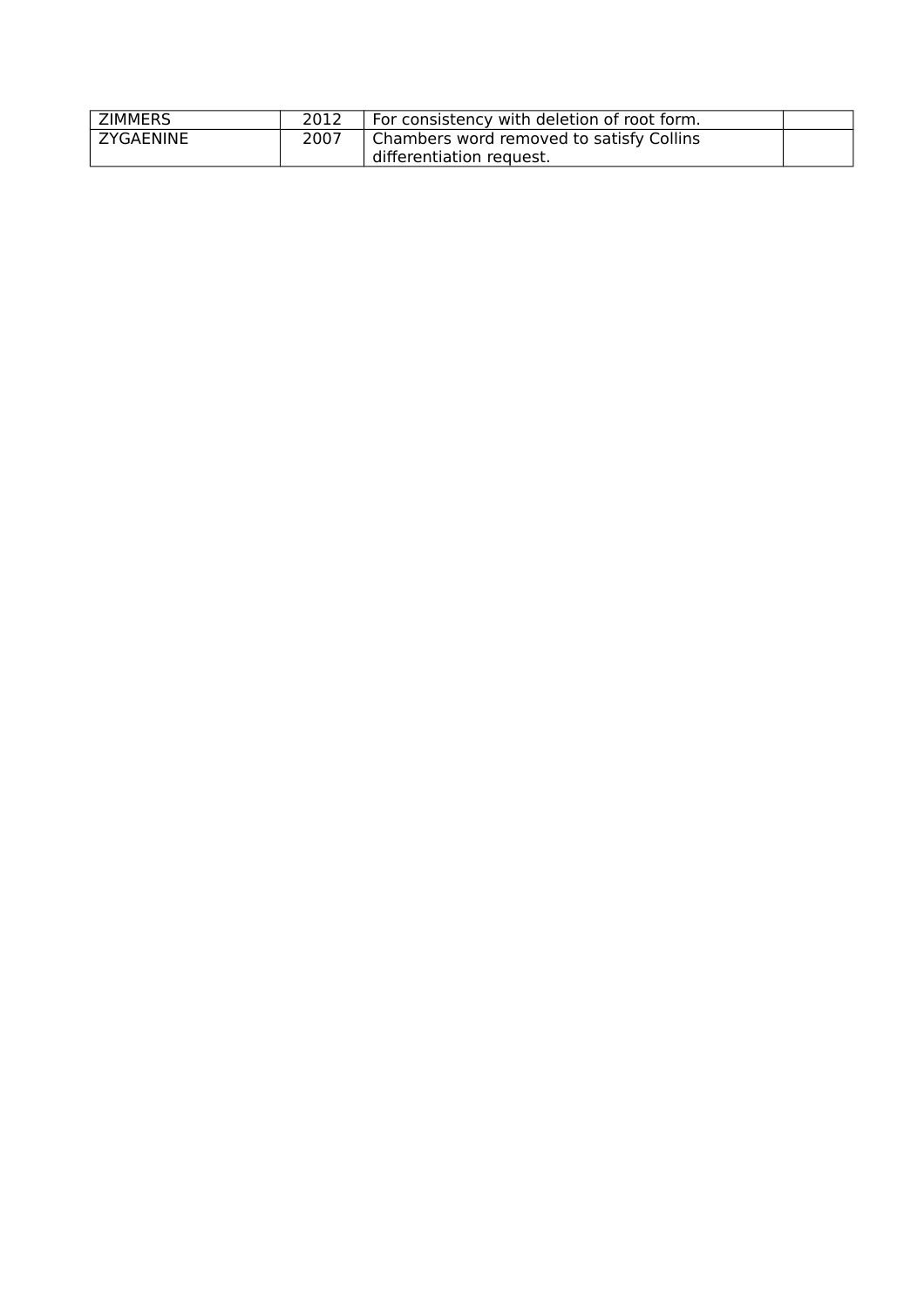#### **APPENDIX 2: A History of Two-letter Words**

The following table is the work of Allan Simmons, and shows the evolution of the Scrabble word list (British version) in respect of the two-letter words that have been allowed at various stages in its history dating back to 1980. Note:

- Bracketed words in red are those in the dictionary but disallowed by rules at the time (e.g. names of letters, foreign, obsolete)
- Postal Scrabble Club allowed everything in Chambers dictionary including capitalised entries, which is why AB and RA were allowed at the time
- The column for 2019 has been added by me. I do not know if the new additions EW, OK and ZE were ever allowed at an earlier time, prior to OSWI. In the case of EW and ZE it seems unlikely.

| SOED   |              | Chambe<br>rs        |      | lers | ers              | ers              | ers  | Chamb Chamb Chamb Chamb Chambel<br>rs | Collins | Collins     | Collins | Collins           |
|--------|--------------|---------------------|------|------|------------------|------------------|------|---------------------------------------|---------|-------------|---------|-------------------|
| NSC to | Chambe<br>rs | clubs               | 1983 | OSW1 | OSW <sub>2</sub> | OSW <sub>3</sub> | OSW4 | OSW <sub>I</sub>                      | CSW07   | CSW12 CSW15 |         | CSW <sub>19</sub> |
| 1980*  | $PSC*$       | PRE198 Chambel<br>3 | rs   | 1988 | 1989             | 1993             | 1998 | 2003                                  | 2007    | 2012        | 2015    | 2019              |

|           |    |           |      | AA | AA        | AA        | AA        | AA        | AA        | AA        | AA | AA |
|-----------|----|-----------|------|----|-----------|-----------|-----------|-----------|-----------|-----------|----|----|
|           | AB |           |      |    |           |           |           | AB        | AB        | AB        | AB | AB |
| <b>AD</b> | AD | <b>AD</b> | AD   | AD | AD        | AD        | <b>AD</b> | AD        | <b>AD</b> | AD        | AD | AD |
| <b>AE</b> | AE | AE        | AE   | AE | AE        | AE        | AE        | AE        | AE        | <b>AE</b> | AE | AE |
|           |    |           |      |    |           |           |           | AG        | AG        | AG        | AG | AG |
| AH        | АH | AH        | AH   | AH | AH        | AH        | AH        | AH        | AH        | AH        | AH | AH |
| Al        | Al | Al        | Al   | Al | Al        | Al        | Al        | Al        | Al        | Al        | Al | Al |
|           |    |           |      |    |           |           |           | AL        | AL        | AL        | AL | AL |
| AM        | AM | AM        | АM   | AM | AM        | AM        | AM        | AM        | AM        | AM        | AM | АM |
| AN        | ΑN | AN        | AN   | AN | ΑN        | AN        | AN        | AN        | AN        | AN        | AN | AN |
| (AR)      | AR | (AR)      | (AR) | AR | <b>AR</b> | <b>AR</b> | AR        | <b>AR</b> | <b>AR</b> | <b>AR</b> | AR | AR |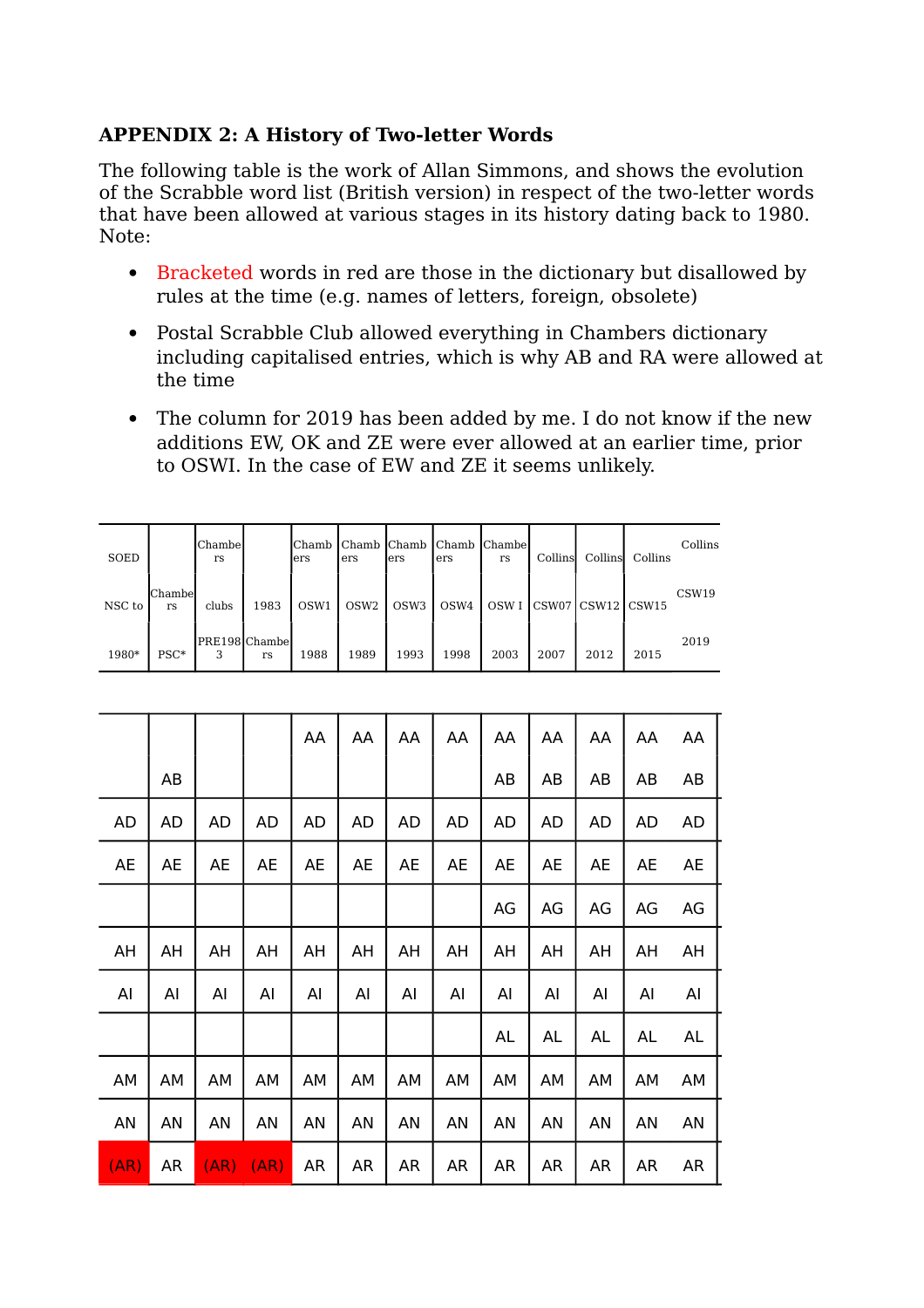| <b>AS</b> | <b>AS</b>      | <b>AS</b>      | AS        | <b>AS</b> | AS        | <b>AS</b>      | <b>AS</b>      | <b>AS</b>      | <b>AS</b> | <b>AS</b> | <b>AS</b> | AS        |
|-----------|----------------|----------------|-----------|-----------|-----------|----------------|----------------|----------------|-----------|-----------|-----------|-----------|
| AT        | AT             | AT             | AT        | AT        | AT        | AT             | AT             | AT             | AT        | AT        | AT        | AT        |
|           |                |                | AW        | AW        | AW        | AW             | AW             | AW             | AW        | AW        | AW        | AW        |
| <b>AX</b> | <b>AX</b>      | <b>AX</b>      | <b>AX</b> | AX        | <b>AX</b> | <b>AX</b>      | AX             | AX             | <b>AX</b> | <b>AX</b> | AX        | <b>AX</b> |
| AY        | AY             | AY             | AY        | AY        | AY        | AY             | AY             | AY             | AY        | AY        | AY        | AY        |
|           |                |                |           | BA        | BA        | BA             | BA             | BA             | BA        | BA        | <b>BA</b> | BA        |
| BE        | BE             | BE             | BE        | BE        | BE        | BE             | BE             | BE             | BE        | BE        | BE        | BE        |
|           |                |                |           |           |           | BI             | BI             | BI             | BI        | BI        | BI        | BI        |
| <b>BO</b> | <b>BO</b>      | <b>BO</b>      | <b>BO</b> | <b>BO</b> | <b>BO</b> | <b>BO</b>      | <b>BO</b>      | <b>BO</b>      | <b>BO</b> | <b>BO</b> | <b>BO</b> | <b>BO</b> |
| BY        | BY             | BY             | BY        | BY        | BY        | BY             | BY             | BY             | BY        | BY        | BY        | BY        |
|           | <b>CH</b>      | (CH)           | (CH)      | <b>CH</b> | <b>CH</b> | <b>CH</b>      | <b>CH</b>      | <b>CH</b>      | <b>CH</b> | <b>CH</b> | <b>CH</b> | <b>CH</b> |
|           | DA             | DA             | DA        | DA        | DA        | DA             | DA             | DA             | DA        | DA        | DA        | DA        |
|           |                |                |           |           |           |                |                | DE             | DE        | DE        | DE        | DE        |
|           | DI             |                |           | DI        | DI        | DI             | DI             | DI             | DI        | DI        | DI        | DI        |
| DO        | D <sub>O</sub> | D <sub>O</sub> | <b>DO</b> | DO        | DO        | D <sub>O</sub> | D <sub>O</sub> | D <sub>O</sub> | DO        | <b>DO</b> | DO        | DO        |
| EA        | EA             | EA             | EA        | EA        | EA        | EA             | EA             | EA             | EA        | EA        | EA        | EA        |
|           |                |                |           |           |           |                |                | <b>ED</b>      | ED        | ED        | ED        | ED        |
| EE        | EE             | EE             | EE        | EE        | EE        | EE             | EE             | EE             | EE        | EE        | EE        | EE.       |
| (EF)      | EF             | (EF)           | (EF)      | EF        | EF        | EF             | EF             | EF             | EF        | EF        | EF        | EF        |
| EH        | EH             | EH             | EH        | EH        | EH        | EH             | EH             | EH             | EH        | EH        | EH        | EH        |
|           | EL.            | EL             | EL        | EL        | EL        | EL             | EL             | EL             | EL        | EL        | EL        | EL.       |
| EM        | EM             | EM             | EM        | EM        | EM        | EM             | EM             | EМ             | EM        | EM        | EM        | EM        |
| EN        | EN             | EN             | EN        | EN        | EN        | EN             | EN             | EN             | EN        | EN        | EN        | EN        |
| ER        | ER             | ER             | ER        | ER        | ER        | ER             | ER             | ER             | ER        | ER        | ER        | ER        |
|           | <b>ES</b>      | ES             | ES        | <b>ES</b> | ES        | ES             | ES             | ES             | ES        | ES        | ES        | <b>ES</b> |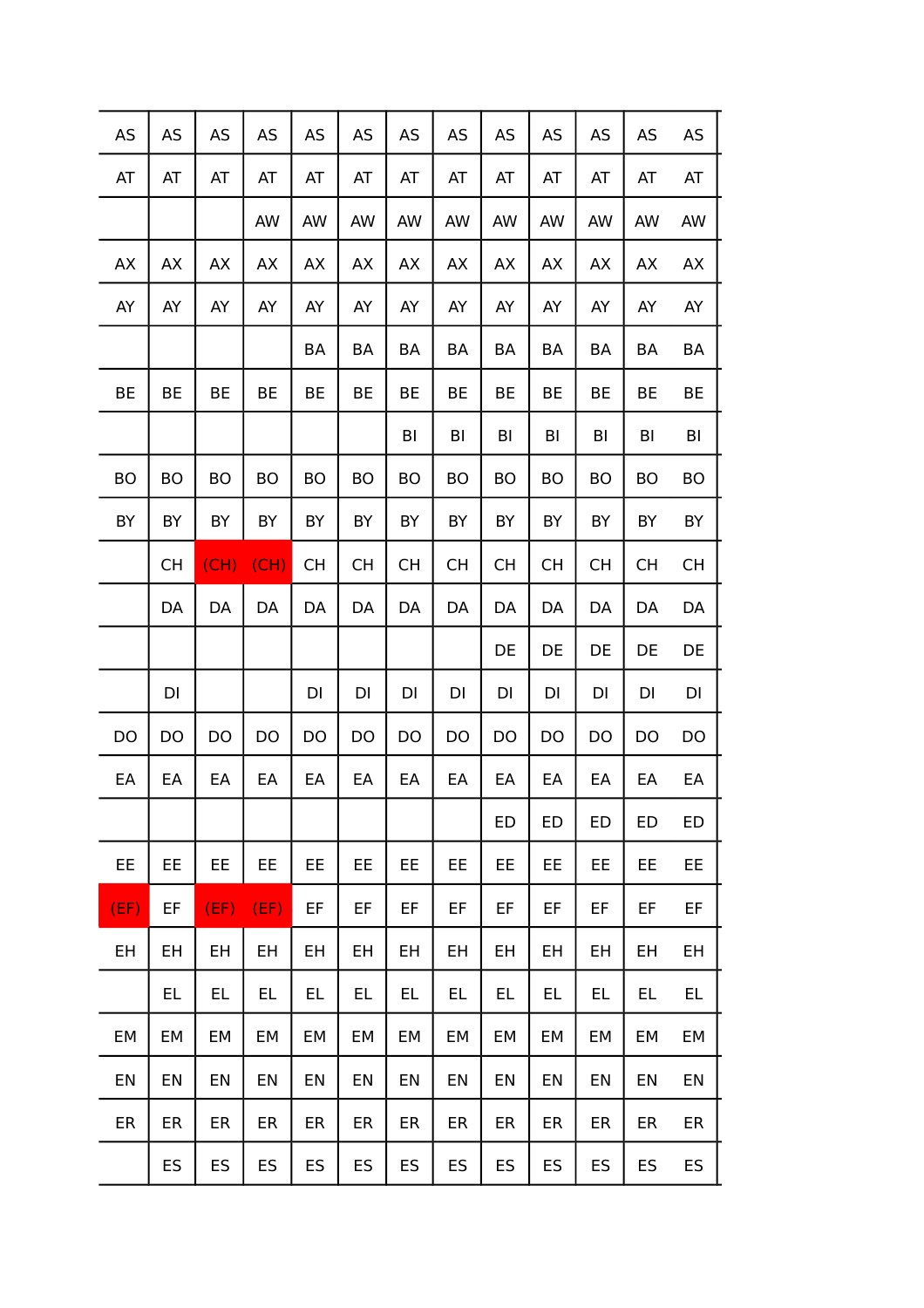|            |           |    |            |           |           |           |           | ET        | ET        | ET | ET | ET        |  |
|------------|-----------|----|------------|-----------|-----------|-----------|-----------|-----------|-----------|----|----|-----------|--|
|            |           |    |            |           |           |           |           |           |           |    |    | EW        |  |
|            | EX        | EX | EX         | EX        | EX        | EX        | EX        | EX        | EX        | EX | EX | EX        |  |
| FA         | FA        | FA | FA         | FA        | FA        | FA        | FA        | FA        | FA        | FA | FA | FA        |  |
|            |           |    |            |           |           |           |           |           | FE        | FE | FE | FE        |  |
|            | <b>FY</b> | FY | FY         | <b>FY</b> | <b>FY</b> | <b>FY</b> | <b>FY</b> | <b>FY</b> | <b>FY</b> | FY | FY | <b>FY</b> |  |
|            |           |    | GI         | GI        | GI        | GI        | GI        | GI        | GI        | GI | GI | GI        |  |
| GO         | GO        | GO | GO         | GO        | GO        | GO        | GO        | GO        | GO        | GO | GO | GO        |  |
|            | GU        | GU | GU         | GU        | GU        | GU        | GU        | GU        | GU        | GU | GU | GU        |  |
| HA         | HA        | HA | HA         | HA        | HA        | HA        | HA        | HA        | HA        | HA | HA | HA        |  |
| HE         | HE        | HE | HE         | HE        | HE        | HE        | HE        | HE        | HE        | HE | HE | HE        |  |
| HI         | HI        | HI | HI         | HI        | HI        | HI        | HI        | HI        | HI        | HI | HI | HI        |  |
| HM         |           |    |            |           |           |           |           | HM        | HM        | HM | HM | HM        |  |
| HO         | HO        | HO | HO         | HO        | HO        | HO        | HO        | HO        | HO        | HO | HO | HO        |  |
| ID         | ID        | ID | ID         | ID        | ID        | ID        | ID        | ID        | ID        | ID | ID | ID        |  |
| IF         | IF        | IF | IF         | IF        | IF        | IF        | IF        | IF        | IF        | IF | IF | IF        |  |
| ${\sf IN}$ | IN        | IN | ${\sf IN}$ | IN        | IN        | IN        | IN        | IN        | IN        | IN | IN | IN        |  |
| IO         | IO        | IO | IO         | IO        | IO        | IO        | IO        | IO        | IO        | IO | IO | IO        |  |
| IT         | IT        | IT | IT         | IT        | IT        | IT        | IT        | IT        | IT        | IT | IT | IT        |  |
| IS         | IS        | IS | IS         | IS        | IS        | IS        | IS        | IS        | IS        | IS | IS | IS        |  |
|            |           |    |            |           |           |           |           |           | JA        | JA | JA | JA        |  |
| JO         | JO        | JO | JO         | JO        | JO        | JO        | JO        | JO        | JO        | JO | JO | JO        |  |
|            | КA        | KA | KA         | KA        | KA        | KA        | KA        | KA        | KA        | KA | KA | KA        |  |
|            |           |    |            |           |           |           |           |           | KI        | KI | KI | KI        |  |
|            |           |    |            | KO        | KO        | KO        | KO        | KO        | KO        | KO | KO | KO        |  |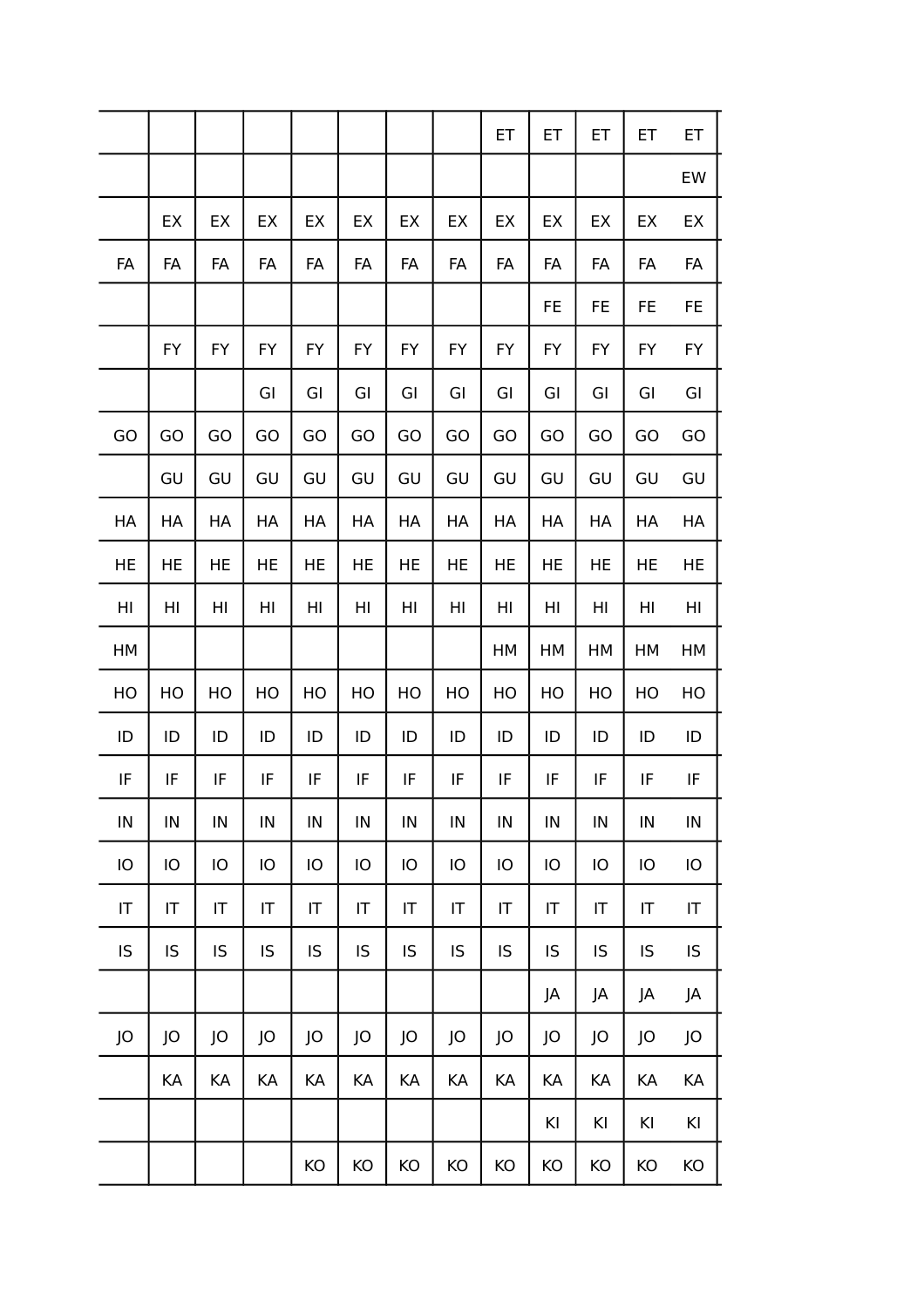| KY        | KY        | KY        | KY             | KY        | KY             | KY        | KY             | KY             | KY        | KY        | KY             | KY        |
|-----------|-----------|-----------|----------------|-----------|----------------|-----------|----------------|----------------|-----------|-----------|----------------|-----------|
| LA        | LA        | LA        | LA             | LA        | LA             | LA        | LA             | LA             | LA        | LA        | LA             | LA        |
| (LI)      | $\Box$    | П         | LI             | П         | П              | LI        | LI             | П              | П         | П         | LI             | П         |
| LO        | LO        | LO        | LO             | LO        | LO             | LO        | LO             | LO             | LO        | LO        | LO             | LO        |
| МA        | МA        | МA        | МA             | МA        | МA             | MA        | МA             | МA             | MA        | МA        | MA             | МA        |
| ME        | ME        | ME        | ME             | ME        | МE             | МE        | ME             | ME             | ME        | ME        | ME             | ME        |
| MI        | ΜI        | ΜI        | ΜI             | MI        | ΜI             | ΜI        | МI             | ΜI             | MI        | МI        | ΜI             | ΜI        |
|           |           |           |                |           |                |           |                | MМ             | MM        | MМ        | MM             | MМ        |
| MO        | MO        | MO        | MO             | MO        | MO             | MO        | <b>MO</b>      | MO             | <b>MO</b> | <b>MO</b> | <b>MO</b>      | MO        |
|           | MU        | (MU)      | (MU)           | <b>MU</b> | MU             | MU        | MU             | MU             | MU        | <b>MU</b> | <b>MU</b>      | <b>MU</b> |
| MY        | MY        | MY        | MY             | MY        | MY             | MY        | MY             | MY             | MY        | MY        | MY             | MY        |
| <b>NA</b> | NА        | <b>NA</b> | <b>NA</b>      | <b>NA</b> | NА             | <b>NA</b> | NА             | <b>NA</b>      | <b>NA</b> | <b>NA</b> | <b>NA</b>      | <b>NA</b> |
| <b>NE</b> | NE        | (NE)      | (NE)           | <b>NE</b> | NE             | <b>NE</b> | <b>NE</b>      | <b>NE</b>      | <b>NE</b> | NE        | <b>NE</b>      | <b>NE</b> |
| <b>NO</b> | <b>NO</b> | <b>NO</b> | <b>NO</b>      | <b>NO</b> | <b>NO</b>      | <b>NO</b> | <b>NO</b>      | <b>NO</b>      | <b>NO</b> | <b>NO</b> | <b>NO</b>      | <b>NO</b> |
|           | <b>NU</b> | (NU)      | (NU)           | <b>NU</b> | <b>NU</b>      | <b>NU</b> | <b>NU</b>      | <b>NU</b>      | <b>NU</b> | <b>NU</b> | <b>NU</b>      | <b>NU</b> |
|           | <b>NY</b> | (NY)      | (NY)           | NY        | NΥ             | NΥ        | NY             | <b>NY</b>      | NΥ        | NY        | NΥ             | NΥ        |
|           | OB        | OB        | <b>OB</b>      | OB        | OB             | OB        | OB             | <b>OB</b>      | OB        | OB        | OB             | OB        |
| OD        | OD        | OD        | OD             | OD        | OD             | OD        | OD             | OD             | OD        | OD        | OD             | OD        |
| <b>OE</b> | <b>OE</b> | <b>OE</b> | <b>OE</b>      | <b>OE</b> | <b>OE</b>      | <b>OE</b> | <b>OE</b>      | <b>OE</b>      | <b>OE</b> | <b>OE</b> | <b>OE</b>      | <b>OE</b> |
| OF        | OF        | OF        | OF             | OF        | OF             | OF        | OF             | OF             | OF        | OF        | OF             | OF        |
| OH        | OH        | OH        | OH             | OH        | OH             | OH        | OH             | OH             | OH        | OH        | OH             | OH        |
|           |           |           | O <sub>l</sub> | <b>OI</b> | O <sub>l</sub> | <b>OI</b> | O <sub>1</sub> | O <sub>l</sub> | OI        | OI        | O <sub>1</sub> | OI        |
|           |           |           |                |           |                |           |                |                |           |           |                | OK        |
|           |           |           |                | OM        | OM             | OM        | OM             | OM             | <b>OM</b> | OM        | OM             | <b>OM</b> |
| ON        | ON        | ON        | ON             | ON        | ON             | ON        | ON             | ON             | ON        | ON        | ON             | ON        |
|           | OO        | 00        | 00             | OO        | 00             | OO        | 00             | 00             | 00        | 00        | 00             | <b>OO</b> |
|           |           |           | OP             | OP        | OP             |           | OP             | OP             | OP        | OP        | OP             | OP        |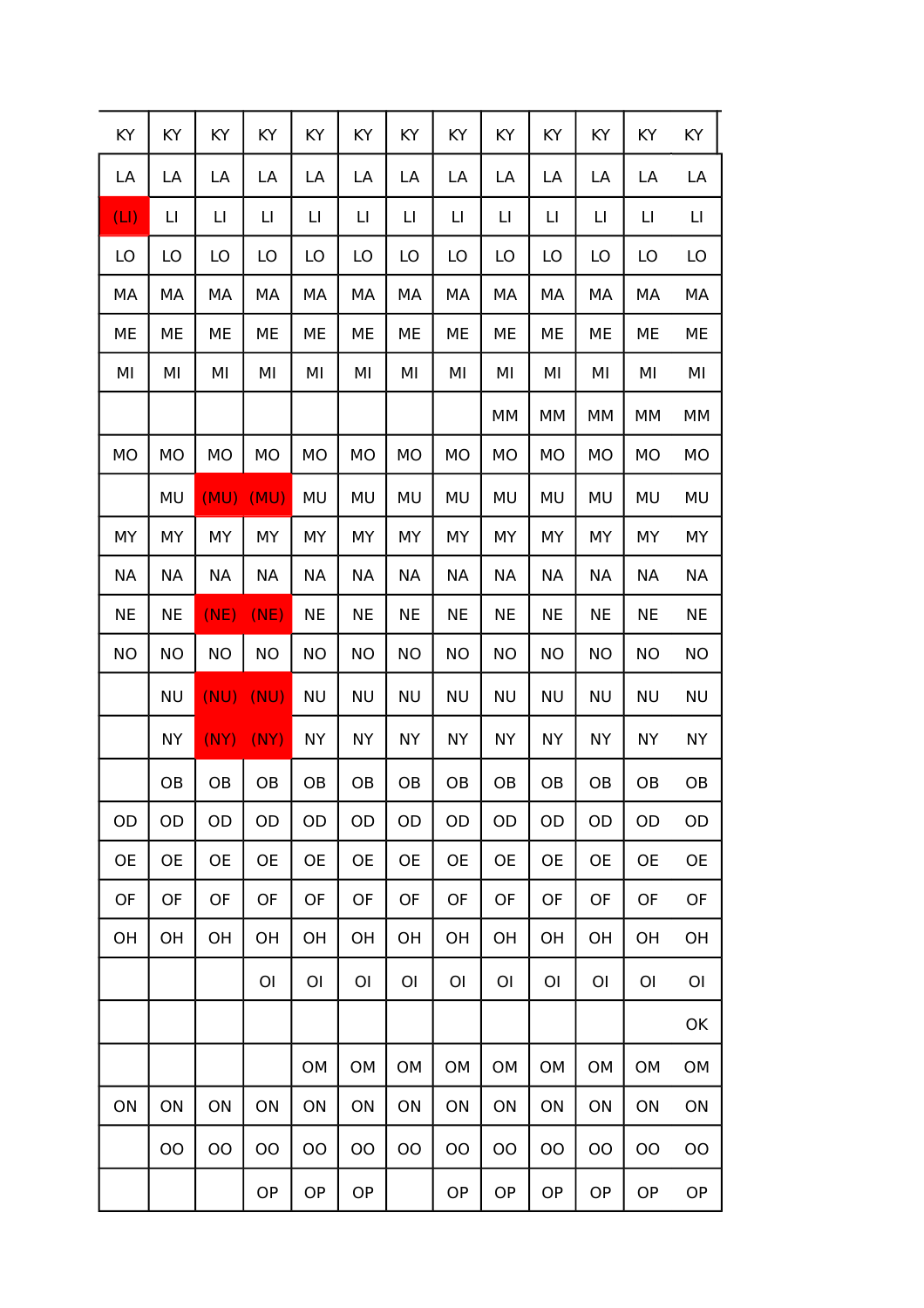| <b>OR</b> | <b>OR</b> | <b>OR</b> | <b>OR</b> | <b>OR</b> | <b>OR</b> | <b>OR</b> | <b>OR</b> | <b>OR</b> | <b>OR</b> | <b>OR</b> | <b>OR</b> | <b>OR</b> |
|-----------|-----------|-----------|-----------|-----------|-----------|-----------|-----------|-----------|-----------|-----------|-----------|-----------|
| (OS)      | <b>OS</b> | (OS)      | (OS)      | <b>OS</b> | <b>OS</b> | <b>OS</b> | <b>OS</b> | <b>OS</b> | <b>OS</b> | OS        | <b>OS</b> | <b>OS</b> |
|           | OU        | OU        | OU        | OU        | OU        | OU        | OU        | OU        | OU        | OU        | OU        | OU        |
|           | OW        | <b>OW</b> | <b>OW</b> | OW        | <b>OW</b> | OW        | OW        | OW        | <b>OW</b> | <b>OW</b> | <b>OW</b> | <b>OW</b> |
| OX        | OX        | OX        | OX        | OX        | OX        | OX        | OX        | OX        | OX        | OX        | OX        | OX        |
| <b>OY</b> | <b>OY</b> | <b>OY</b> | OY        | OY        | OY        | <b>OY</b> | <b>OY</b> | <b>OY</b> | OY        | OY        | OY        | OY        |
| PA        | PA        | PA        | PA        | PA        | PA        | PA        | PA        | PA        | PA        | PA        | PA        | PA        |
|           |           |           |           |           |           |           |           | PE        | PE        | PE        | PE        | PE        |
|           |           |           |           |           |           | PH        | PH        | PH        |           |           |           |           |
| PI        | PI        | PI        | PI        | PI        | PI        | PI        | PI        | PI        | PI        | PI        | PI        | PI        |
|           |           |           | PO        | PO        | PO        | PO        | PO        | PO        | PO        | PO        | PO        | PO        |
|           |           |           |           |           |           | QI        | QI        | QI        | QI        | QI        | QI        | QI        |
|           | RA        |           |           |           |           |           |           |           |           |           |           |           |
| <b>RE</b> | <b>RE</b> | <b>RE</b> | <b>RE</b> | <b>RE</b> | <b>RE</b> | <b>RE</b> | <b>RE</b> | <b>RE</b> | <b>RE</b> | <b>RE</b> | <b>RE</b> | <b>RE</b> |
| <b>SH</b> | <b>SH</b> | <b>SH</b> | <b>SH</b> | SH        | <b>SH</b> | <b>SH</b> | <b>SH</b> | <b>SH</b> | <b>SH</b> | <b>SH</b> | <b>SH</b> | <b>SH</b> |
| SI        | SI        | SI        | SI        | SI        | SI        | SI        | SI        | SI        | SI        | SI        | SI        | SI        |
| SO        | SO        | SO        | <b>SO</b> | SO        | <b>SO</b> | SO        | SO        | <b>SO</b> | SO        | SO        | <b>SO</b> | SO        |
|           | <b>ST</b> | <b>ST</b> | <b>ST</b> | <b>ST</b> | ST        | ST        | <b>ST</b> | <b>ST</b> | <b>ST</b> | <b>ST</b> | <b>ST</b> | <b>ST</b> |
| <b>TA</b> | TA        | <b>TA</b> | <b>TA</b> | <b>TA</b> | TA        | <b>TA</b> | TA        | <b>TA</b> | TA        | TA        | <b>TA</b> | <b>TA</b> |
|           | TE        | TE        | TE        | TE        | TE        | <b>TE</b> | TE        | TE        | TE        | TE        | TE        | TE        |
|           | TI        | TI        | TI        | TI        | ΤI        | ΤI        | TI        | TI        | TI        | TI        | TI        | TI        |
| <b>TO</b> | TO        | TO        | TO        | TO        | <b>TO</b> | TO        | TO        | <b>TO</b> | TO        | TO        | TO        | <b>TO</b> |
|           | UG        | UG        | UG        | UG        | UG        | UG        | UG        | UG        | UG        | UG        | UG        | UG        |
|           |           |           |           |           |           |           |           | UH        | UH        | UH        | UH        | UH        |
| UM        |           |           | UM        | UM        | UM        | UM        | UM        | <b>UM</b> | UM        | UM        | <b>UM</b> | <b>UM</b> |
| <b>UN</b> | UN        | UN        | UN        | UN        | UN        | UN        | UN        | <b>UN</b> | <b>UN</b> | UN        | UN        | <b>UN</b> |
| UP        | UP        | UP        | UP        | UP        | UP        | UP        | UP        | UP        | UP        | UP        | UP        | UP        |